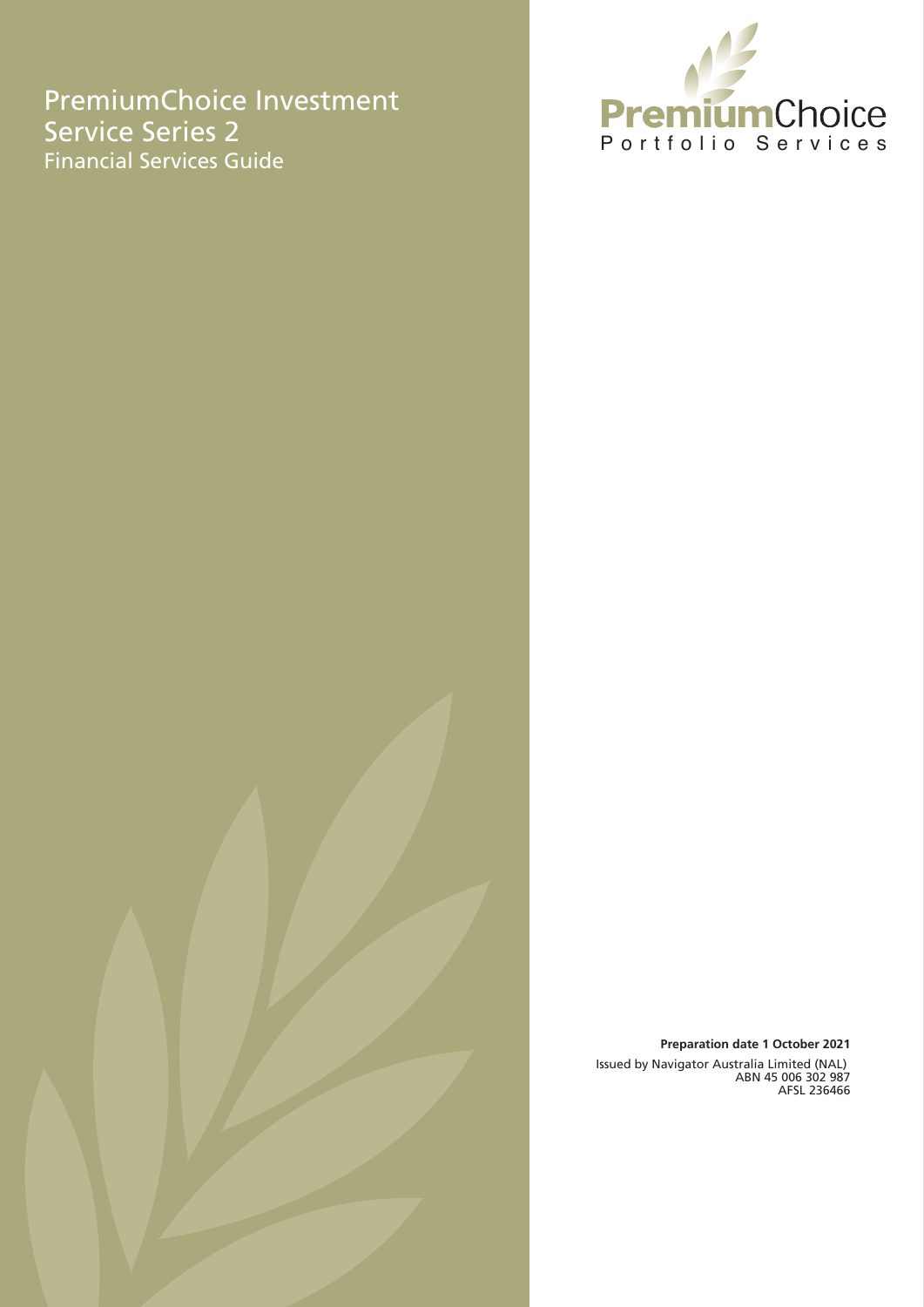# Why PremiumChoice?

PremiumChoice Investment Service Series 2 (the Service) is a comprehensive portfolio service created to enable you, together with your financial adviser, to diversify your investment portfolio across a wide range of products.

The service enables you to enjoy the convenience, flexibility and control of dealing with one quality provider, keeping you fully informed of your financial position.

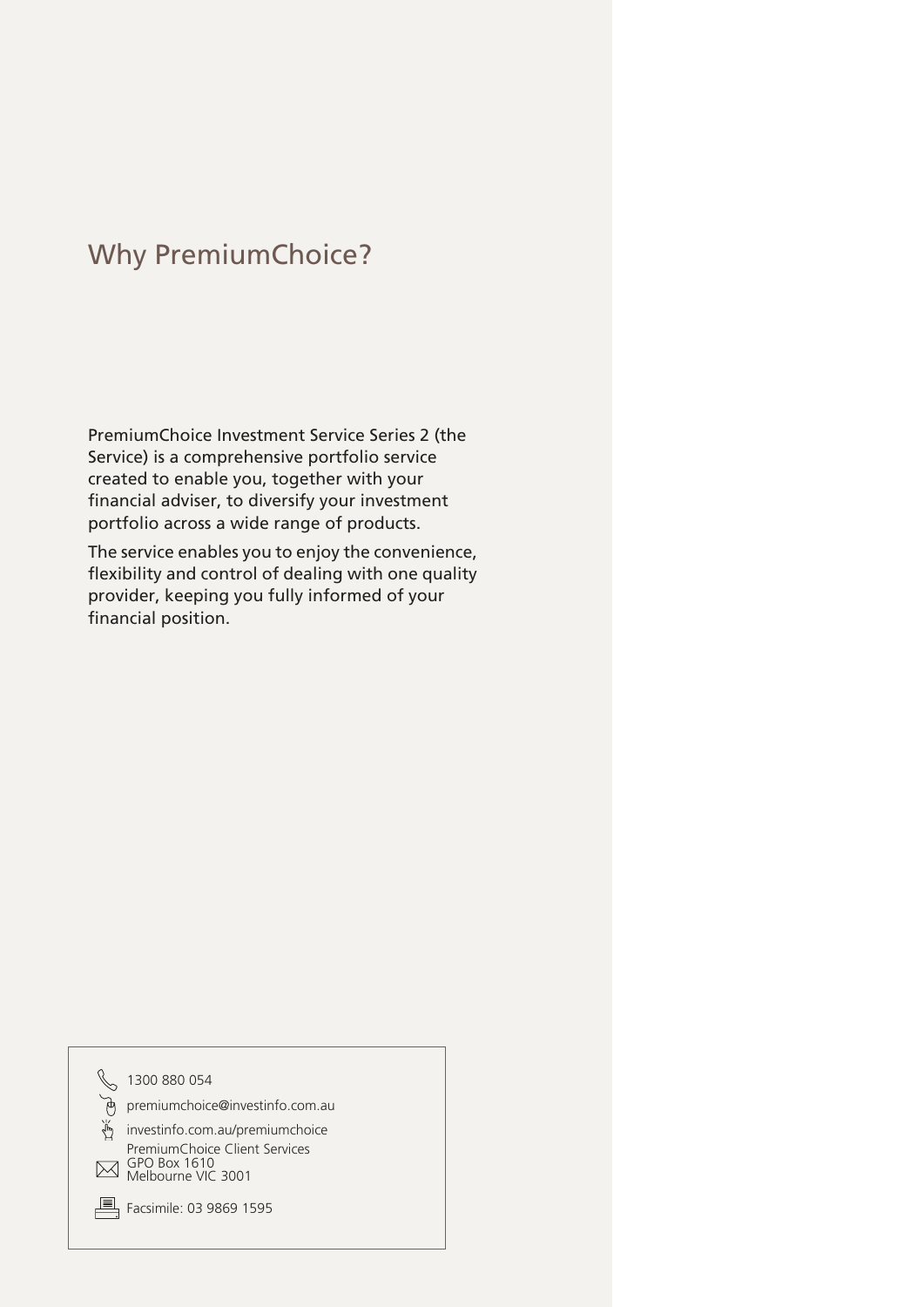# **Contents**

| <b>About PremiumChoice Investment Service Series 2</b> | $\overline{4}$ | This Financial Services Guide                                                                                                                                                                                                |
|--------------------------------------------------------|----------------|------------------------------------------------------------------------------------------------------------------------------------------------------------------------------------------------------------------------------|
| Things to consider before you invest                   | 7              | <b>(FSG)</b> together with the Application<br>Form gives you all the information you                                                                                                                                         |
| How your account works                                 | 14             | need to join the PremiumChoice<br>Investment Service Series 2 (the Service).                                                                                                                                                 |
| <b>Fees and other costs</b>                            | 18             | This <b>FSG</b> is an Investor Directed Portfolio                                                                                                                                                                            |
| <b>Other information</b>                               | 34             | Service Guide and contains, among other<br>things, information to help you decide<br>whether to join the Service, information<br>about payments made in relation to the<br>services offered and how to resolve a<br>dispute. |
|                                                        |                | There is also an <b>Investment List</b> which<br>shows the available investment options<br>available at <b>investinfo.com.au/</b>                                                                                            |

This document is prepared on behalf of Navigator Australia Limited, ABN 45 006 302 987, AFSL 236466 (NAL), as the Operator of PremiumChoice Investment Service Series 2. NAL is part of the group of companies comprising IOOF Holdings Ltd ABN 49 100 103 722 and its related bodies corporate (IOOF Group).

The information in this **FSG** is general in nature and doesn't take into account your objectives, financial situation or individual needs. Before acting on any of this information you should consider whether it is appropriate for you. You should consider obtaining financial advice before making any decisions based on this information.

References to 'we', 'us' or 'our' are references to NAL, unless otherwise stated.

This offer is made in Australia in accordance with Australian laws.

MLC Asset Management Services Limited, ABN 38 055 638 474, AFSL 230687 (MLC Asset Management) has given written consent to be named in the **FSG** and to the inclusion of statements made by them. As at the date of the **FSG**, this consent has not been withdrawn. In some cases, information in this **FSG** has been provided to us by third parties. While it is believed the information is accurate and reliable, the accuracy of that information is not guaranteed in any way.

The information in this **FSG** may change from time to time. Any updates or changes that aren't materially adverse will be available at **[investinfo.com.au/premiumchoice.](https://www.investinfo.com.au/premiumchoice)** You also can obtain a paper copy of these updates at no additional cost by contacting us. Any investment manager updates that aren't materially adverse will be made available at **[investinfo.com.](https://www.investinfo.com.au/premiumchoice) [au/premiumchoice](https://www.investinfo.com.au/premiumchoice)** but you may not be directly notified of these updates.

For information about your chosen investment options, speak with your financial adviser. You can get a free copy of the latest Product Disclosure Statement (PDS) for each managed investment and the Separately Managed Account at **[investinfo.](https://www.investinfo.com.au/premiumchoice) [com.au/premiumchoice](https://www.investinfo.com.au/premiumchoice)** or by contacting us. Please read the latest PDS before making an investment.

An online copy of this **FSG** is available at **[investinfo.com.au/premiumchoice](https://www.investinfo.com.au/premiumchoice)**

**[premiumchoice](https://www.investinfo.com.au/premiumchoice)**. You should consider all information before making a decision

to invest in this product.

Please note the content in these documents may change from time to time. For the latest copy please go to **[investinfo.com.au/premiumchoice](https://www.investinfo.com.au/premiumchoice)** or

contact us for a free copy.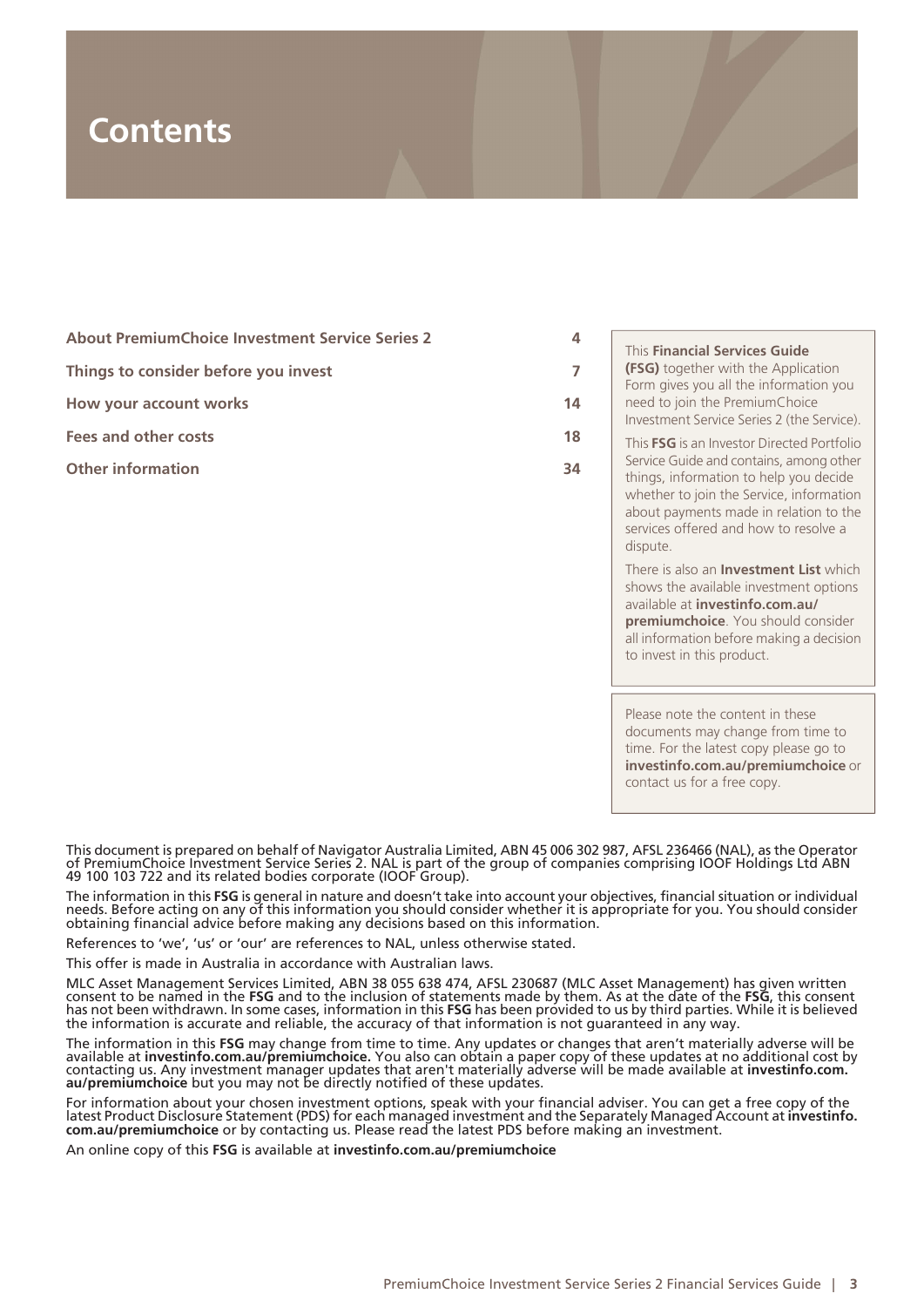## <span id="page-3-0"></span>**Your financial adviser**

PremiumChoice Investment Service Series 2 is only available to you through a financial adviser or through their authorised representative.

We believe in the value of financial advice and strongly recommend you regularly keep in touch with your financial adviser.

If you choose to no longer receive financial advice, you can still use PremiumChoice Investment Service Series 2 and we'll continue to provide product updates and statements to you at your last known email or postal address. You can update your personal details or manage your account at **[investinfo.](https://www.investinfo.com.au/premiumchoice) [com.au/premiumchoice](https://www.investinfo.com.au/premiumchoice)**

## Manage your investment portfolio on your own terms.

The Service gives you the control and flexibility to build a portfolio completely tailored to your individual objectives.

It's a gateway to an extensive range of investments and insurance, which you can view and manage with ease using our online functionality.

You can bring all your investments together, making it easy for you and your financial adviser to review and manage your portfolio in one place.

All your transactions are made through your Cash Account, so you can conveniently manage and monitor your cash flow.

If you're looking for a solution to help you manage your super money, you can invest in PremiumChoice Retirement Service Series 2.

Before making a decision about PremiumChoice Retirement Service Series 2, you should consider the Product Disclosure Statement, which is issued by NULIS Nominees (Australia) Limited and available at **[investinfo.com.au/premiumchoice](https://www.investinfo.com.au/premiumchoice)**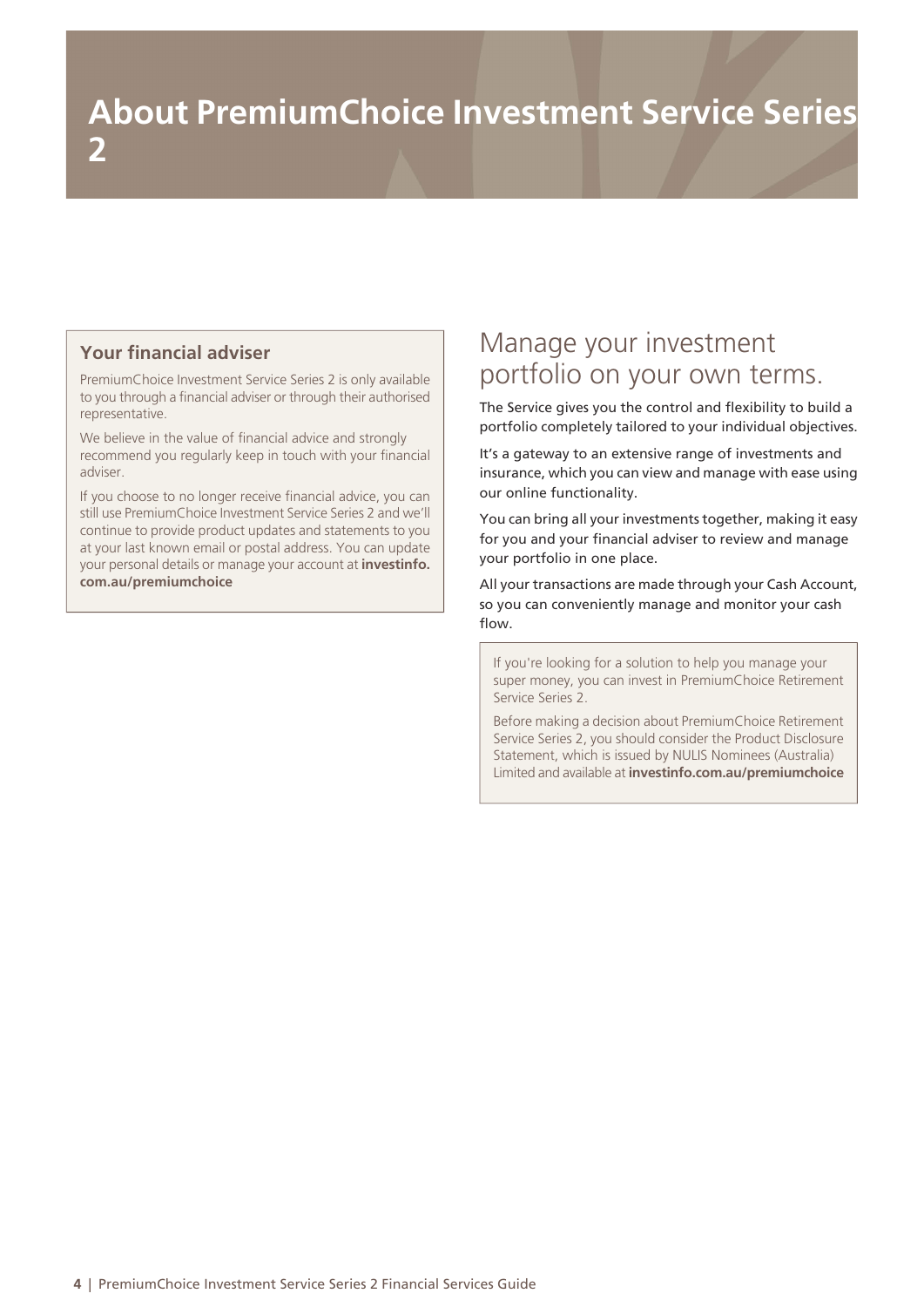## About PremiumChoice Investment Service Series 2

## **A comprehensive view of your portfolio**

Because your portfolio is all in one place online, you can:

- keep track of your investments
- transact on your account, and
- view your insurance.

### **Extensive investment choice**

You have access to:

- over 350 managed investments
- over 500 ASX listed investments, such as direct shares, and exchange traded funds
- a variety of term deposits
- a Separately Managed Account (SMA) providing access to a range of direct share and multi-asset portfolios. For information about the SMA refer to the **SMA PDS** available at **[investinfo.com.au/premiumchoice](https://www.investinfo.com.au/premiumchoice)**, and
- margin lending.

#### **Selecting investment options**

Our **Investment List** is regularly reviewed by a committee of experienced investment professionals.

A number of factors are taken into consideration when we choose the investment options. These include the investment objective, fees, external research ratings, performance, as well as our ability to efficiently administer the investment option. The selection of options issued by companies either wholly or partially owned by the IOOF Group is done on an arm's-length basis in line with the relevant policies for management of conflicts of interest.

Our extensive range of investments is updated regularly. You can view these in the **Investment List** online at **[investinfo.](https://www.investinfo.com.au/premiumchoice) [com.au/premiumchoice](https://www.investinfo.com.au/premiumchoice)**

With the Service you have access to the full range of investment options on the **Investment List**. This is known as the full Investment List. Or, alternatively, you can choose to select our Core Investment List, which gives you access to a focused range of investment options and a simpler fee structure. Speak to your financial adviser to determine which works best for you.

#### **Core Investment List**

The Core Investment List is made up of a selection of investment options and includes the Cash Account.

To understand the range of investment options available through the Core Investment List, see the **Investment List** available at **[investinfo.com.au/premiumchoice](https://www.investinfo.com.au/premiumchoice)**

You can apply to move between the Core Investment List and full Investment List at any time. The Administration fees you pay will depend on whether you choose the Core Investment List or the full Investment List. If you choose an option outside the Core Investment List, the Administration fees for the full Investment List will apply to your account. For further information about the differences between the fees under the Core Investment List and full Investment List, see the 'Fees and other costs' section on page [18.](#page-17-1)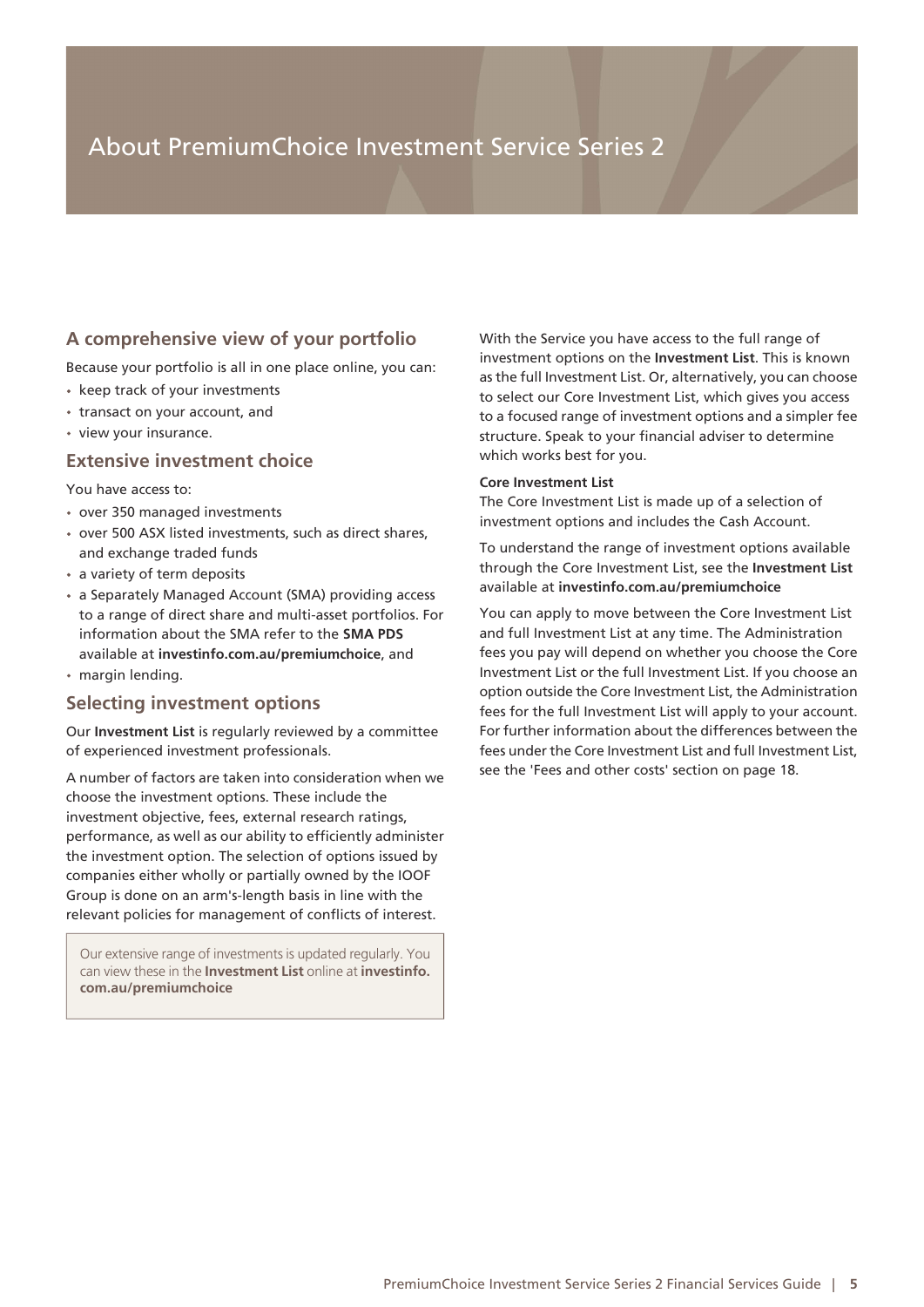## About PremiumChoice Investment Service Series 2

## **Optimise your tax situation**

The Service helps your financial adviser manage your tax situation throughout the year, with sophisticated tax management tools and the convenience of consolidating reporting.

### **Insurance you can depend on**

MLC Limited provides long-term, sustainable insurance solutions for customers.

Generally, if you're under 60, you can apply for Life Cover, Total and Permanent Disability, Critical Illness, Income Protection and Business Expenses insurance through MLC Insurance (which is offered by MLC Limited) and pay the premiums from your Cash Account.

For more information on insurance options that may meet your needs, please speak with your financial adviser. Before applying for MLC Insurance, you should consider the **MLC Insurance and MLC Insurance (Super) PDS** available at **[investinfo.com.au/premiumchoice](https://www.investinfo.com.au/premiumchoice)**

## **Build wealth with Margin Loans**

Take advantage of access to margin loans from a number of providers through your PremiumChoice Investment Service Series 2 account.

### **Investing through the Service isn't the same as investing directly**

There are many benefits when investing through the Service, such as:

- you can access investments which otherwise might not be available to you
- you can achieve a greater level of diversification within your investment portfolio
- because we invest on a large scale, you can access lower investment fees, and
- you benefit from the convenience of consolidated reports for your investments.

When investing through the Service there are some things you need to be aware of such as:

- the custodian holds assets in trust on your behalf. This means:
	- we may sell some of your investments, for example, if we need to recoup fees and costs owing on your account
- if the PDS for an investment option was misleading at the time you invested, you may not have the same statutory rights as a direct investor – ie to cancel your investment and receive a full refund. In such cases you may still have other compensation rights against the investment manager
- you don't have the right to attend investor meetings, vote or participate in discount card offers. We may attend a meeting and vote on your behalf if your financial adviser asks us to (please contact us if you'd like a free copy of our voting policy), and
- you won't receive periodic statements from the issuers of any underlying investment options you've selected.
- when investing into a managed fund you don't have access to the 14-day cooling-off period and associated rights that may otherwise be available if you're investing directly. It's important to note that:
	- if you wish to withdraw from an investment option an investment manager may impose infrequent or restricted redemption windows for withdrawals which could impact the timing of any withdrawal payment you are entitled to receive. For more information, please refer to the relevant investment option PDSs available at **[investinfo.com.au/](https://www.investinfo.com.au/premiumchoice) [premiumchoice](https://www.investinfo.com.au/premiumchoice)**, and
	- the liquidity of an investment option should be considered when choosing an investment option and in regards to your initial investment, you should consider the information about withdrawals.
- you generally can't participate in dividend reinvestment schemes, and
- there may be occasions where we or your financial adviser receive an allocation of units via a placement or priority offer from an institution or stockbroker. The allocation may not relate to any particular investor. We may extend such offers to particular investors in the Service but are not required to do so.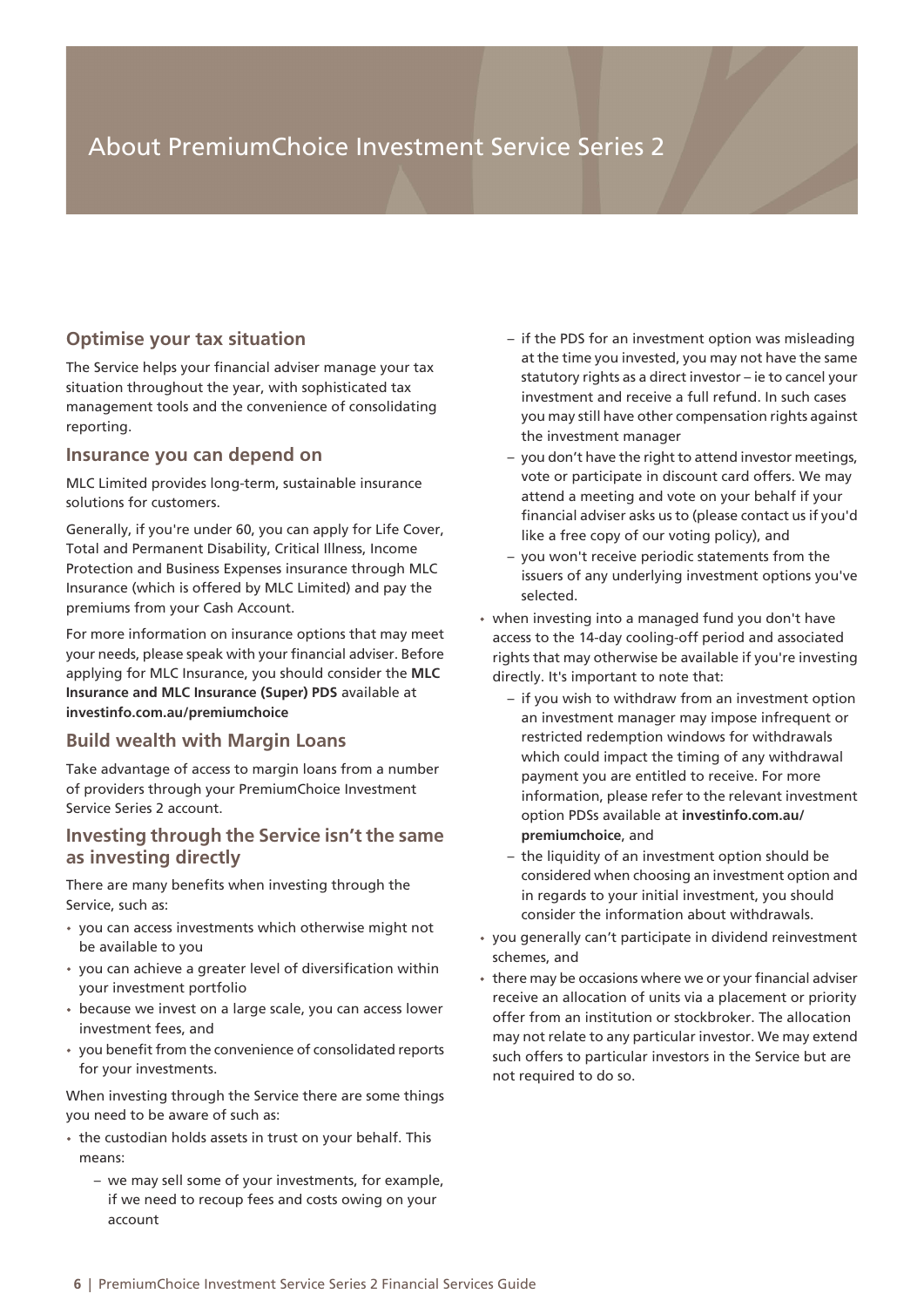## <span id="page-6-0"></span>Before you invest, there are some things you need to consider.

How much risk you're prepared to accept is determined by various factors, including:

- your investment goals
- the savings you'll need to reach these goals
- your age and how many years you have to invest
- where your other assets are invested
- the return you may expect from your investments, and
- how comfortable you are with investment risk.

### **Investment risk**

All investments come with some risk. Some investment options will have more risk than others, as it depends on an option's investment strategy and assets.

The value of an investment with a higher level of risk will tend to rise and fall more often and by greater amounts than investments with lower levels of risk, ie it's more volatile.

While it may seem confronting, investment risk is a normal part of investing. Without it you may not get the returns you need to reach your investment goals. This is known as the risk/return trade-off.

Many factors influence an investment's value. These include, but aren't limited to:

- market sentiment
- changes in inflation
- growth and contraction in Australian and overseas economies
- changes in interest rates
- defaults on loans
- company specific issues
- liquidity (the ability to buy or sell investments when you want to)
- changes in the value of the Australian dollar
- investments and withdrawals by other investors
- changes in Australian and overseas laws, and
- a counterparty not meeting its obligations eg when buying securities, the seller may not deliver on the contract by failing to provide the securities.

## **Volatility**

Periods of volatility can be unsettling and may occur regularly. You may find it reassuring to know that often investments that produce higher returns and growth over long periods tend to be more volatile in the short term.

By accepting that volatility will occur, you'll be better able to manage your reaction to short-term movements. This will help you stay true to your long-term investment strategy.

When choosing your investment, it's important to understand that:

- its value and returns will vary over time
- assets with higher long-term return potential usually have higher levels of short-term risk
- returns aren't guaranteed and you may lose money, and
- future returns will differ from past returns.

## **Diversify to reduce volatility and other risks**

Diversification – investing in a range of investments – is a sound way to reduce the short-term volatility of a portfolio's returns. That's because different types of investments perform well in different times and circumstances. When some are providing good returns, others may not be.

Portfolios can be diversified across different asset classes, industries, securities and countries, as well as across investment managers with different approaches.

The more you diversify, the less impact any one investment can have on your overall returns.

One of the most effective ways of reducing volatility is to diversify across a range of asset classes.

A financial adviser can help you clarify goals and assist with creating a financial plan which helps you manage risk and consider issues such as:

- how many years you have to invest
- the savings you'll need to reach your goals
- the return you may expect from your investments, and
- how comfortable you are with volatility.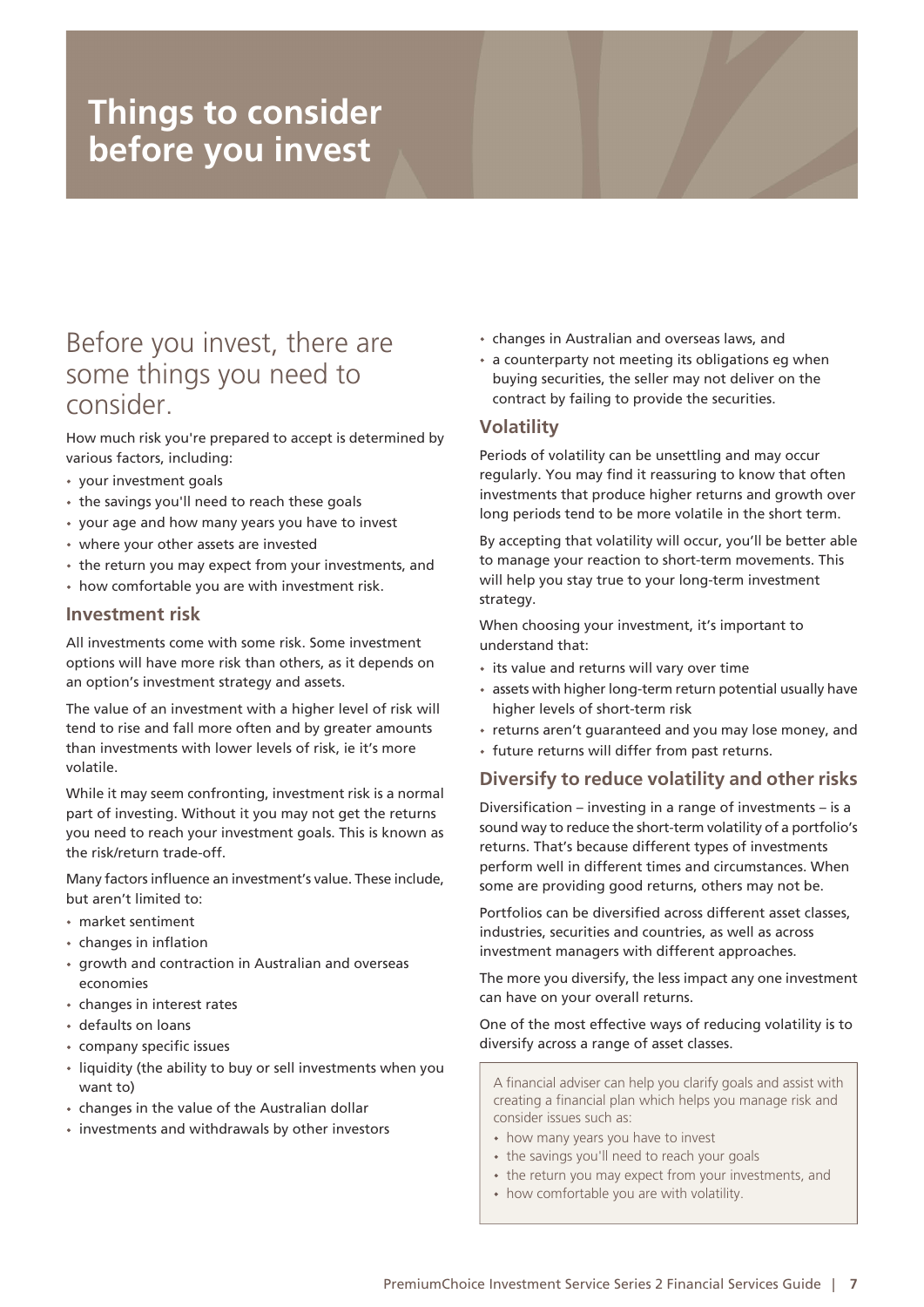## **Types of assets**

Asset classes are commonly grouped as defensive or growth, based on their different characteristics.

Defensive assets, such as cash and fixed income, may help provide positive returns in a portfolio when share markets are weak. On the other hand growth assets, such as shares and property, may be included in a portfolio because of their potential to produce higher returns than cash in the long term.

Multi-asset portfolios are usually invested across both defensive and growth assets because their risk and return characteristics tend to be diverse. However in some market conditions, all types of assets may move in the same direction, delivering low or negative returns at the same time.

**The main differences between defensive and growth assets are:**

|                                        | Defensive                                                | Growth                                                                                                                                              |
|----------------------------------------|----------------------------------------------------------|-----------------------------------------------------------------------------------------------------------------------------------------------------|
| How they are generally used            | To stabilise returns and generate income.                | To provide long-term capital growth and<br>income.                                                                                                  |
| <b>Risk and return characteristics</b> | less volatile, than growth assets over the<br>long term. | Expected to produce lower returns, and be Expected to produce higher returns, and be<br>more volatile, than defensive assets over the<br>long term. |

### **Asset classes**

Asset classes are groups of similar types of investments. Each class has its risks and benefits, and goes through its own market cycle.

A market cycle can take a couple of years or many years as prices rise, peak, fall and stabilise. Through investing for the long term, at least through a whole market cycle, you can improve your chance of benefiting from a period of strong returns and growth to offset periods of weakness.

The illustration below shows indicative returns and volatility for the main asset classes over a whole market cycle. However, each market cycle is different, so unfortunately it isn't possible to accurately predict asset class returns or their volatility. Depending on the conditions at the time, actual returns could be significantly different from those shown.



*Source: MLC Asset Management Source: MLC Asset Management*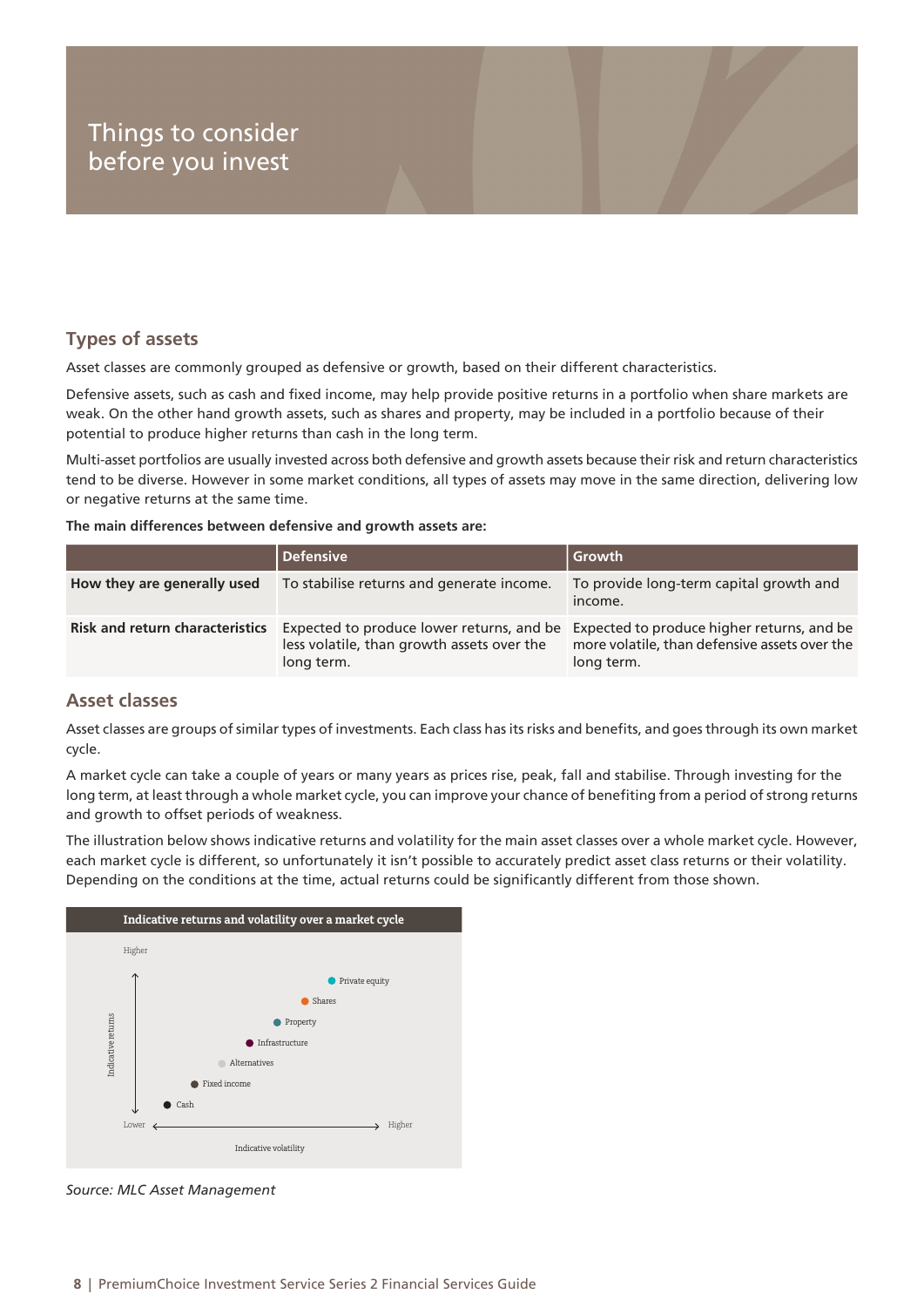Here are the main asset class risks and benefits.

### **Cash**

Cash is generally a low risk investment.

Things to consider:

- Cash is often included in a portfolio to meet liquidity needs and stabilise returns.
- The return is typically all income and is referred to as interest or yield.
- Cash is usually the least volatile type of investment. It also tends to have the lowest return over a market cycle.
- The value of an investment in high quality cash securities tends not to change. However, in extreme market environments cash interest rates or yields could become negative, resulting in a gradual decline in the value of your investment over time.
- Many cash funds invest in fixed income securities that have a very short term until maturity.

### **Fixed income (including term deposits)**

When investing in fixed income you're effectively lending money to businesses or governments. Bonds are a common form of fixed income security. Fixed income is also known as fixed interest.

Things to consider:

- Fixed income securities are usually included in a portfolio for their relatively stable return characteristics.
- Returns typically comprise interest and changes in the market value of the fixed income security. While income from fixed income securities usually stabilises returns, falls in their market value may result in a loss on your investment. Market values may fall due to concern about defaults on loans or an increase in interest rates.
- Values of fixed income securities tend to move in opposite directions to interest rates. So when interest rates rise, fixed income securities' values tend to fall and when interest rates fall, values can rise. When interest rates and interest income are low or negative, even small rises in interest rates may lead to falling market values and losses.
- Duration is a common measure of an investment's sensitivity to changes in interest rates. To illustrate, if interest rates rise sharply by 1%, and a fixed income fund has a duration of three years, the fund would likely lose approximately 3% of its value. The longer the duration

of a fixed income investment, the more its value will be impacted by rising or falling interest rates, and the greater its interest rate risk.

- Market values of fixed income securities may rise or fall due to changes in perceptions of the business or government issuing the securities being able to meet their interest and repayment obligations. This is known as default risk or credit risk. Issuers with higher credit quality are considered investment grade and have a lower credit risk than issuers below investment grade, known as high yield. Higher credit risk securities generally have higher potential returns (yields) to compensate investors for their higher risk.
- There are different types of fixed income securities and these will have different returns and volatility.
- Investing in fixed income securities outside Australia may expose your portfolio to movements in exchange rates.

### **Alternatives**

These are a very diverse group of assets. Some examples may include hedge funds, real return strategies, and gold.

Things to consider:

- Because alternatives are diverse, they may be included in a portfolio for their defensive or growth characteristics.
- Alternative investments are usually included in portfolios to increase diversification and provide returns that aren't strongly linked with the performance of mainstream assets.
- Investment managers include alternative investments in a portfolio because they generally expect the return and diversification benefits of alternative investments to outweigh the higher costs often associated with them.
- Some alternative strategies are managed to deliver a targeted outcome. For example, real return strategies aim to produce returns exceeding increases in the costs of living (ie inflation).
- For some alternatives, such as hedge funds, derivatives may be used extensively and it can be less obvious which assets you're investing in compared to other asset classes.
- Some alternative investments are illiquid, which makes them difficult to buy or sell.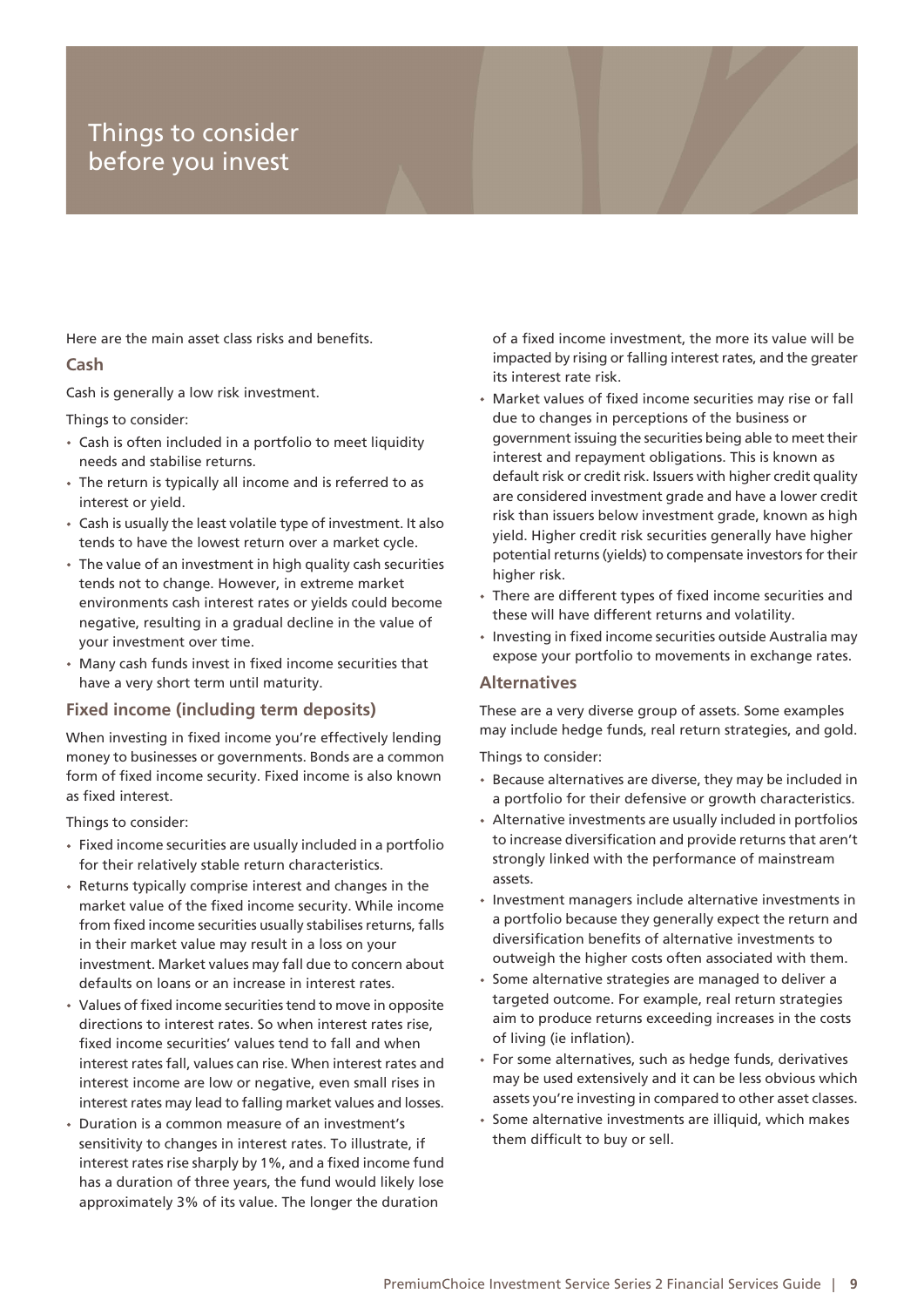- Because most alternative investments aren't listed on an exchange, determining their value for a fund's unit price can be difficult and may involve a considerable time lag.
- Alternatives invested outside Australia may expose your portfolio to movements in exchange rates.

#### **Infrastructure**

Infrastructure businesses own, operate, and maintain a diverse range of infrastructure assets such as toll roads, rail facilities, telecommunications networks, and airports. Access to these businesses may be through companies or securities listed on a securities exchange, through unlisted trusts, or direct ownership.

Things to consider:

- Infrastructure is usually included in a portfolio for its growth and defensive characteristics.
- As many infrastructure assets are often highly regulated monopolies, their revenue streams tend to be more regular and stable than other growth assets.
- Returns typically comprise income as well as changes in the value of the assets through time.
- Returns are driven by many factors including the economic environment in various countries.
- As a result of differences in valuation frequency, listed infrastructure securities' returns may appear more volatile than unlisted infrastructure. Listed infrastructure securities are listed on an exchange, so their prices constantly reflect the market's changing view of their values, while unlisted infrastructure asset valuations are typically periodic and regular.
- Investments in listed infrastructure securities generally provide investors greater diversification across countries, sectors and businesses than investments that aren't listed.
- The global infrastructure market offers more diversification than the Australian market.
- Unlisted infrastructure is less liquid which makes it more difficult for an investment manager to buy or sell.
- Investing outside Australia may expose your portfolio to movements in exchange rates.

#### **Property**

Access to property may be through trusts listed on a securities exchange (known as listed property securities, Real Estate Investment Trusts, or REITs), unlisted property trusts, or direct ownership. Investments may include retail, commercial, industrial and residential properties in Australia and around the world.

Things to consider:

- Property is usually included in a portfolio for its income, growth and defensive characteristics.
- Returns typically comprise income (such as rental or REIT income) and changes in value.
- Returns are driven by many factors including the economic environment in various countries.
- Returns from property can be volatile. Because listed property securities are listed on an exchange, their prices constantly reflect the market's changing view of REIT values. Unlisted property values are more difficult to determine and usually involve a considerable time lag. As a result of these differences in valuation frequency, listed property securities' returns may be more volatile than unlisted property.
- Investments in listed property securities generally provide investors greater diversification across countries, sectors, properties, and property-related companies than investments that aren't listed. And the global listed property securities market is even more diversified than the Australian market.
- Unlisted property is illiquid which makes it more difficult for an investment manager to buy or sell.
- Investing outside Australia may expose your portfolio to movements in exchange rates.

### **Australian shares**

This asset class consists of investments in companies listed on the Australian Securities Exchange (and other regulated exchanges). Shares are also known as equities.

Things to consider:

- Australian shares can be volatile and are usually included in a portfolio for their growth and income characteristics.
- The Australian share market is less diversified than the global market because Australia is currently dominated by a few industries such as Financials and Resources.
- Returns usually comprise dividend income and changes in share prices.
- Dividends may have the benefit of tax credits attached to them (known as franking or imputation credits).
- Returns are driven by many factors including the performance of the Australian economy.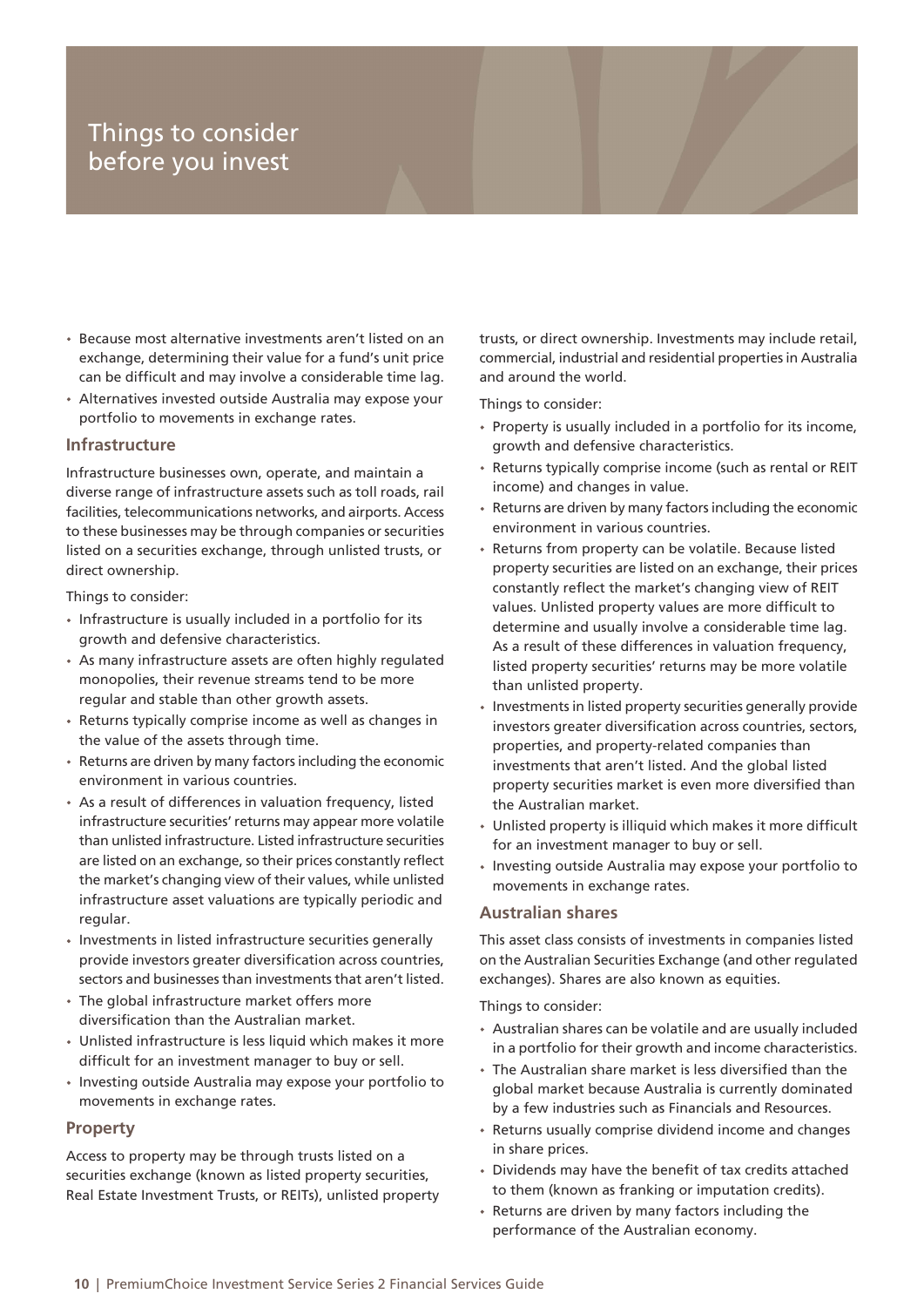- Companies listed on the Australian share market can be grouped as small, medium and large capitalisation (cap) based on factors including the total market value of their listed shares and liquidity. Investors in small cap companies generally experience greater price volatility than shares in large cap companies because small cap companies trade less frequently and in lower volumes. They may also underperform large cap companies for many years.
- When investing in listed investments such as direct shares, you should be aware that a company's share price is affected by events within and outside of the company. These events include:
	- changes to management
	- profit and loss announcements
	- the expectations of investors regarding the company
	- competitive pressures
	- legal action against the company
	- social and government issues
	- climate change, and
	- environmental issues.

#### **Global shares**

Global shares consist of investments in companies listed on securities exchanges around the world.

Things to consider:

- Global shares can be volatile and are usually included in a portfolio for their growth characteristics.
- The number of potential investments is far greater than in Australian shares.
- Returns usually comprise dividend income and changes in share prices.
- Returns are driven by many factors including the economic environment in various countries.
- When you invest globally, you're less exposed to the risks associated with investing in just one economy.
- Investing outside Australia means you're exposed to movements in exchange rates.

### **Private equity**

When investing in private equity you're effectively owning shares in privately-owned businesses that aren't listed on exchanges.

Things to consider:

- Private equity is usually included in a portfolio for its growth characteristics.
- Returns are driven by many factors including the economic environment in different countries.
- Private equity can be volatile.
- Private equity may be included in a portfolio to provide higher returns than listed share markets in the long run, and to increase diversification.
- Private equity is illiquid which makes it difficult to buy or sell.
- To access private equity you generally need to invest in a managed fund that invests in private equity.
- Because private equity isn't listed on an exchange, determining its value for a fund's unit price can be difficult and may involve a considerable time lag.

#### **Investment approaches**

Investment managers have different approaches to selecting investments, which invariably results in different returns. No single investment approach is guaranteed to outperform all others in all market conditions.

There are generally two broad approaches: passive and active management.

#### **Passive management**

Passive, or index, managers choose investments to form a portfolio which will deliver a return that closely tracks a market benchmark (or index). Passive managers tend to have lower costs because they don't require extensive resources to select investments.

#### **Active management**

Active managers select investments they believe, based on research, will perform better than a market benchmark over the long term.

They buy or sell investments when their market outlook alters or investment insights change.

The degree of active management affects returns. Less active managers take small positions away from the market benchmark and more active managers take larger positions. Generally, the larger an investment manager's positions, the more their returns will differ from the benchmark.

Active managers have different investment styles that also affect their returns. Some common investment styles are: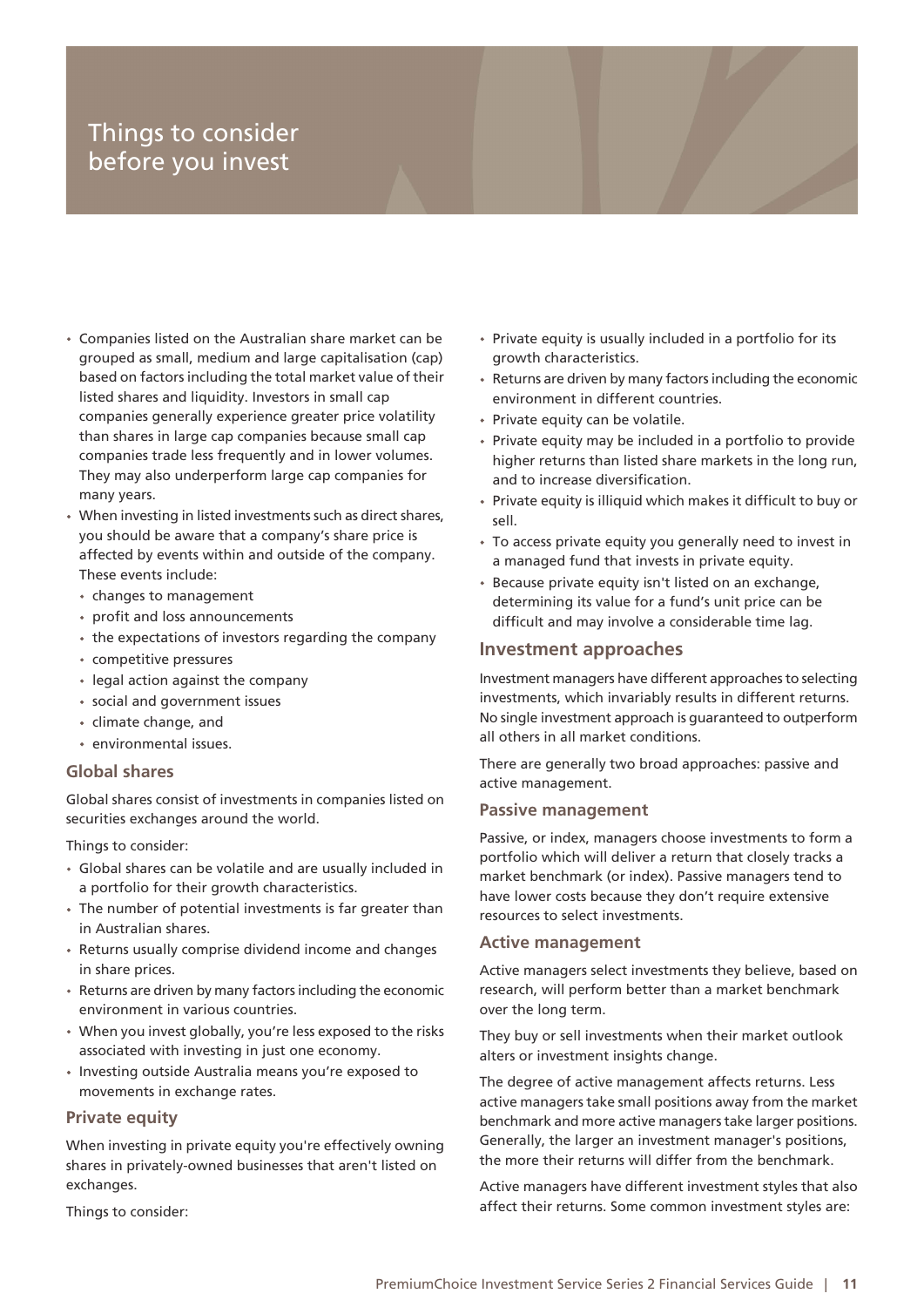- Bottom-up focuses on forecasting returns for individual companies, rather than the market as a whole.
- Top-down focuses on forecasting broad macroeconomic trends and their effect on the market, rather than returns for individual companies.
- Growth focuses on companies they expect will have strong earnings growth.
- Value focuses on companies they believe are undervalued (their price doesn't reflect earning potential).
- Income focuses on generating a regular income stream through selecting companies, trusts and other securities they believe will deliver income, or through using derivatives and other strategies.
- Core aims to produce competitive returns in all periods.

### **Responsible investing**

Environmental, social, governance (ESG), and ethical factors impact the sustainability of companies and governments and therefore influence the returns from investing. Incorporating ESG and ethical considerations into investment decisions is known as responsible investing.

Examples of ESG and ethical factors are:

- **E**nvironmental climate change, waste and pollution, resource depletion.
- **S**ocial and labour standards working conditions, employee relations and diversity, health and safety.
- **G**overnance executive pay, bribery and corruption, tax strategy.
- Ethical considerations other factors that could be detrimental to the broader community.

We don't take into account labour standards, environmental, social and ethical considerations for the purposes of selecting, retaining or realising investments on the broader **Investment List.**

Investment managers of the options on our **Investment List** may consider ESG factors in making investment decisions. How these factors are considered in the investment options is outlined in their **PDS**, available at **[investinfo.com.au/](https://www.investinfo.com.au/premiumchoice) [premiumchoice](https://www.investinfo.com.au/premiumchoice)**

To meet the diverse needs of our members, we also provide a range of investment options promoted by investment managers, for example, as Ethical, Sustainable, or Socially Responsible Investments. We assess the degree of

responsible investment integration into these investment managers' investment philosophy and process, prior to adding these investment options to the **Investment List**.

### **Investment techniques**

Investment managers may use different investment techniques that can change the value of an investment.

Some of the main investment techniques are explained below.

#### **Derivatives**

Derivatives may be used in any of the investment options.

Derivatives are contracts that have a value derived from another source such as an asset, market index or interest rate. There are many types of derivatives including swaps, options and futures. They are a common tool used to manage risk or improve returns.

Some derivatives allow investment managers to earn large returns from small movements in the underlying asset's price. However, they can lose large amounts if the price movement in the underlying asset is unfavourable.

Risks particular to derivatives include the risk that the value of a derivative may not move in line with the underlying asset, the risk that counterparties to the derivative may not be able to meet payment obligations and the risk that a particular derivative may be difficult or costly to trade.

Investment managers have derivatives policies which outline how derivatives are managed.

How investment managers invest in derivatives is included in their PDS, available at **[investinfo.com.au/premiumchoice](https://www.investinfo.com.au/premiumchoice)**

#### **Currency management**

If an investment manager invests in assets in other countries, its returns in Australian dollars will be affected by movements in exchange rates (as well as changes in the value of the assets).

A manager of international assets may choose to protect Australian investors against movements in foreign currency. This is known as 'hedging'. Alternatively, the manager may choose to keep the assets exposed to foreign currency movements, or 'unhedged'.

Returns from exposure to foreign currency can increase diversification in a portfolio.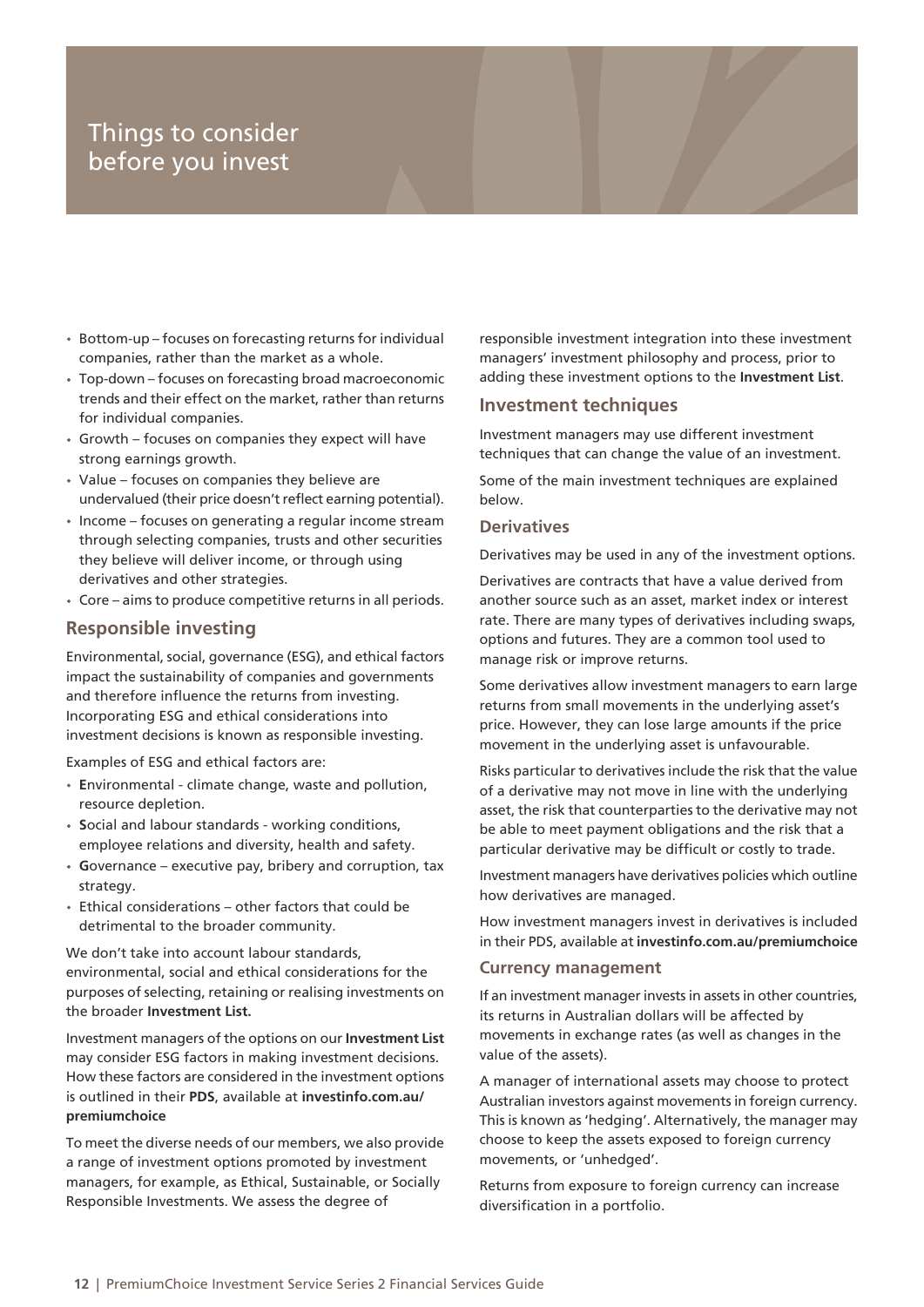### **Gearing**

Gearing can be achieved by using loans (borrowing to invest), or through investing in certain derivatives, such as futures.

Gearing magnifies exposure to potential gains and losses of an investment. As a result, you can expect larger fluctuations (both up and down) in the value of your investment compared to the same investment which is not geared.

Investment managers can take different approaches to gearing. Some change the gearing level to suit different market conditions. Others maintain a target level of gearing.

It's important to understand the potential risks of gearing, as well as its potential benefits. When asset values are rising by more than the costs of gearing, the returns will generally be higher than if the investment wasn't geared. When asset values are falling, gearing can multiply the capital loss.

If the fall is dramatic there can be even more implications for geared investments. For example, where the lender requires the gearing level to be maintained below a predetermined limit, if asset values fall dramatically, the gearing level may rise above the limit, forcing assets to be sold when values may be continuing to fall.

In turn, this could lead to more assets having to be sold and more losses realised. Withdrawals (and applications) may be suspended in such circumstances, preventing you from accessing your investments at a time when values are continuing to fall.

Although this is an extreme example, significant market falls have occurred in the past. Recovering from such falls can take many years and the geared investment's unit price may not return to its previous high.

Other circumstances (such as the lender requiring the loan to be repaid for other reasons) may also prevent a geared investment from being managed as planned, leading to losses.

You need to be prepared for all types of environments and understand their impact on your geared investment.

## **Short selling**

Short selling is used by an investment manager when it has a view that an asset's price will fall. The manager borrows the asset from a lender, usually a broker, and sells it with the intention of buying it back at a lower price. If all goes to plan, a profit is made. The key risk of short selling is that, if the price of the asset increases, the loss could be significant.

### **Want to know more?**

We've developed a lot of information on how we can help you grow and protect your wealth.

You can also get copies of the disclosure documents for managed investments, term deposits and the SMA. These are free of charge.

Just speak with your financial adviser, call us or visit **[investinfo.com.au/premiumchoice](https://www.investinfo.com.au/premiumchoice)**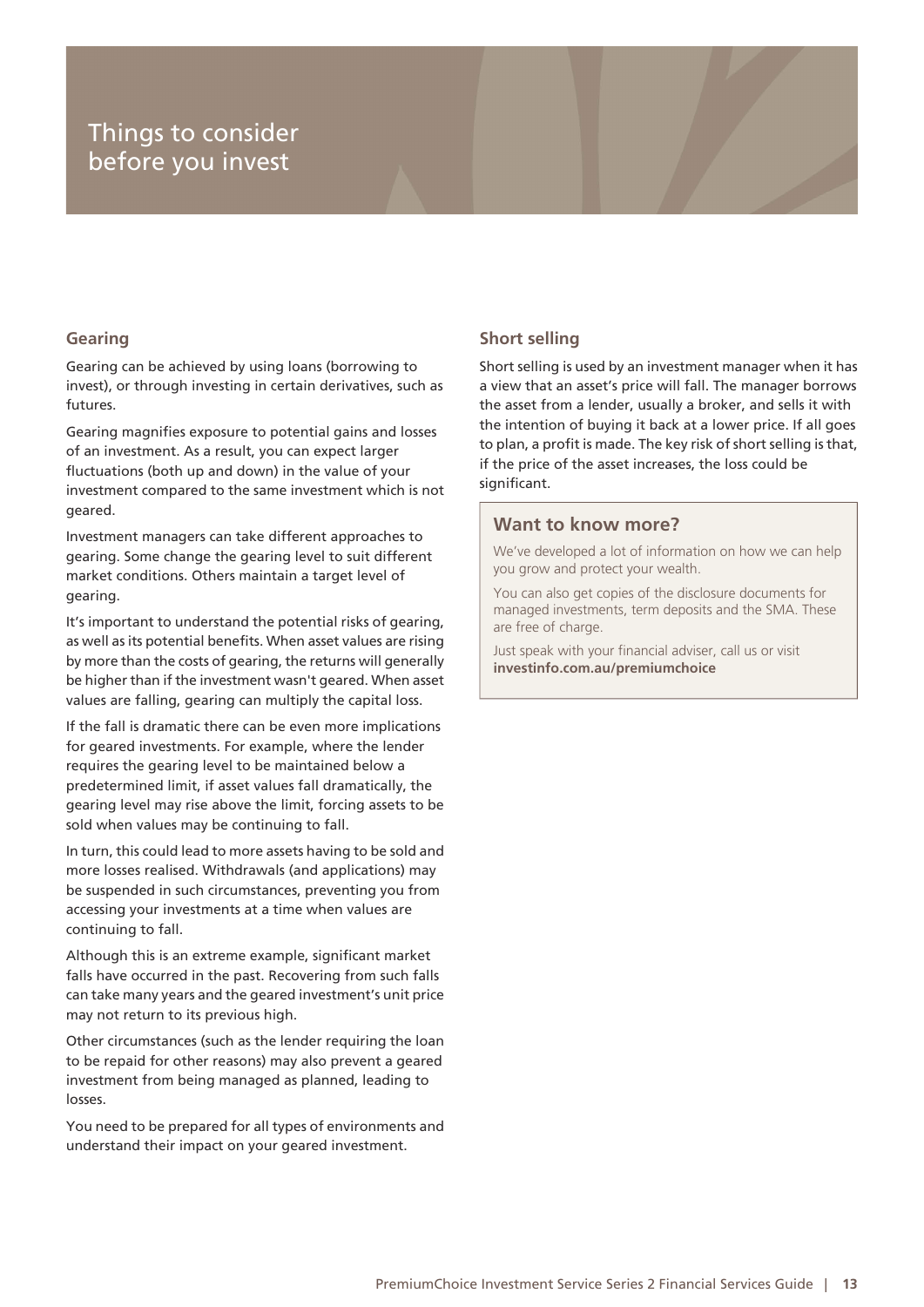# <span id="page-13-0"></span>Find out how the Service works for you.

## <span id="page-13-1"></span>**Opening an account**

To open your account with the Service, apply through your financial adviser.

You must be:

- an individual over 18 years of age, or
- a company, partnership, executor, trust, self-managed super fund or incorporated body.

All signatories on the account will need to provide proof of their identity.

We will send your information to the ATO. Where you or any related party identifies as a tax resident of another country, the ATO may share your information with that country.

When you open your account, you must select from either the Core Investment List or the full Investment List. The Core Investment List offers a focused choice of investment options and a simpler fee structure.

You cannot choose to operate under both the Core Investment List and full Investment List within the one account at the same time.

If you do not make a choice, you will be taken to have chosen the full Investment List. For more information please see the **How to Guide** available at **[investinfo.com.au/](https://www.investinfo.com.au/premiumchoice) [premiumchoice](https://www.investinfo.com.au/premiumchoice)**

### **Account minimums**

The table below shows the minimum amounts you'll need to open your account or make additional investments.

| <b>Minimums</b>                  | Lump sum | <b>Regular</b><br><b>Investment Facility</b> |
|----------------------------------|----------|----------------------------------------------|
| Initial investment               | \$20,000 | \$3,000                                      |
| <b>Additional</b><br>investments | \$5,000  | \$200                                        |

### **Minimum account balance**

You'll need to keep at least \$3,000 in your account.

### **When we can't process your application**

If we don't have all the information we need to open your account, we'll contact you or your financial adviser.

Any investments we can't process will be held in an interest bearing trust account for up to 30 days. If after 30 days we can't get the information we need, we'll return your money. Any interest earned will be retained by us.

### **Adding to your account**

You can make deposits by cheque, direct debit, BPAY<sup>®</sup> or EFT. You can also set up a Regular Investment Facility to make regular deposits from your bank account.

When you set up a regular investment, it's a good idea to keep up to date with any changes to your chosen investment. Speak with your financial adviser or refer to the relevant PDS available at

### **[investinfo.com.au/premiumchoice](https://www.investinfo.com.au/premiumchoice)**

® Registered to BPAY Pty Ltd ABN 69 079 137 518

### **Consolidating your account**

Putting all your investments in one service makes sense as you may save on fees and also have a consolidated view of your investments.

If you have managed investments or listed investments through another service provider, you may be able to transfer them into your account without incurring any Capital Gains Tax (CGT).

## **Margin loan facility**

You can use the investments you have in the Service to set up a margin loan facility with one of our selected lenders.

Minimum loan amounts and fees apply.

More information is available from your financial adviser.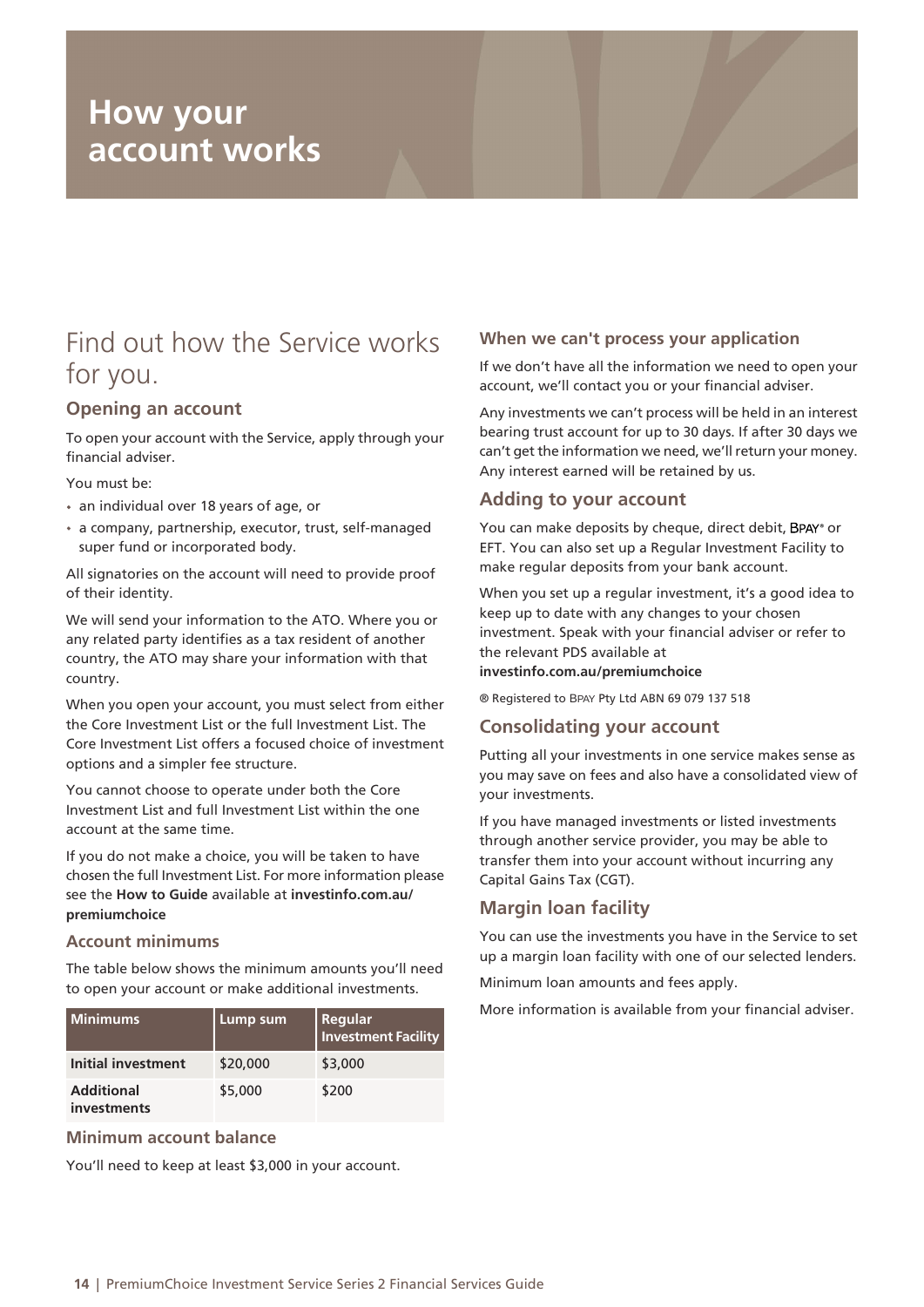### **Accessing your money**

You can request a partial or full withdrawal from your account at any time.

If you'd like to make regular withdrawals, you can set up a Regular Withdrawal Facility.

The table below shows the minimum withdrawal amounts.

| Minimum withdrawal                 |       |
|------------------------------------|-------|
| One-off                            | \$0   |
| <b>Regular Withdrawal Facility</b> | \$100 |

You'll generally receive your money within five days. The length of time it takes to process your withdrawal will depend on various factors, such as how often the investment is priced or traded, the composition of your investment, how complex it is, and how liquid it is on the day we process your request. If your money isn't immediately available to us, it may take up to 30 days or more.

For information and updates about your chosen investment options, please speak with your financial adviser or visit **[investinfo.com.au/premiumchoice](https://www.investinfo.com.au/premiumchoice)**

### **Your Cash Account**

Your Cash Account is used for all transactions on your account.

### **Minimum cash requirement**

You need to invest a minimum amount in your Cash Account as shown in the table below.

| <b>Without regular</b>             | 1% of your account balance to a                                                                                                                                                                                                   |
|------------------------------------|-----------------------------------------------------------------------------------------------------------------------------------------------------------------------------------------------------------------------------------|
| withdrawals                        | maximum of \$5,000.                                                                                                                                                                                                               |
| <b>With regular</b><br>withdrawals | 1% of your account balance to a<br>maximum of \$5,000 plus an amount to<br>cover the next two regular withdrawal<br>payments (for monthly payments) or<br>the next regular withdrawal payment<br>(for other payment frequencies). |

#### **Your Cash Account investment**

You can earn interest on your Cash Account.

Interest will be charged if your Cash Account is negative. This may happen if you buy investments using proceeds from sales that aren't final, or if you haven't allowed for fees or other payments.

Your Cash Account is currently allocated to cash investments, managed by National Australia Bank. Please refer to **[investinfo.com.au/premiumchoice](https://www.investinfo.com.au/premiumchoice)** or speak with your financial adviser for information on your Cash Account including:

- the relevant product information and/or terms and conditions for the investments
- $\bullet$  the approximate allocation to each investment, and
- the indicative earning rates and performance information.

#### **Topping up your Cash Account**

You and your financial adviser are responsible for maintaining the balance in your Cash Account above the minimum cash requirement.

There are a number of ways to do this which are outlined in the **How to Guide** available at **[investinfo.com.au/](https://www.investinfo.com.au/premiumchoice) [premiumchoice](https://www.investinfo.com.au/premiumchoice)**

We review your Cash Account balance quarterly. If it falls below the minimum cash requirement, we may sell some of your investments to pay for any outstanding fees, charges and expenses and to provide at least the minimum cash requirement.

### **Receiving distribution income and dividends**

Most managed investments will generally distribute income during the year. All income distributions are initially paid into your Cash Account. You can manage this income by:

- reinvesting it in the same or another investment option, or
- keeping it in your Cash Account.

If you're reinvesting income, it's a good idea to keep up to date with any changes to your chosen investment option. Speak with your financial adviser or refer to the relevant PDS available at **[investinfo.com.au/premiumchoice](https://www.investinfo.com.au/premiumchoice)**

Dividends from your listed investments are deposited in your Cash Account. You generally can't participate in dividend reinvestment schemes.

### **How your account is valued**

The value of your account is based on:

- prices provided by investment managers multiplied by the number of units held
- prices provided by the Australian Securities Exchange multiplied by the number of shares held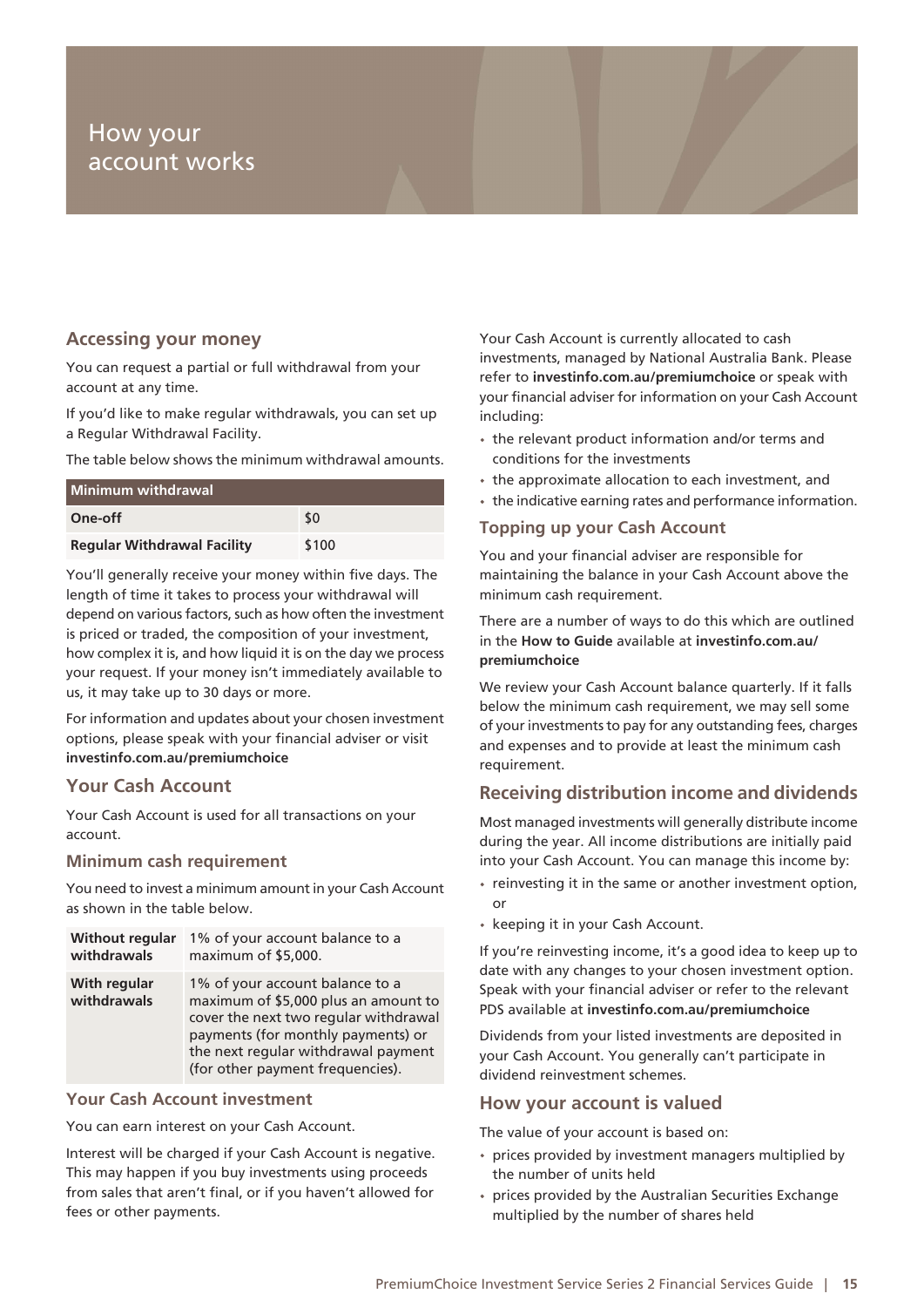- any term deposits, and
- your Cash Account.

Prices are generally provided daily, however there may be times when we don't receive updated prices. This might happen when shares are delisted or assets can't be valued.

In these circumstances we may have to use different valuation methods.

## **Buying and selling investments**

You or your financial adviser may give us instructions, directions or requests for financial products to be acquired.

If you have chosen the Core Investment List, not all of the following investment categories will be available to you. For more information refer to the **Investment List** at **[investinfo.com.au/premiumchoice](https://www.investinfo.com.au/premiumchoice)**

#### **Managed investments**

This can include instructions for:

- one-off investments, and/or
- ongoing investments.

We'll usually instruct investment managers within five business days of receiving your instructions.

It generally takes investment managers a number of days to complete an instruction.

#### **Listed investments**

Usually, if we receive your instructions within a reasonable time before the markets close, we'll action them the same day.

Your instruction may not be executed straight away, particularly if you ask us to buy or sell a parcel of shares at a specified price.

Trades can be made through our preferred broker, or our panel of approved brokers.

The preferred broker is WealthHub Securities Limited.

For further details about brokers and transacting on listed investments go to the **How to Guide** available at **[investinfo.com.au/premiumchoice](https://www.investinfo.com.au/premiumchoice)**

### **Term deposits**

We'll act on your instructions to invest into term deposits, generally on a weekly basis.

These investments are intended to be kept until maturity.

If you wish to access part or all of your investment before its maturity date, you may need to provide at least 31 days' notice in addition to our processing time.

You'll receive your original investment amount plus interest for the period you've held the investment, less any costs incurred by the Term Deposit provider as a result of redeeming your investment before the maturity date.

#### **Separately Managed Account (SMA)**

We'll usually act on your investment instructions within five business days of receiving them.

Your financial adviser can transfer listed investments and managed funds between portfolios in the SMA.

#### **Minimum investment amounts**

All investment instructions are subject to minimum amounts as shown in the table below. These minimums are also subject to the overall account minimums on page [14.](#page-13-1)

| <b>Investment minimums</b>    |                                           |                   |
|-------------------------------|-------------------------------------------|-------------------|
| <b>Investment type</b>        | <b>Initial</b>                            | <b>Additional</b> |
| <b>Managed</b><br>investments | No minimum                                | No minimum        |
| <b>Listed investments</b>     | \$2,000                                   | \$500             |
| <b>Term deposits</b>          | Varies by issuer                          | Varies by issuer  |
| <b>SMA</b>                    | Variable by model No minimum<br>portfolio |                   |

### **When we can't process instructions**

There are times we might not be able to process your investment instructions, for example when:

- there are liquidity issues in the investment option
- the investment manager suspends transactions
- a managed fund is under administration, is suspended, or illiquid
- a listed investment is under administration, is suspended or delisted, or
- the instruction is incomplete.

We'll notify you if these situations occur.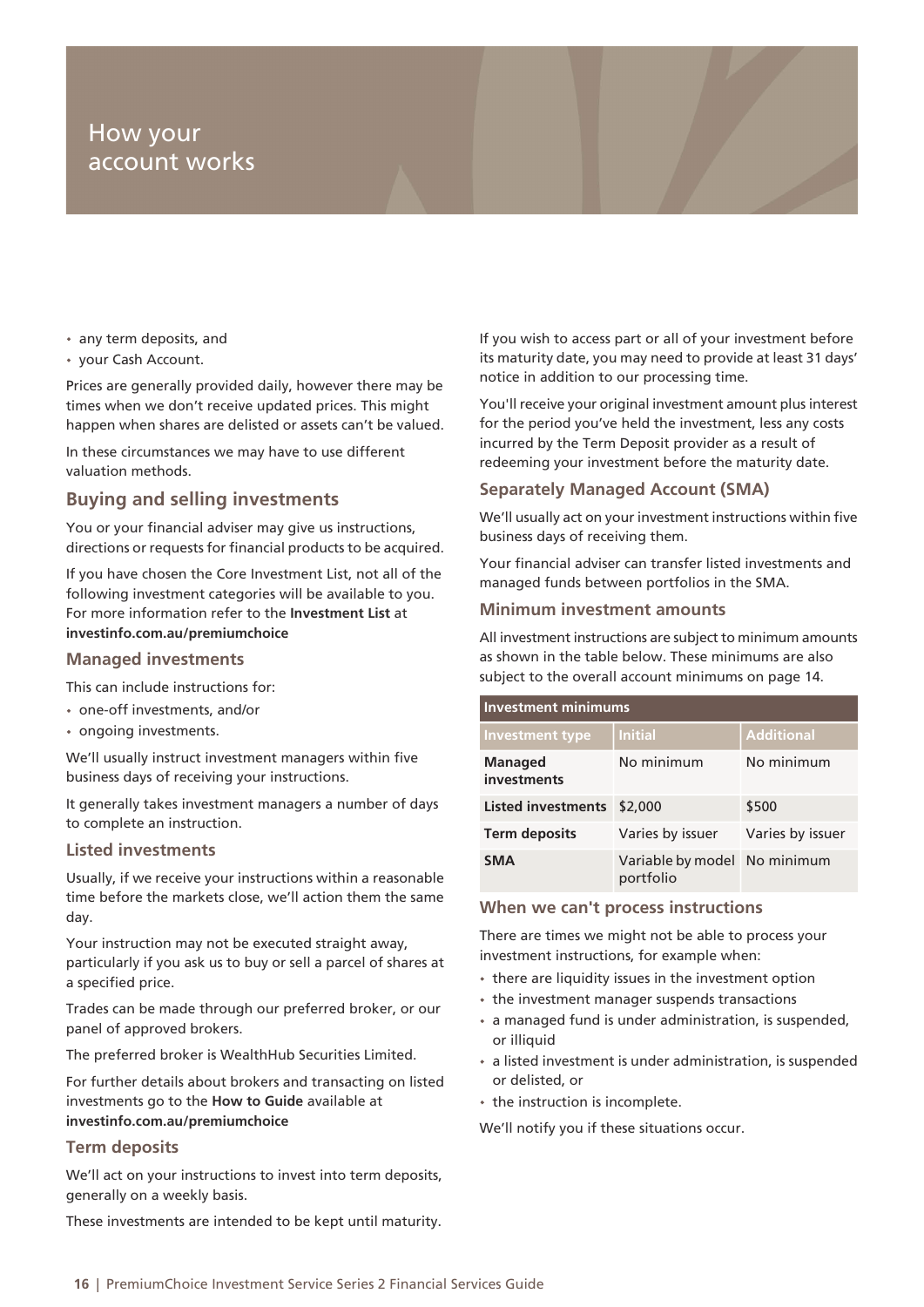### **Termination of investment options**

There may be circumstances where an investment manager terminates an investment option with or without prior notice. If this occurs, we will notify you as soon as practicable.

When terminations occur for investment options, the proceeds will be paid into your Cash Account. Any facilities you may have will continue, but any money for the terminated investment option will stay in your Cash Account.

We recommend you speak to your financial adviser to understand any impact the termination may have on your financial circumstances and if needed, seek advice from a registered tax agent.

For more information please see the **How to Guide** available at **[investinfo.com.au/premiumchoice](https://www.investinfo.com.au/premiumchoice)**

## **Keeping you informed**

We'll provide you with the following information so you can stay informed about your investments and any material changes that may arise:

- quarterly and annual statements of your account with a summary of all your transactions and investment details to assist you in completing your tax return
- an annual tax report which will give you a break up of your taxable income received from the Service during the financial year, and
- information in relation to any material changes to PremiumChoice Investment Service Series 2 or the investment options.

We may provide this information to you by mail, email or by making the information available at **[investinfo.com.au/](https://www.investinfo.com.au/premiumchoice) [premiumchoice](https://www.investinfo.com.au/premiumchoice)**. We'll let you know when information about your account has been made available online. If you prefer to receive updates about your account by mail, please let us know.

For details about other information we'll communicate to you or make available each year, go to the **How to Guide** available at **[investinfo.com.au/premiumchoice](https://www.investinfo.com.au/premiumchoice)**

You can request information you would receive if you were a direct investor in an investment option. Communications can include such things as the audited financial statements of the investment. A fee may apply for these communications (refer to page [31](#page-30-0)).

**[investinfo.com.au/premiumchoice](https://www.investinfo.com.au/premiumchoice)** allows you to update your account details and track your investments online.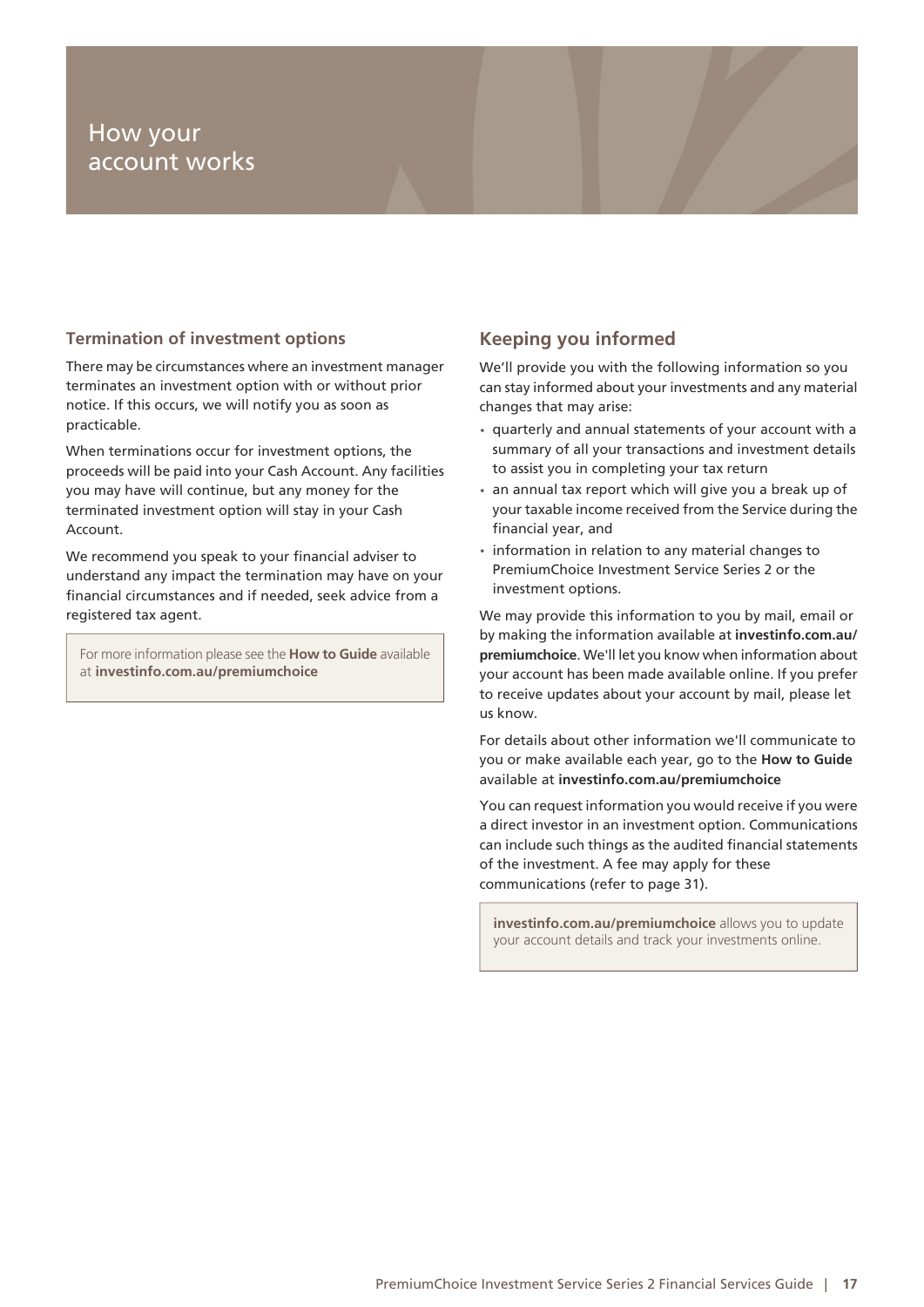## <span id="page-17-0"></span>**DID YOU KNOW?**

**Small differences in both investment performance and fees and costs can have a substantial impact on your long term returns.**

**For example, total annual fees and costs of 2% of your account balance rather than 1% could reduce your final return by up to 20% over a 30 year period (for example, reduce it from \$100,000 to \$80,000).**

**You should consider whether features such as superior investment performance or the provision of better member services justify higher fees and costs.**

**You may be able to negotiate to pay lower contribution fees and management costs where applicable. Ask the Service or your financial adviser.**

## **TO FIND OUT MORE**

If you'd like to find out more, or see the impact of the fees based on your own circumstances, the **Australian Securities and Investments Commission (ASIC)** website [\(www.moneysmart.gov.au\)](https://www.moneysmart.gov.au) has a managed funds fee calculator to help you check out different fee options.

## <span id="page-17-1"></span>This will give you an understanding of the fees and costs you may pay.

This document shows fees and other costs that you may be charged. These fees and other costs may be deducted from your money, from the returns on your investment or from the assets of the Service as a whole.

You should read all the information about fees and costs because it is important to understand their impact on your investment.

The total fees and costs you pay will be:

- the cost of this Service
- the fees and costs of the particular investment option/s you choose
- any other transaction and account costs you incur (as set out on pages [29-](#page-28-0)[33](#page-32-0)) and
- any additional fees that are agreed between you and your financial adviser, should you consult one (see page [32](#page-31-0))

Fees and costs for particular investment options are set out in the investment manager's PDS which is available at **[investinfo.com.au/premiumchoice](https://www.investinfo.com.au/premiumchoice)** or from your financial adviser. It is important that you understand these fees and costs when choosing an investment option.

All fees on pages [19](#page-18-0) to [33](#page-32-0) are shown inclusive of GST and net of Reduced Input Tax Credits (where applicable).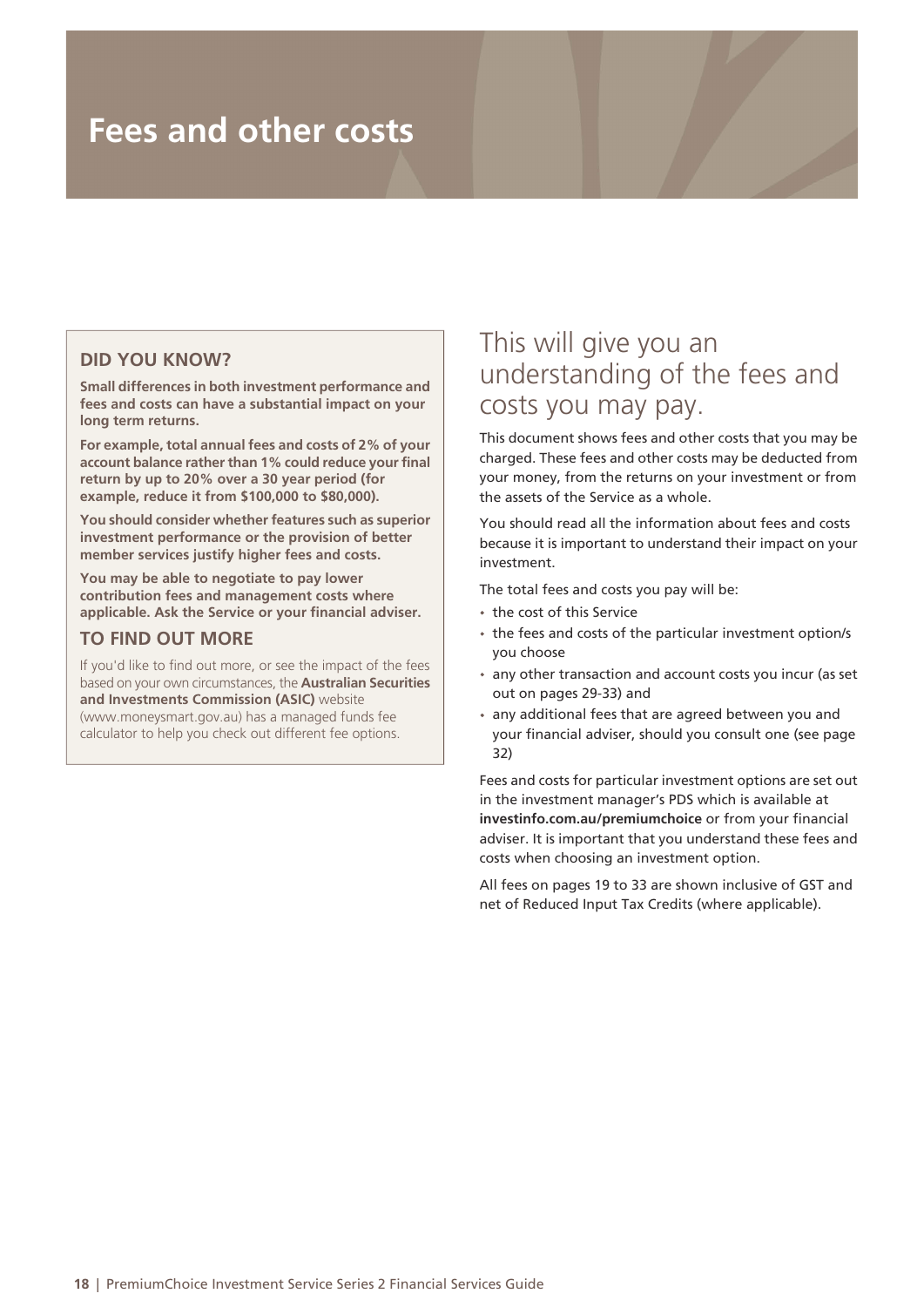<span id="page-18-0"></span>The fees and costs set out in the fee table below are for the Service only and don't take into account the fees and costs of any investment options you choose. Fees and costs for particular investment options are set out in the **Investment List** and the investment manager PDS available at **[investinfo.com.au/premiumchoice](https://www.investinfo.com.au/premiumchoice)** or from your financial adviser. Those other fees and costs are charged by the issuer of the investment option and not by us. It's important that you understand those fees and costs when choosing an investment option.

To see an example of the fees and costs of the Service combined with the fees and costs of a range of investment options, please refer to page [24](#page-23-0) of this **FSG**.

| <b>PremiumChoice Investment Service Series 2</b>          |               |                                           |
|-----------------------------------------------------------|---------------|-------------------------------------------|
| Type of fee or cost                                       | <b>Amount</b> | How and when paid                         |
| Fees when your money moves in or out of the Service       |               |                                           |
| <b>Establishment fee</b>                                  | <b>Nil</b>    | Not applicable                            |
| The fee to open your investment                           |               |                                           |
| <b>Contribution fee</b>                                   | Nil           | Not applicable                            |
| The fee on each amount<br>contributed to your investment  |               |                                           |
| Withdrawal fee                                            | Nil           | There are no withdrawal fees but Asset    |
| The fee on each amount you take<br>out of your investment |               | transfer fees may apply (see page 31).    |
| <b>Exit fee</b>                                           | Nil           | There are no exit fees but Asset transfer |
| The fee to close your investment                          |               | fees may apply (see page 31).             |

| Type of fee or cost                                                                                  | <b>Amount</b>                                                                                                               |            | How and when paid                                                                                                                                                                              |
|------------------------------------------------------------------------------------------------------|-----------------------------------------------------------------------------------------------------------------------------|------------|------------------------------------------------------------------------------------------------------------------------------------------------------------------------------------------------|
| Management costs <sup>1</sup>                                                                        |                                                                                                                             |            |                                                                                                                                                                                                |
| The fees and costs for managing your investment                                                      |                                                                                                                             |            |                                                                                                                                                                                                |
| <b>Administration fees</b>                                                                           | Full Investment List                                                                                                        |            |                                                                                                                                                                                                |
| (these fees depend on whether<br>you choose the Core Investment<br>List or the full Investment List) | The Administration fee is based on your<br>account balance in the Service and has two<br>parts:<br>A tiered percentage fee: |            | • The tiered percentage fee and the flat<br>percentage fee are calculated using<br>your average account balance for the<br>previous month, and are deducted<br>monthly from your Cash Account. |
|                                                                                                      | <b>Account balance</b>                                                                                                      | Fee (% pa) | • Family account linking may apply to                                                                                                                                                          |
|                                                                                                      | First \$200,000                                                                                                             | 0.40       | your tiered percentage fee and your<br>flat percentage fee (see page 30).                                                                                                                      |
|                                                                                                      | Next \$300,000                                                                                                              | 0.15       | • On closure of your account, any unpaid                                                                                                                                                       |
|                                                                                                      | Remaining balance<br>over \$500,000                                                                                         | 0.03       | Administration fee will be deducted.                                                                                                                                                           |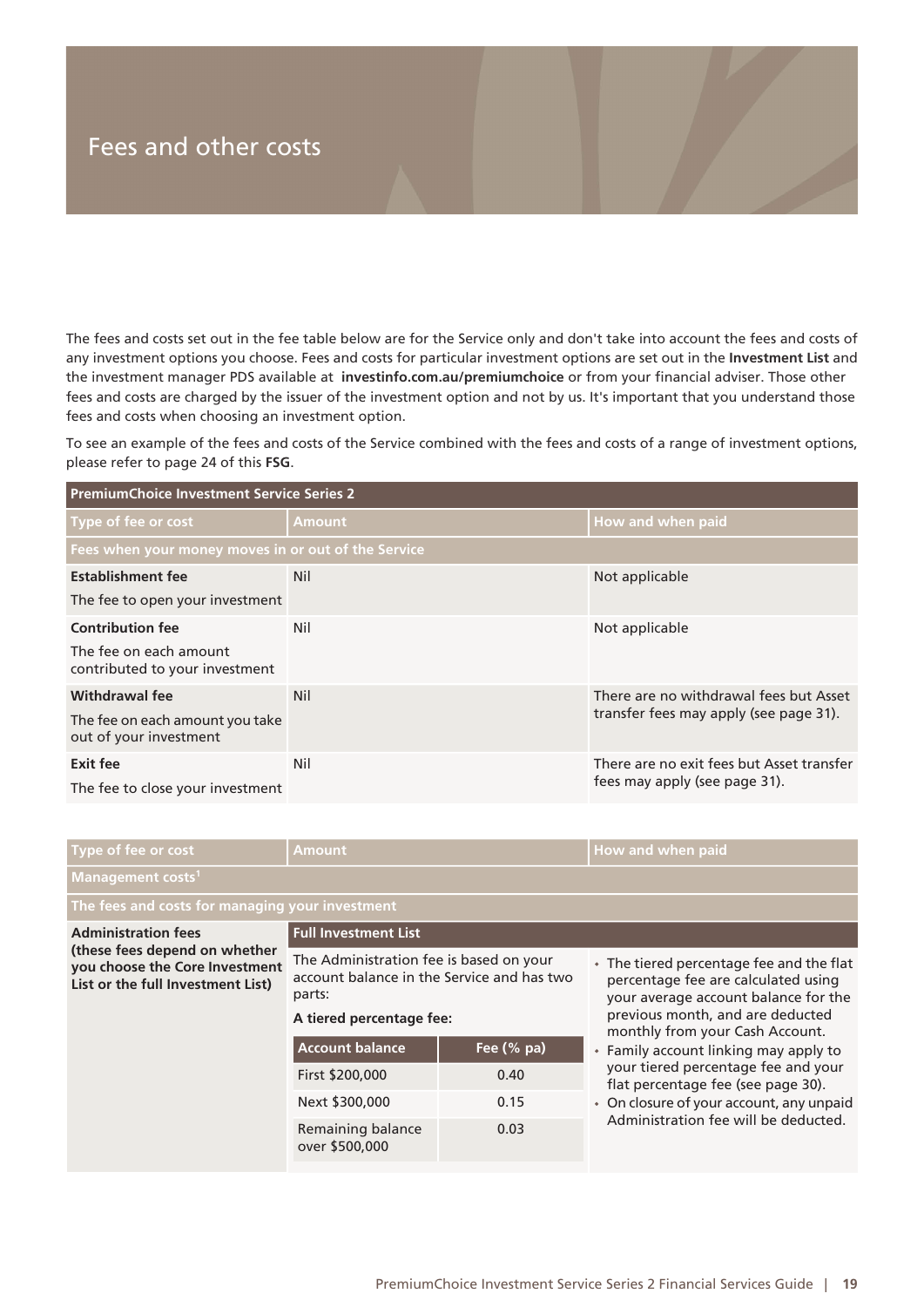| PremiumChoice Investment Service Series 2 (continued)                                                |                                                                                                                                                                                                                                                                                                                                                                                                                                                                                                                                                                                                                                                                                                                                                                                                                                                                   |                                                                                                                                                                                                                                                                                                                                                             |  |
|------------------------------------------------------------------------------------------------------|-------------------------------------------------------------------------------------------------------------------------------------------------------------------------------------------------------------------------------------------------------------------------------------------------------------------------------------------------------------------------------------------------------------------------------------------------------------------------------------------------------------------------------------------------------------------------------------------------------------------------------------------------------------------------------------------------------------------------------------------------------------------------------------------------------------------------------------------------------------------|-------------------------------------------------------------------------------------------------------------------------------------------------------------------------------------------------------------------------------------------------------------------------------------------------------------------------------------------------------------|--|
| Type of fee or cost                                                                                  | Amount                                                                                                                                                                                                                                                                                                                                                                                                                                                                                                                                                                                                                                                                                                                                                                                                                                                            | How and when paid                                                                                                                                                                                                                                                                                                                                           |  |
| Management costs <sup>1</sup> (continued)                                                            |                                                                                                                                                                                                                                                                                                                                                                                                                                                                                                                                                                                                                                                                                                                                                                                                                                                                   |                                                                                                                                                                                                                                                                                                                                                             |  |
| The fees and costs for managing your investment (continued)                                          |                                                                                                                                                                                                                                                                                                                                                                                                                                                                                                                                                                                                                                                                                                                                                                                                                                                                   |                                                                                                                                                                                                                                                                                                                                                             |  |
| <b>Administration fees continued</b>                                                                 | <b>Full Investment List (continued)</b>                                                                                                                                                                                                                                                                                                                                                                                                                                                                                                                                                                                                                                                                                                                                                                                                                           |                                                                                                                                                                                                                                                                                                                                                             |  |
| (these fees depend on whether<br>you choose the Core Investment<br>List or the full Investment List) | <b>Plus</b><br>A flat percentage fee:<br>• 0.10% pa on the portion of your account<br>balance in managed investments, SMA<br>options or term deposits which are not<br>Featured Investment Options (see the full<br>Investment List), and<br>• 0.15% pa on the portion of your account<br>balance invested in listed investments.<br>The minimum Administration fee you may<br>pay is \$375 pa.<br>The maximum Administration fee you may<br>pay is \$2,400 pa. Additionally, where you have<br>Family account linking, the maximum<br>Administration fee will be the lesser of your<br>individual cap or your share of the family<br>linking cap of \$3,000 pa, subject to the<br>minimum Administration fee of \$375 pa.<br>In limited circumstances, your financial adviser<br>may be able to negotiate a lower<br>administration fee with us, on your behalf. |                                                                                                                                                                                                                                                                                                                                                             |  |
|                                                                                                      | <b>Plus</b><br><b>Cash Account fee</b><br>A fee of up to 0.75% pa is calculated on the<br>daily Cash Account balance. This amount does<br>not count towards the maximum or minimum<br>Administration fee, nor does it apply to the<br>cash allocation for your investments in the<br>SMA.                                                                                                                                                                                                                                                                                                                                                                                                                                                                                                                                                                         | • The Cash Account fee is calculated<br>daily and deducted from the<br>investment returns, before interest is<br>calculated and applied to your Cash<br>Account each quarter or on<br>withdrawal. It is not an explicit<br>deduction from your Cash Account<br>balance and will be included in the<br>'other fees of your investment' in your<br>statement. |  |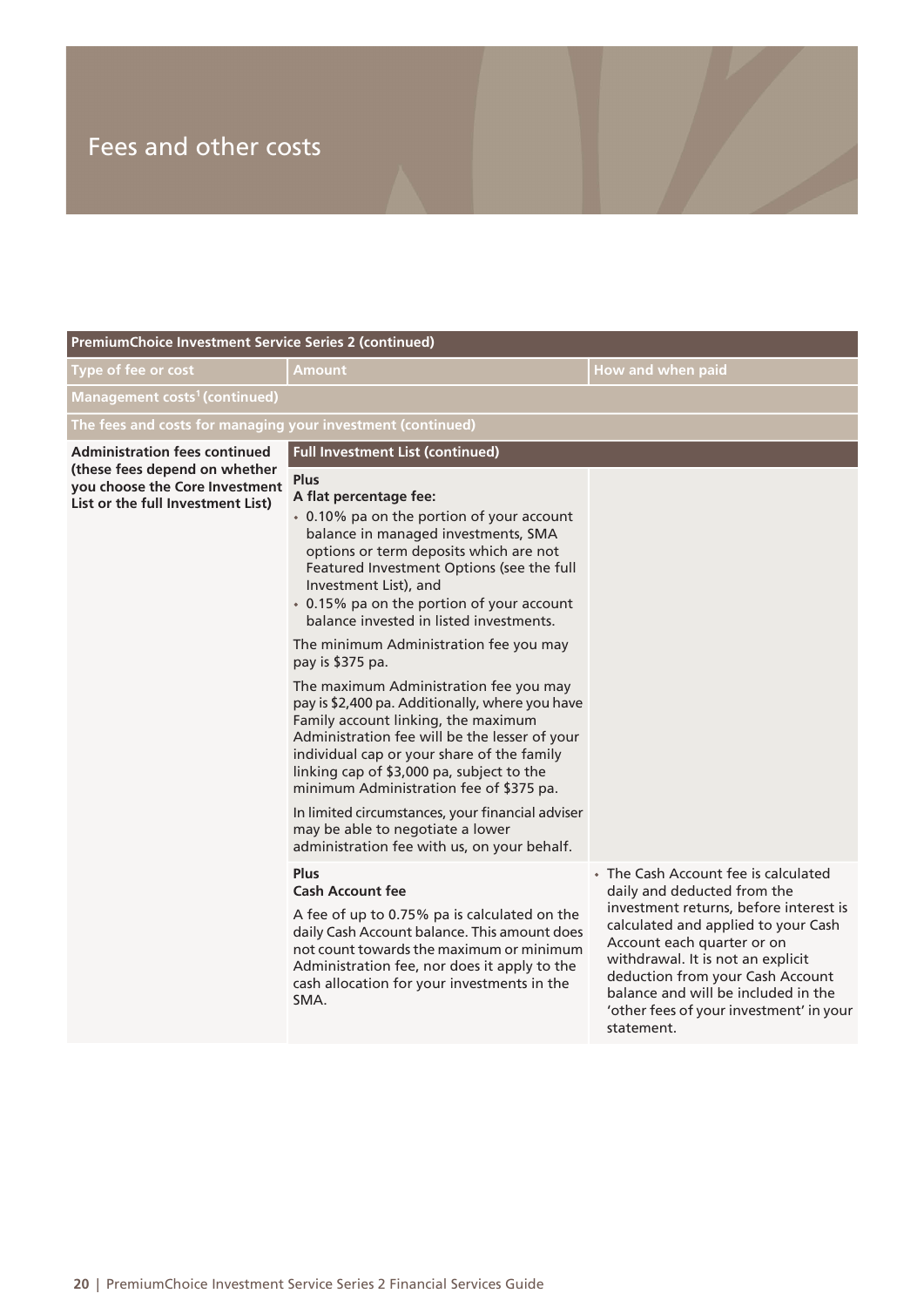#### **PremiumChoice Investment Service Series 2 (continued)**

| Type of fee or cost                                                                                  | <b>Amount</b>                                                                                                  | <b>How and when paid</b>                                                                                                                                                                                                                                                                                                                                                                                                                                           |  |
|------------------------------------------------------------------------------------------------------|----------------------------------------------------------------------------------------------------------------|--------------------------------------------------------------------------------------------------------------------------------------------------------------------------------------------------------------------------------------------------------------------------------------------------------------------------------------------------------------------------------------------------------------------------------------------------------------------|--|
| Management costs <sup>1</sup> (continued)                                                            |                                                                                                                |                                                                                                                                                                                                                                                                                                                                                                                                                                                                    |  |
| The fees and costs for managing your investment (continued)                                          |                                                                                                                |                                                                                                                                                                                                                                                                                                                                                                                                                                                                    |  |
| <b>Administration fees continued</b>                                                                 | <b>Core Investment List</b>                                                                                    |                                                                                                                                                                                                                                                                                                                                                                                                                                                                    |  |
| (these fees depend on whether<br>you choose the Core Investment<br>List or the full Investment List) | The Administration fee you will pay is \$260<br>pa.                                                            | • The Administration fee is deducted<br>monthly from your Cash Account<br>balance.<br>• You or your family group will not<br>receive any benefit from Family<br>account linking (see page 30).<br>• On closure of your account, any unpaid<br>Administration fee will be deducted.                                                                                                                                                                                 |  |
|                                                                                                      | Plus<br><b>Cash Account Fee</b><br>A fee of up to 0.75% pa is calculated on the<br>daily Cash Account balance. | • The Cash Account fee is calculated<br>daily and deducted from the<br>investment returns, before interest is<br>calculated and applied to your Cash<br>Account each quarter or on<br>withdrawal. It is not an explicit<br>deduction from your Cash Account<br>balance and will be included in the<br>'other fees of your investment' in your<br>statement.<br>• The Cash Account fee does not apply<br>to the cash allocation for your<br>investments in the SMA. |  |

| Type of fee or cost                                         | <b>Amount</b>                                                                                                                                                                                                                                                           | How and when paid                                                                                                                                                 |
|-------------------------------------------------------------|-------------------------------------------------------------------------------------------------------------------------------------------------------------------------------------------------------------------------------------------------------------------------|-------------------------------------------------------------------------------------------------------------------------------------------------------------------|
| Costs of investment options <sup>1</sup>                    | Fees and costs will apply to the investment<br>options you select from the Investment List<br>and will differ depending on the investment premiumchoice<br>options you select. Refer to the investment<br>option's PDS available at investinfo.com.au/<br>premiumchoice | Please refer to the investment option's<br>PDS available at investinfo.com.au/                                                                                    |
| Service Fees <sup>2</sup>                                   |                                                                                                                                                                                                                                                                         |                                                                                                                                                                   |
| Switching fee<br>The fee for changing investment<br>options | Nil                                                                                                                                                                                                                                                                     | There are no switching fees, but your<br>Cash Account may go into a negative<br>balance when you switch options,<br>incurring an interest charge (see page<br>31) |

**1** For more information see the 'Additional explanation of fees and costs' section on page [29.](#page-28-0)

**2** Other Service fees may apply. See the 'Additional explanation of fees and costs' section on page [29](#page-28-0).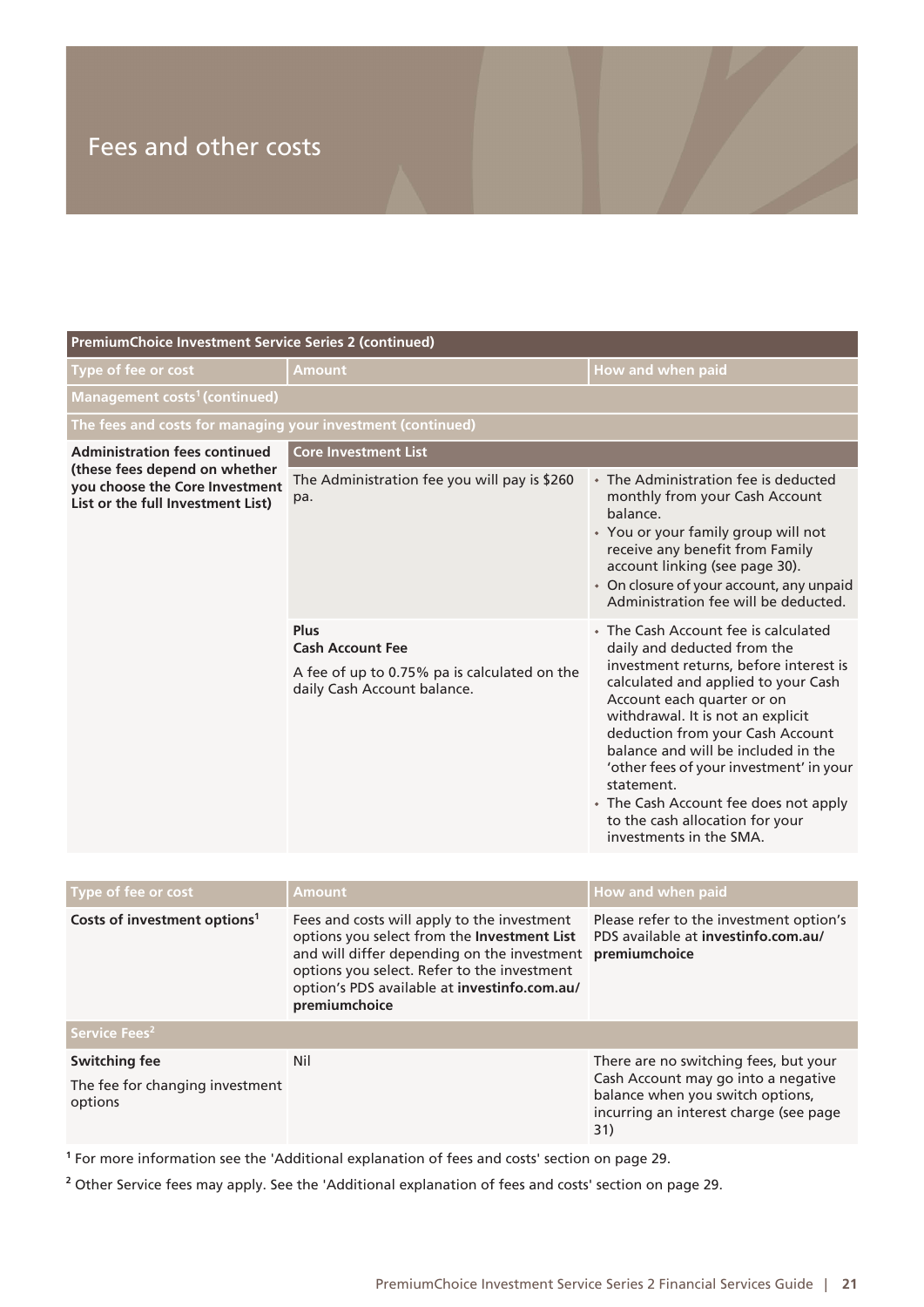## **Example of combined annual fees and costs for the Service using the full Investment List and an investment in the MLC Wholesale Horizon 4 Balanced Portfolio**

This table gives you an example of how the fees and costs for the Service using the full Investment List and an investment in the MLC Wholesale Horizon 4 Balanced Portfolio can affect your investment over a one-year period. You should use this table to compare this Service with other platform investment services.

| <b>EXAMPLE for the Service using the full Investment List (that</b><br>is, you have not selected the Core Investment List) and an<br>investment in the MLC Wholesale Horizon 4 Balanced<br>Portfolio <sup>1</sup> |                                                                                                                       |                    | BALANCE OF \$50,000 WITH A CONTRIBUTION OF \$5,000<br><b>DURING THE YEAR</b>                                                                                                                                                                                      |
|-------------------------------------------------------------------------------------------------------------------------------------------------------------------------------------------------------------------|-----------------------------------------------------------------------------------------------------------------------|--------------------|-------------------------------------------------------------------------------------------------------------------------------------------------------------------------------------------------------------------------------------------------------------------|
| <b>Fees and costs of the Service</b>                                                                                                                                                                              |                                                                                                                       |                    |                                                                                                                                                                                                                                                                   |
| Contribution fees                                                                                                                                                                                                 | Nil                                                                                                                   |                    | \$0 For every additional \$5,000 you put in, you will be charged<br>\$0.                                                                                                                                                                                          |
| <b>PLUS</b><br><b>Management Costs</b><br>*Tiered fees<br>Cash Account fee <sup>2</sup>                                                                                                                           | $0.40\%$ <sup>3</sup> x<br>\$50,000<br>(subject to a<br>minimum<br>Administration<br>fee of \$375)<br>0.75% x \$1,000 | \$375.00<br>\$7.50 | And, for the \$50,000 you have in the Service you will be<br>charged \$382.50 <sup>2</sup> each year.                                                                                                                                                             |
| <b>EQUALS</b><br>Cost of the Service                                                                                                                                                                              |                                                                                                                       |                    | \$382.50 If you had an investment of \$50,000 at the beginning of the<br>year and you put in an additional \$5,000 during that year,<br>you would be charged fees from: \$382.50.                                                                                 |
|                                                                                                                                                                                                                   |                                                                                                                       |                    | What it costs you will depend on the investment option you<br>choose and the fees you negotiate with the Service or<br>financial adviser.                                                                                                                         |
| Fees and costs of investment in MLC Wholesale Horizon 4 Balanced Portfolio                                                                                                                                        |                                                                                                                       |                    |                                                                                                                                                                                                                                                                   |
| Management costs and<br>transaction costs that have<br>not been recovered through<br>a buy-sell spread                                                                                                            | $1.03\%$ <sup>4</sup> x<br>\$49,000                                                                                   |                    | \$504.70 For every \$50,000 you have in the MLC Wholesale Horizon<br>4 Balanced Portfolio, you will be charged \$504.70 by the<br>issuer of the investment option                                                                                                 |
| <b>TOTAL COMBINED COST of</b><br>the Service and an investment<br>in MLC Wholesale Horizon 4<br><b>Balanced Portfolio</b>                                                                                         | (this is 1.77% of \$50,000)                                                                                           | \$887.20           | If you had an investment of \$50,000 at the beginning of the<br>year and you put in an additional \$5,000 during that year,<br>you would be charged total fees of \$887.20 for the Service<br>and an investment in MLC Wholesale Horizon 4 Balanced<br>Portfolio. |

\* Additional fees may apply:

#### **Establishment fee** — \$0

**And**, if you leave the Service early, you may also be charged **exit fees** of 0% of your account balance (\$0 for every \$50,000 you withdraw).

**1** This example assumes no investment gains or losses during the year and the contribution was made on the last day of the year.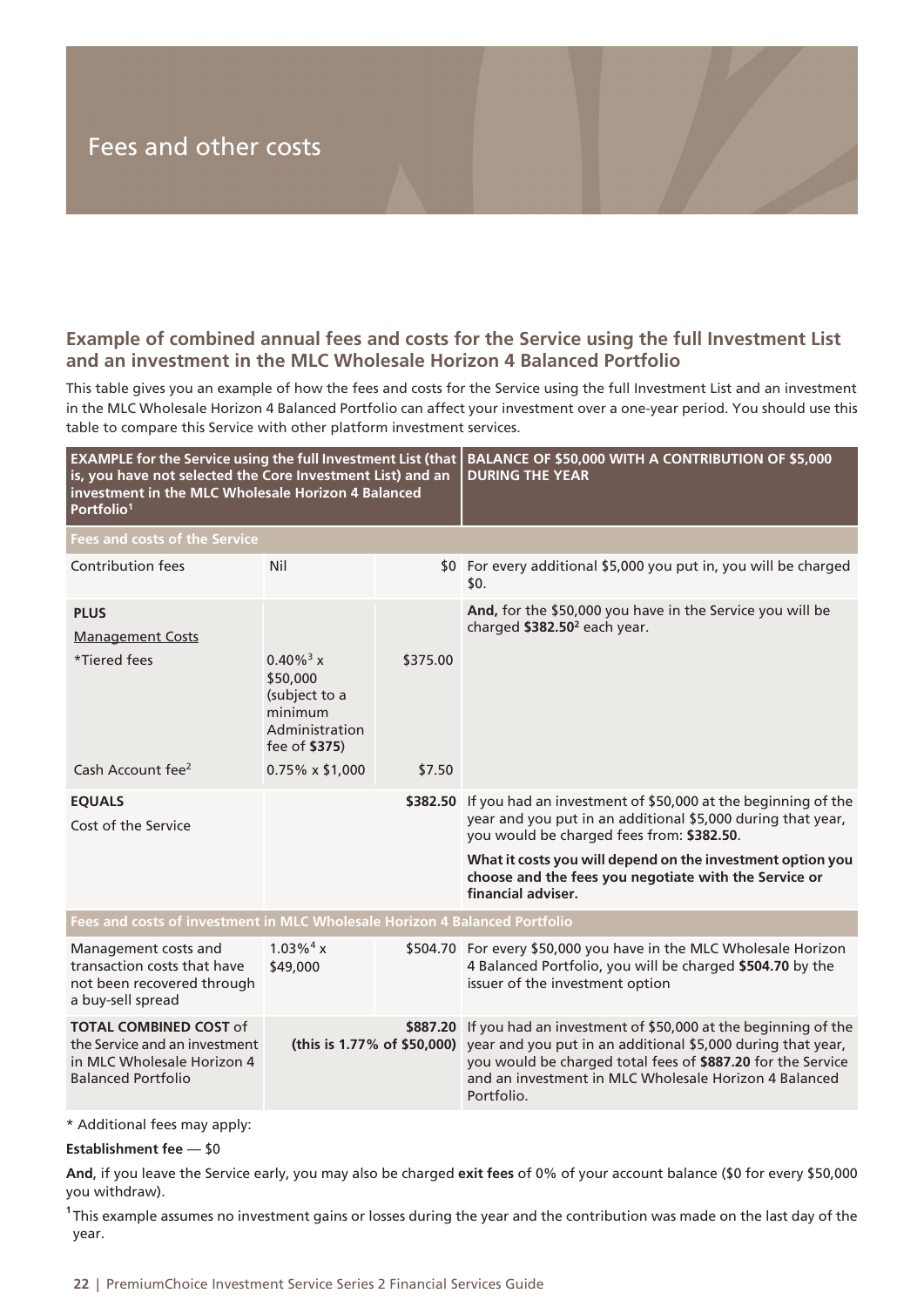**<sup>2</sup>** This example assumes that 2% (\$1,000) of the account balance is held in your Cash Account and the remainder (\$49,000) is invested in the MLC Wholesale Horizon 4 Balanced Portfolio for the entire year.

**<sup>3</sup>** The MLC Wholesale Horizon 4 Balanced Portfolio is a Featured Investment Option. If you access Non-Featured Investment Options or listed investment options, additional administration fees will apply. Please refer to the fee table commencing

on page [19](#page-18-0). **4** This figure reflects amounts advised by the issuer of the MLC Wholesale Horizon 4 Balanced Portfolio net of any applicable rebate, as at 8 September 2021. Other fees and costs may apply. Please see the **Investment List** and the investment option's PDS available at **[investinfo.com.au/premiumchoice](https://www.investinfo.com.au/premiumchoice)** for more information.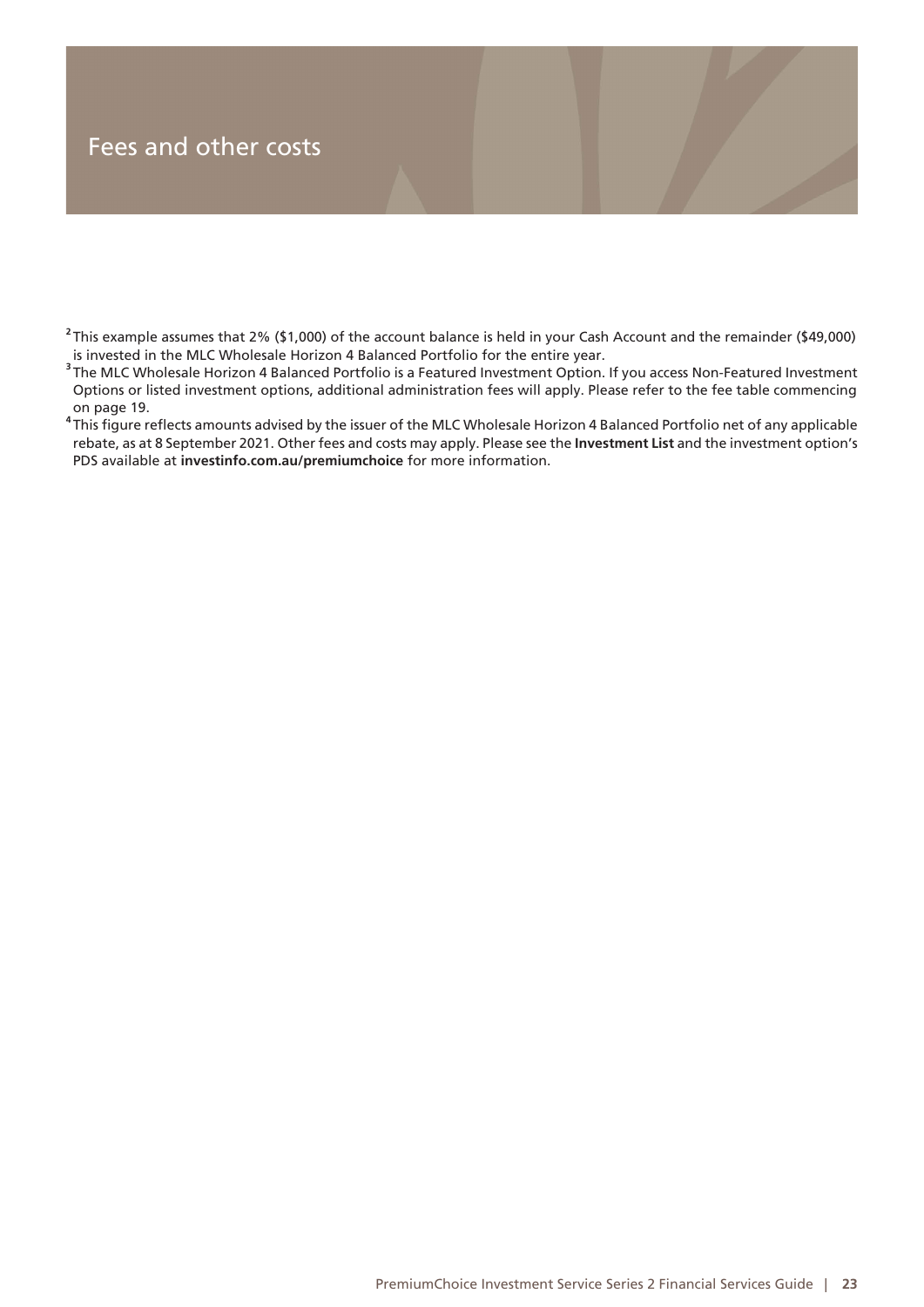## <span id="page-23-0"></span>**Example of combined annual fees and costs for the Service using the full Investment List and a range of investment options**

This table gives you an example of how the fees and costs for the Service using the full Investment List and a \$300,000 investment in a range of investment options can affect your investment over a one-year period.

| EXAMPLE - The Service using the full Investment List (that is, you have not selected<br>the Core Investment List) and a range of investment options <sup>1</sup> |                        |                                                                   |                                                | <b>BALANCE OF \$300,000</b>                                                                                                                                                                            |                                                                        |
|------------------------------------------------------------------------------------------------------------------------------------------------------------------|------------------------|-------------------------------------------------------------------|------------------------------------------------|--------------------------------------------------------------------------------------------------------------------------------------------------------------------------------------------------------|------------------------------------------------------------------------|
| <b>Fees and costs of the Service</b>                                                                                                                             |                        |                                                                   |                                                |                                                                                                                                                                                                        |                                                                        |
| <b>Contribution fees</b>                                                                                                                                         |                        | Nil                                                               |                                                | \$0 For every additional \$5000 you put<br>in, you will be charged \$0.                                                                                                                                |                                                                        |
| <b>PLUS</b><br><b>Management costs</b><br>*Tiered fees                                                                                                           |                        | $0.40\% \times $200,000 +$                                        | \$800                                          | And, for the \$300,000 you have in<br>the Service, you will be charged<br>\$1,200 each year.                                                                                                           |                                                                        |
|                                                                                                                                                                  |                        | 0.15% x \$100,000                                                 | \$150                                          |                                                                                                                                                                                                        |                                                                        |
| *Non-Featured Investment<br>Option fee (see list of<br>investment options below)                                                                                 |                        | 0.10% x \$100,000                                                 | \$100                                          |                                                                                                                                                                                                        |                                                                        |
| *Listed investments fees (see<br>list of investment options<br>below)                                                                                            |                        | $0.15\% \times $50,000$                                           | \$75                                           |                                                                                                                                                                                                        |                                                                        |
| *Cash Account fee <sup>2</sup>                                                                                                                                   |                        | $0.75\% \times $10,000$                                           | \$75                                           |                                                                                                                                                                                                        |                                                                        |
| <b>EQUALS</b> Cost of the Service                                                                                                                                |                        |                                                                   |                                                | \$1,200 If you had an investment of<br>\$300,000 at the beginning of the<br>year and you put in an additional<br>\$5,000 during that year, you would<br>be charged fees of \$1,200 for the<br>Service. |                                                                        |
| Fees and costs of investment options                                                                                                                             |                        |                                                                   |                                                |                                                                                                                                                                                                        |                                                                        |
| <b>Investment held</b>                                                                                                                                           | <b>Account balance</b> | <b>Non-Featured</b><br><b>Investment</b><br><b>Option holding</b> | <b>Listed</b><br><i>investments</i><br>holding | <b>Management costs (less rebates)</b>                                                                                                                                                                 | and transaction costs not recovered<br>by buy/sell spread <sup>3</sup> |
| <b>Cash Account</b>                                                                                                                                              |                        | and costs of the Service above.                                   |                                                | \$10,000 Fees and costs of investment in the Cash Account are reflected in the fees                                                                                                                    |                                                                        |
| <b>MLC Wholesale Horizon 4</b><br><b>Balanced Portfolio<sup>3</sup></b>                                                                                          | \$50,000               |                                                                   |                                                | \$50,000 x 1.03%                                                                                                                                                                                       | \$515                                                                  |
| <b>SMA - Antares Dividend</b><br>Builder <sup>3</sup>                                                                                                            | \$50,000               |                                                                   |                                                | \$50,000 x 0.46%                                                                                                                                                                                       | \$230                                                                  |
| <b>NAB 12 month Term Deposit</b>                                                                                                                                 | \$20,000               |                                                                   |                                                | N/A                                                                                                                                                                                                    | \$0                                                                    |
| <b>NAB 6 month Term Deposit</b>                                                                                                                                  | \$20,000               |                                                                   |                                                | N/A                                                                                                                                                                                                    | \$0                                                                    |
| <b>Vanguard Australian Property</b><br>Securities Index Fund <sup>3</sup>                                                                                        | \$50,000               | \$50,000                                                          |                                                | \$50,000 x 0.23%                                                                                                                                                                                       | \$115                                                                  |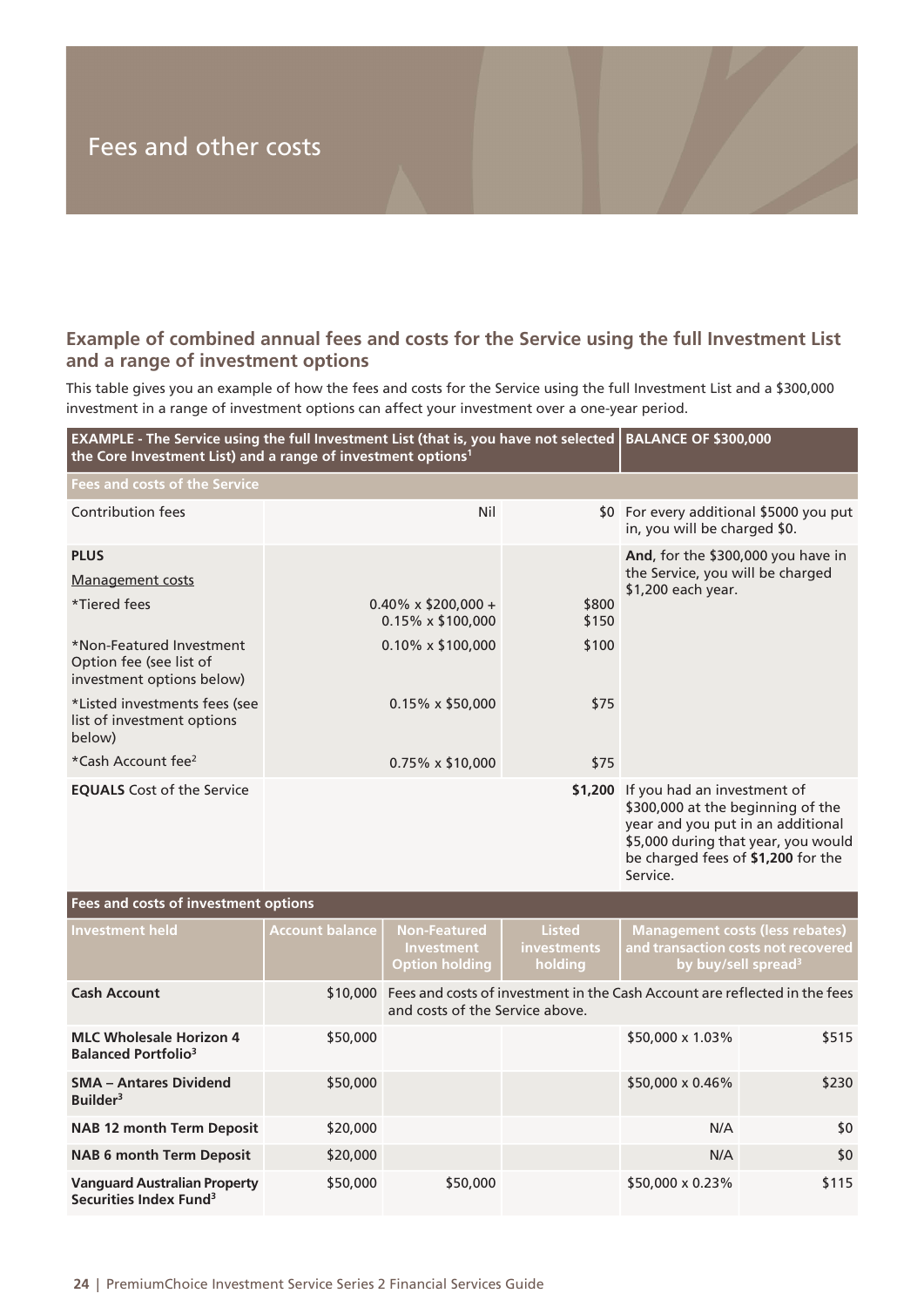**Example of combined annual fees and costs for the Service using the full Investment List and a range of investment options (continued)**

| Fees and costs of investment options (continued)                               |                        |                                                                   |                                                |                                                                           |                                         |
|--------------------------------------------------------------------------------|------------------------|-------------------------------------------------------------------|------------------------------------------------|---------------------------------------------------------------------------|-----------------------------------------|
| <b>Investment held</b>                                                         | <b>Account balance</b> | <b>Non-Featured</b><br><b>Investment</b><br><b>Option holding</b> | <b>Listed</b><br><b>investments</b><br>holding | <b>Management costs (less rebates)</b><br>by buy/sell spread <sup>3</sup> | and transaction costs not recovered     |
| <b>SMA</b> – Perennial Value Shares<br>for Income <sup>3</sup>                 | \$50,000               | \$50,000                                                          |                                                | \$50,000 x 0.77%                                                          | \$385                                   |
| <b>NAB</b> shares                                                              | \$25,000               |                                                                   | \$25,000                                       | N/A                                                                       | \$0                                     |
| <b>BHP</b> shares                                                              | \$25,000               |                                                                   | \$25,000                                       | N/A                                                                       | \$0                                     |
| <b>Total</b>                                                                   | \$300,000              | \$100,000                                                         | \$50,000                                       |                                                                           |                                         |
| Total fees and costs of investment options                                     |                        |                                                                   |                                                |                                                                           | \$1,245                                 |
| <b>Total fees and costs of Service</b>                                         |                        |                                                                   |                                                |                                                                           | \$1,200                                 |
| TOTAL COMBINED COST of the Service and Fees and costs of investment<br>options |                        |                                                                   |                                                |                                                                           | \$2,445<br>(this is 0.82% of \$300,000) |

**1** This example assumes no investment gains or losses during the year and the contributions was made on the last day of the year.

**2** This example assumes that \$10,000 is held in your Cash Account and the balance (\$290,000) is invested in a range of investment options for the entire year.

**3** For managed investment options, these figures reflect amounts advised by the issuer of the relevant investment option net of any applicable rebate, as at 8 September 2021. Brokerage costs for shares and the SMA have not been included. Other fees and costs may apply. Please see the **Investment List** and the investment option's PDS available at **[investinfo.](https://www.investinfo.com.au/premiumchoice) [com.au/premiumchoice](https://www.investinfo.com.au/premiumchoice)** for more information.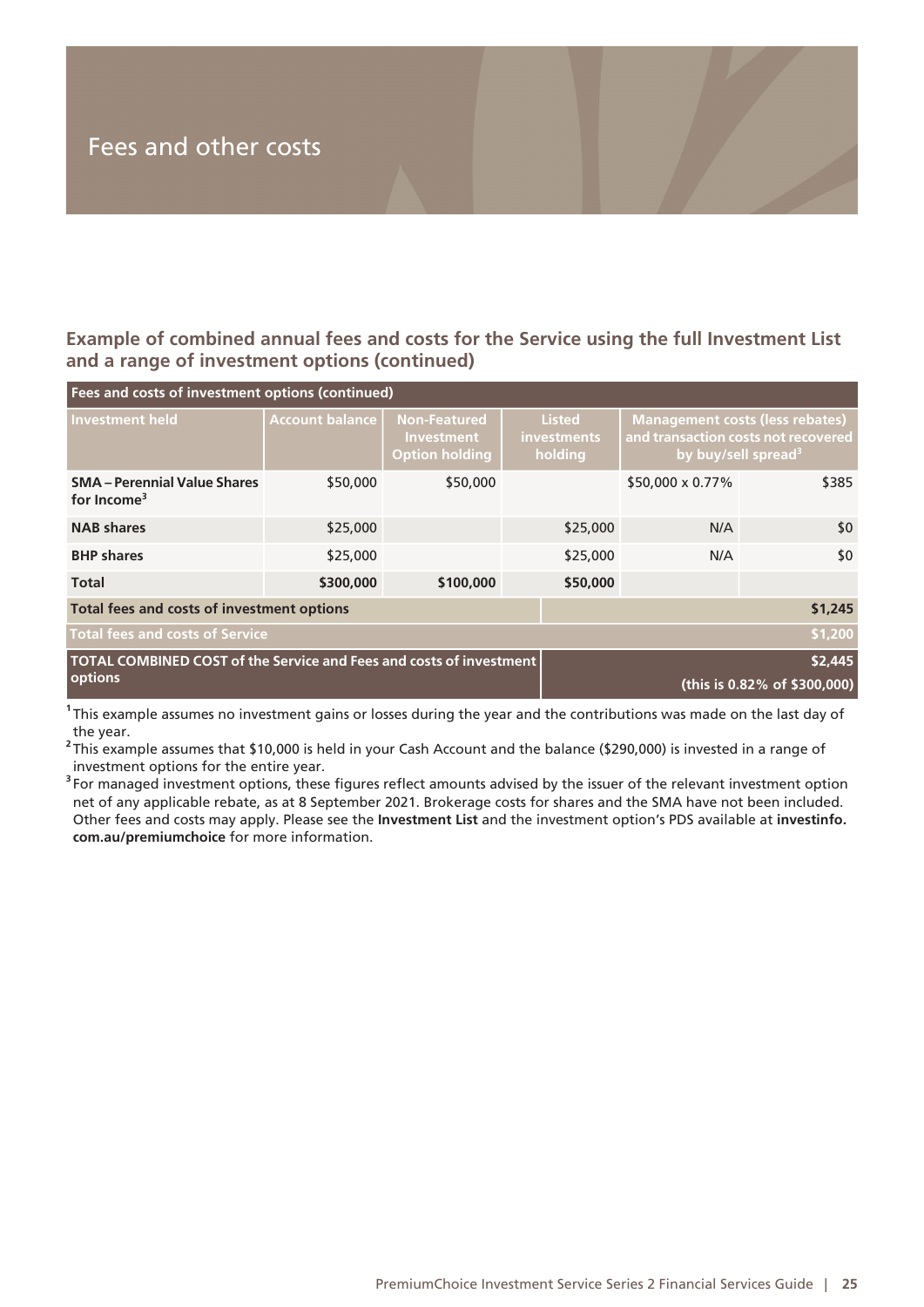## **Example of combined annual fees and costs for the Service using the Core Investment List and an investment in the MLC Wholesale Horizon 4 Balanced Portfolio**

This table gives you an example of how the fees and costs for the Service using the Core Investment List and an investment in the MLC Wholesale Horizon 4 Balanced Portfolio can affect your investment over a one-year period. You should use this table to compare this Service with other platform investment services.

**BALANCE OF \$50,000 WITH A CONTRIBUTION OF \$5,000 DURING THE YEAR EXAMPLE for the Service using the Core Investment List and an investment in the MLC Wholesale Horizon 4 Balanced Portfolio<sup>1</sup> Fees and costs of the Service** For every additional \$5,000 you put in, you will be charged \$0. Contribution fees Nil **And,** for the \$50,000 you have in the Service you will be charged **\$267.50<sup>2</sup>** each year. **PLUS** Management Costs \*Annual fee \$260.00 Cash Account fee<sup>2</sup> 0.75% x \$1,000 \$7.50 If you had an investment of \$50,000 at the beginning of the **EQUALS \$267.50** year and you put in an additional \$5,000 during that year, you would be charged fees from: **\$267.50**. Cost of the Service **What it costs you will depend on the investment option you choose and the fees you negotiate with the Service or financial adviser. Fees and costs of investment in MLC Wholesale Horizon 4 Balanced Portfolio** 1.03%<sup>3</sup> x  $$504.70$  For every \$50,000 you have in the MLC Wholesale Horizon 4 Balanced Portfolio, you will be charged **\$504.70** by the issuer of the investment option.  $1.03\%$ <sup>3</sup> x \$49,000 Management costs and transaction costs that have not been recovered through a buy-sell spread **\$772.20** If you had an investment of \$50,000 at the beginning of the year and you put in an additional \$5,000 during that year, you would be charged total fees of **\$772.20** for the Service and an investment in MLC Wholesale Horizon 4 Balanced Portfolio. **(this is 1.54% of \$50,000) TOTAL COMBINED COST** of the Service and an investment in MLC Wholesale Horizon 4 Balanced Portfolio

\* Additional fees may apply:

**Establishment fee** — \$0

**And**, if you leave the Service early, you may also be charged **exit fees** of 0% of your account balance (\$0 for every \$50,000 you withdraw).

**1** This example assumes no investment gains or losses during the year and the contribution was made on the last day of the year.

**2** This example assumes that 2% (\$1,000) of the account balance is held in your Cash Account and the remainder (\$49,000) is invested in the MLC Wholesale Horizon 4 Balanced Portfolio for the entire year.

**3** This figure reflects amounts advised by the issuer of the MLC Wholesale Horizon 4 Balanced Portfolio net of any applicable rebate, as at 8 September 2021. Other fees and costs may apply. Please see the **Investment List** and the investment option's PDS available at **[investinfo.com.au/premiumchoice](https://www.investinfo.com.au/premiumchoice)** for more information.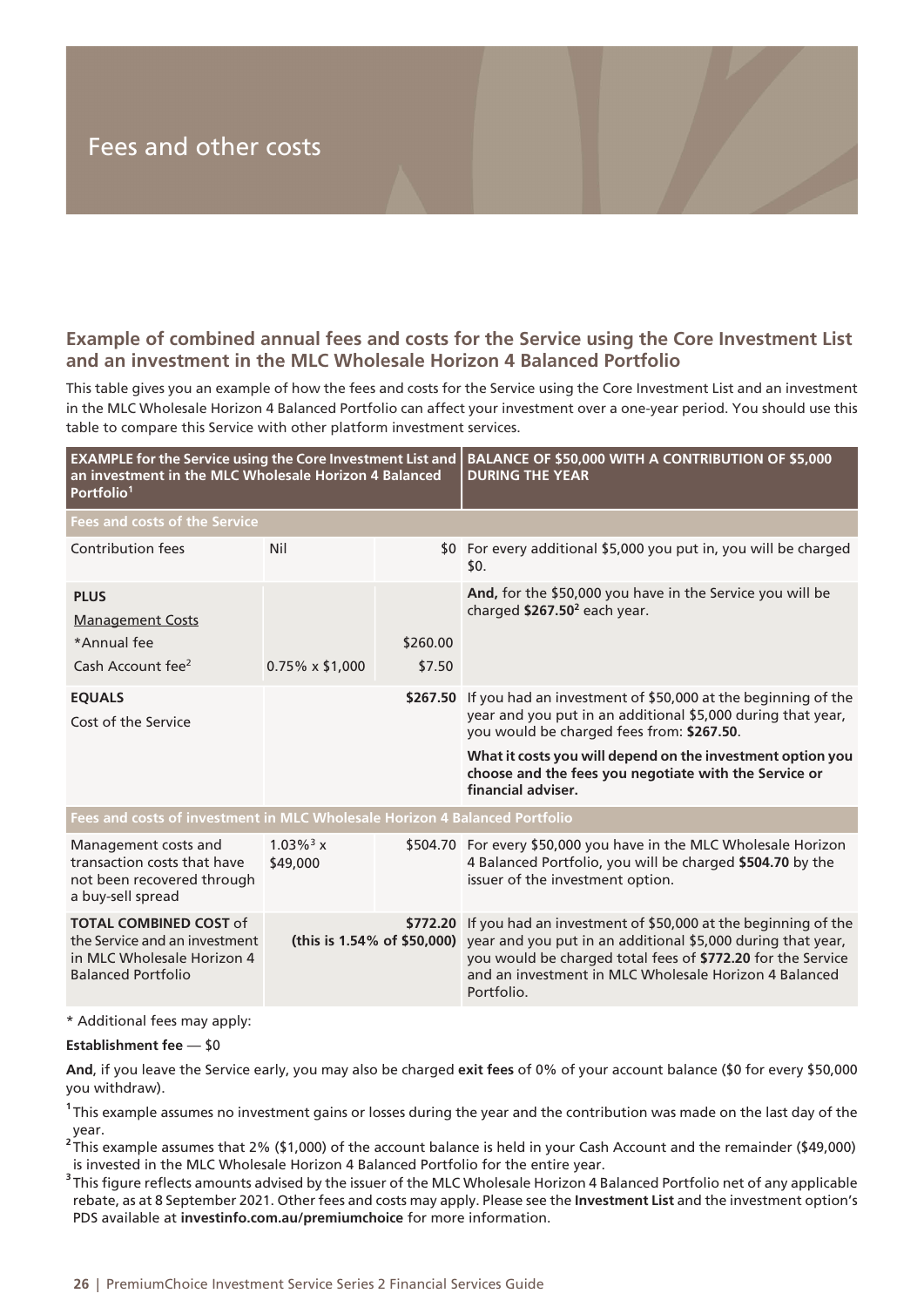## **Example of combined annual fees and costs for the Service using the Core Investment List and a range of investment options**

This table gives you an example of how the fees and costs for the Service using the Core Investment List and a \$300,000 investment in a range of investment options can affect your investment over a one-year period.

| <b>EXAMPLE</b> - The Service using the Core Investment List and a range of<br>investment options <sup>1</sup> |                         |       | <b>BALANCE OF \$300,000</b>                                                                                                                                                                  |
|---------------------------------------------------------------------------------------------------------------|-------------------------|-------|----------------------------------------------------------------------------------------------------------------------------------------------------------------------------------------------|
| <b>Fees and costs of the Service</b>                                                                          |                         |       |                                                                                                                                                                                              |
| Contribution fees                                                                                             | Nil                     |       | \$0 For every additional \$5000 you put in, you will<br>be charged \$0.                                                                                                                      |
| <b>PLUS</b><br><b>Management costs</b>                                                                        |                         |       | And, for the \$300,000 you have in the Service,<br>you will be charged \$335 each year.                                                                                                      |
| *Annual fee                                                                                                   |                         | \$260 |                                                                                                                                                                                              |
| *Cash Account fee <sup>2</sup>                                                                                | $0.75\% \times $10,000$ | \$75  |                                                                                                                                                                                              |
| <b>EQUALS</b> Cost of the Service                                                                             |                         |       | \$335 If you had an investment of \$300,000 at the<br>beginning of the year and you put in an<br>additional \$5,000 during that year, you would<br>be charged fees of \$335 for the Service. |

| Fees and costs of investment options                                           |                        |                     |                                                                                                                        |
|--------------------------------------------------------------------------------|------------------------|---------------------|------------------------------------------------------------------------------------------------------------------------|
| <b>Investment held</b>                                                         | <b>Account balance</b> |                     | Management costs (less rebates) and transaction costs not<br>recovered by buy/sell spread <sup>3</sup>                 |
| <b>Cash Account</b>                                                            |                        |                     | \$10,000 Fees and costs of investment in the Cash Account are<br>reflected in the fees and costs of the Service above. |
| <b>MLC Wholesale Horizon 4 Balanced</b><br>Portfolio <sup>3</sup>              | \$100,000              | \$100,000x<br>1.03% | \$1,030                                                                                                                |
| <b>MLC Wholesale Index Plus Growth</b><br>Portfolio <sup>3</sup>               | \$140,000              | \$140,000x<br>0.29% | \$406                                                                                                                  |
| <b>MLC Wholesale Inflation Plus -</b><br>Conservative <sup>3</sup>             | \$50,000               | \$50,000x<br>1.13%  | \$565                                                                                                                  |
| <b>Total</b>                                                                   | \$300,000              |                     |                                                                                                                        |
| Total fees and costs of investment options                                     |                        |                     | \$2,001                                                                                                                |
| <b>Total fees and costs of Service</b>                                         |                        |                     | \$335                                                                                                                  |
| TOTAL COMBINED COST of the Service and Fees and costs of investment<br>options |                        |                     | \$2,336<br>(this is 0.78% of \$300,000)                                                                                |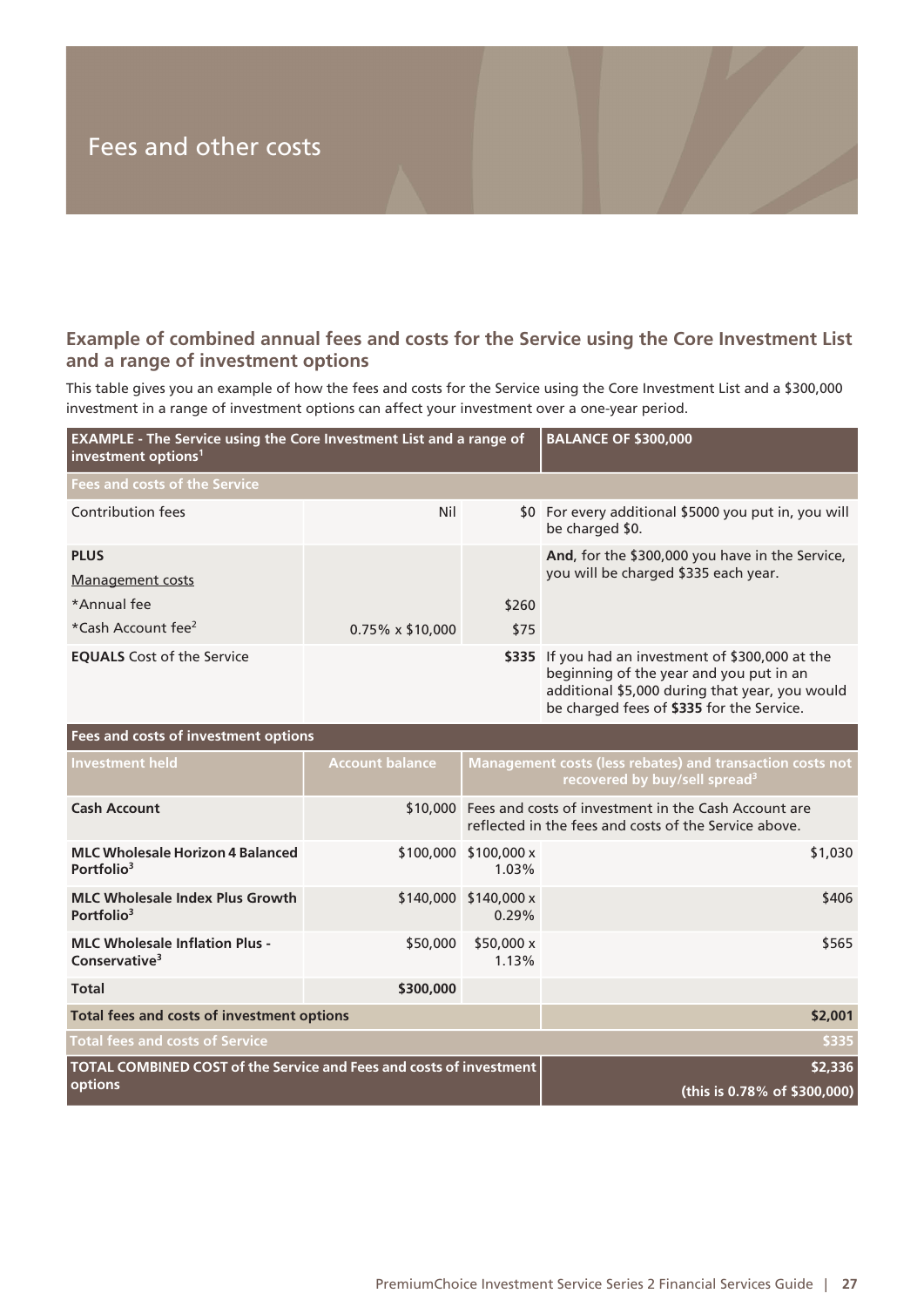**1** This example assumes no investment gains or losses during the year and the contributions was made on the last day of

the year. **2** This example assumes that \$10,000 is held in your Cash Account and the balance (\$290,000) is invested in a range of

investment options for the entire year. **3** For managed investment options, these figures reflect amounts advised by the issuer of the relevant investment option net of any applicable rebate, as at 8 September 2021. Brokerage costs for shares and the SMA have not been included. Other fees and costs may apply. Please see the **Investment List** and the investment option's PDS available at **[investinfo.](https://www.investinfo.com.au/premiumchoice) [com.au/premiumchoice](https://www.investinfo.com.au/premiumchoice)** for more information.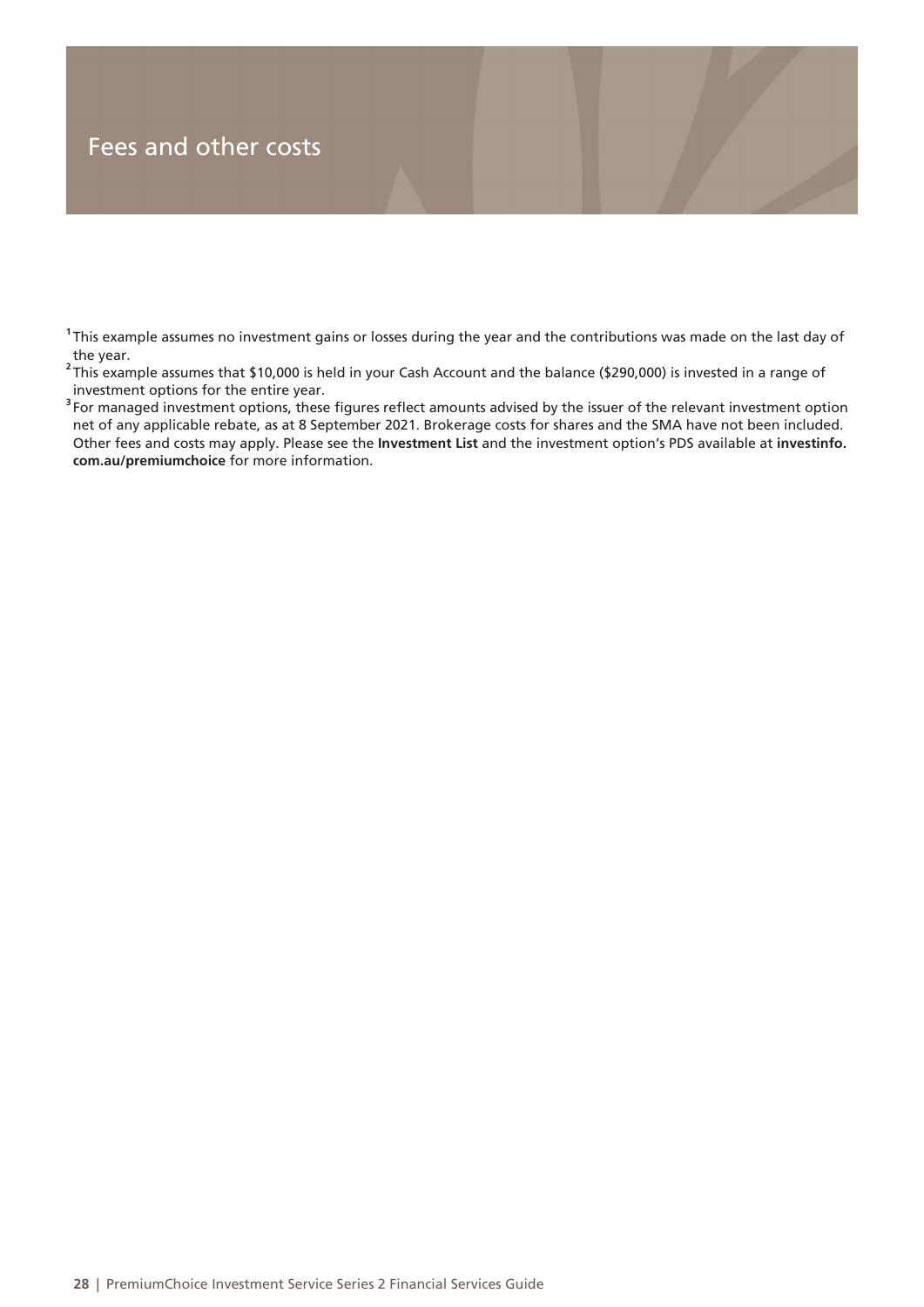## Additional explanation of fees and costs

#### <span id="page-28-0"></span>**Fees and costs of the investment options you select**

The total fees and costs you pay will include the costs of this Service as set out in the fee table on page [19](#page-18-0) as well as the cost of any investment options you choose.

For example, if you select a managed investment product option from the **Investment List**, the issuer of that investment option will charge management costs and may also charge other costs such as transaction costs and borrowing costs which are explained further below. Management costs will include, where applicable, management fees, performance fees and other costs, including indirect costs, which will reduce the net return of the investment option. Generally management costs are deducted from the assets of the investment option you've selected and will be reflected in the unit price and any reporting on the performance of the investment option.

It's important that you understand the fees of any investment options you choose, and that those fees are in addition to the fees charged by us for the Service, together with transaction costs incurred on your behalf.

Information about the costs of the investment options you choose is summarised in the **Investment List** available at **[investinfo.com.au/premiumchoice](https://www.investinfo.com.au/premiumchoice)** and will also be set out in the PDS and other disclosure documents for the investment option. The PDSs for the investment options can be found at **[investinfo.com.au/premiumchoice](https://www.investinfo.com.au/premiumchoice)**

#### **Investment manager fee rebates**

Some investment managers provide a rebate on the management fee for some of the investment options which they issue, which we pass entirely back to your Cash **Account** 

The **Investment List** notes the investment options that may pay a rebate to us.

#### **Transaction costs**

Transaction costs are generally incurred when assets of the Service or an investment option are bought and sold. Depending on the investment options that you've selected, these costs may be deducted directly from your Cash Account or they may be incurred within the investment option itself. A summary of the types of transaction costs that you may incur is set out below.

#### **Transaction costs for listed investment options**

When listed investments are bought and sold, transaction costs including brokerage and settlement are incurred. These costs are shown in the table below.

They are deducted from your Cash Account at the time of the trade and are an additional cost to you.

Costs may also be incurred when the market process for purchasing listed investments causes the price paid to be higher than the value of the listed investments immediately after the purchase transaction, for example where bid/ask spreads are incurred.

|                               | <b>Preferred broker</b>                                | Panel broker*                                                                            |
|-------------------------------|--------------------------------------------------------|------------------------------------------------------------------------------------------|
| <b>Brokerage</b>              |                                                        |                                                                                          |
| Online<br><b>instructions</b> | $0.132\%$ of trade<br>value<br>(minimum of<br>\$33.00) | Panel broker fee*<br>only                                                                |
| Paper<br>instructions         | $0.205%$ of trade<br>value<br>(minimum of<br>\$51.25   | $0.123%$ of trade<br>value<br>(minimum of \$30.75)<br><b>Plus Panel broker</b><br>$fee*$ |
| <b>Plus</b>                   |                                                        |                                                                                          |
| <b>Settlement</b>             | N/A                                                    | \$15.38                                                                                  |

\*External Panel broker fees are negotiable and hence can vary widely across these providers. An indicative range of these fees is from 0.18% to 1.25%. A settlement fee will also be payable to the panel broker.

#### **Transaction costs for SMA investment options**

When shares within an SMA investment option are purchased and sold, brokerage and settlement costs will be incurred. The brokerage rates that apply will usually be lower than the brokerage rates described above for listed investment options.

Transaction costs may also be incurred when the market process for purchasing or selling assets causes the transacted price to be different to the value of the assets immediately before or after the transaction, for example where bid/ask spreads are incurred.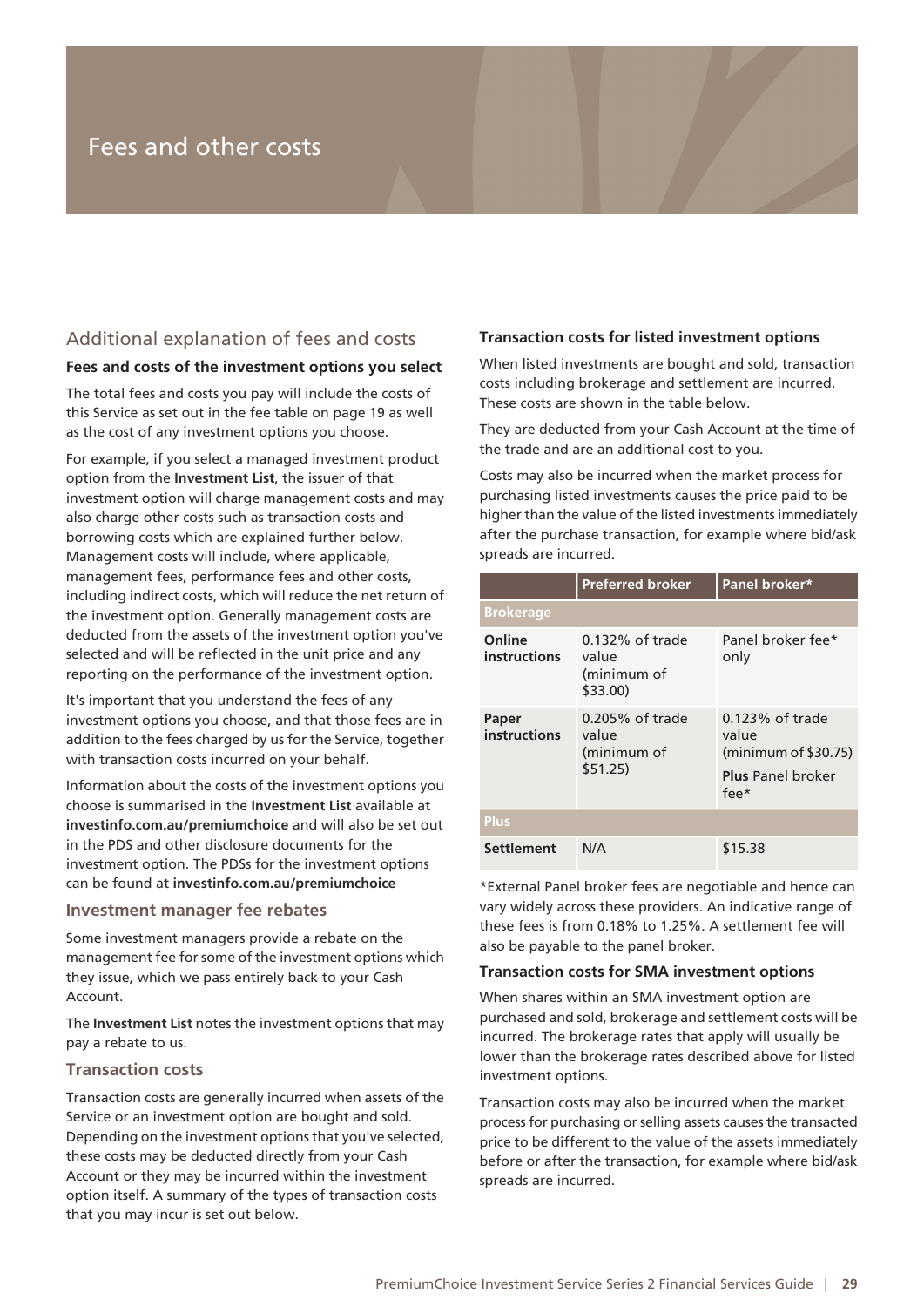You can get more information on these fees and costs by going to the **SMA PDS** available at **[investinfo.com.au/](https://www.investinfo.com.au/premiumchoice) [premiumchoice](https://www.investinfo.com.au/premiumchoice)**

#### **Transaction costs for managed investment options**

When assets in a managed investment product are bought or sold, costs such as brokerage, stamp duty and settlement costs are incurred. Costs may also be incurred when the market process for purchasing or selling assets causes the transacted price to be different from the value of the assets immediately before or after the transaction, for example where bid/ask spreads are incurred. Some or all of these costs may be met by a buy-sell spread which is an additional cost to you when you add to or withdraw from the investment option or if you switch investment options. The remaining costs are met from assets of the investment option and reduce the return of the investment.

None of these transaction costs are paid to us.

For more information about the transaction costs (including buy-sell spreads) that apply to your chosen investment, go to the **Investment List** available at **[investinfo.com.au/](https://www.investinfo.com.au/premiumchoice) [premiumchoice](https://www.investinfo.com.au/premiumchoice)** and the investment option's PDS available at **[investinfo.com.au/premiumchoice](https://www.investinfo.com.au/premiumchoice)**

#### **Borrowing (gearing) costs in managed investment options**

Some of the managed investment product options available on our **Investment List** may incur borrowing (or gearing) costs, where borrowing is part of the investment strategy. Borrowing costs include all costs in relation to the loan arrangement, including upfront costs to establish the arrangement and ongoing costs like interest payments.

Borrowing costs are an additional cost to you. They are deducted from the assets of the investment option and reflected in the daily unit price and any reporting on the performance of the investment option. Borrowing costs may rise and fall over time, and will depend on the level of gearing, the interest amount and other amounts paid to lenders.

For more information about any borrowing costs that apply to your chosen investment, go to the investment option's PDS available at **[investinfo.com.au/premiumchoice](https://www.investinfo.com.au/premiumchoice)**

### **Property operating costs in managed investment options**

Some of the managed investment product options available on our **Investment List** may incur property operating costs such as rates, utilities and staff costs, where the option has exposure to unlisted property.

Property operating costs are an additional cost to you. They are generally deducted from the assets of the investment option, and are reflected in the daily unit price and any reporting on the performance of the investment option.

For more information about any property operating costs that apply to your chosen investment, go to the investment option's PDS available at **[investinfo.com.au/premiumchoice](https://www.investinfo.com.au/premiumchoice)**

### **Movements between Core Investment List and full Investment List**

You can apply to move between the Core Investment List and full Investment List at any time.

The Administration fees you pay will depend on the **Investment List** applicable to your account at the end of the month, or on exit. Following a move into the Core Investment List, if for any reason at the end of the month you hold an investment that is outside the Core Investment List, we will apply Administration fees that are in line with the full Investment List.

When moving from the full Investment List to the Core Investment List any outstanding transactions, current investment holdings, or current investment facilities on the account which include investments not available on the Core Investment List may delay the move to the Core Investment List. When moving from the Core Investment List to the full Investment List these items will not influence the timing.

<span id="page-29-0"></span>For more information please see the **How to Guide** available at **[investinfo.com.au/premiumchoice](https://www.investinfo.com.au/premiumchoice)**

### **Family account linking**

You can link up to six PremiumChoice Series 2 accounts held by you or your eligible family members, which may reduce the Administration fee and Super administration fee (to any linked super accounts only) you pay on each account. Each account can only be linked once and the financial adviser on each linked account must be the same.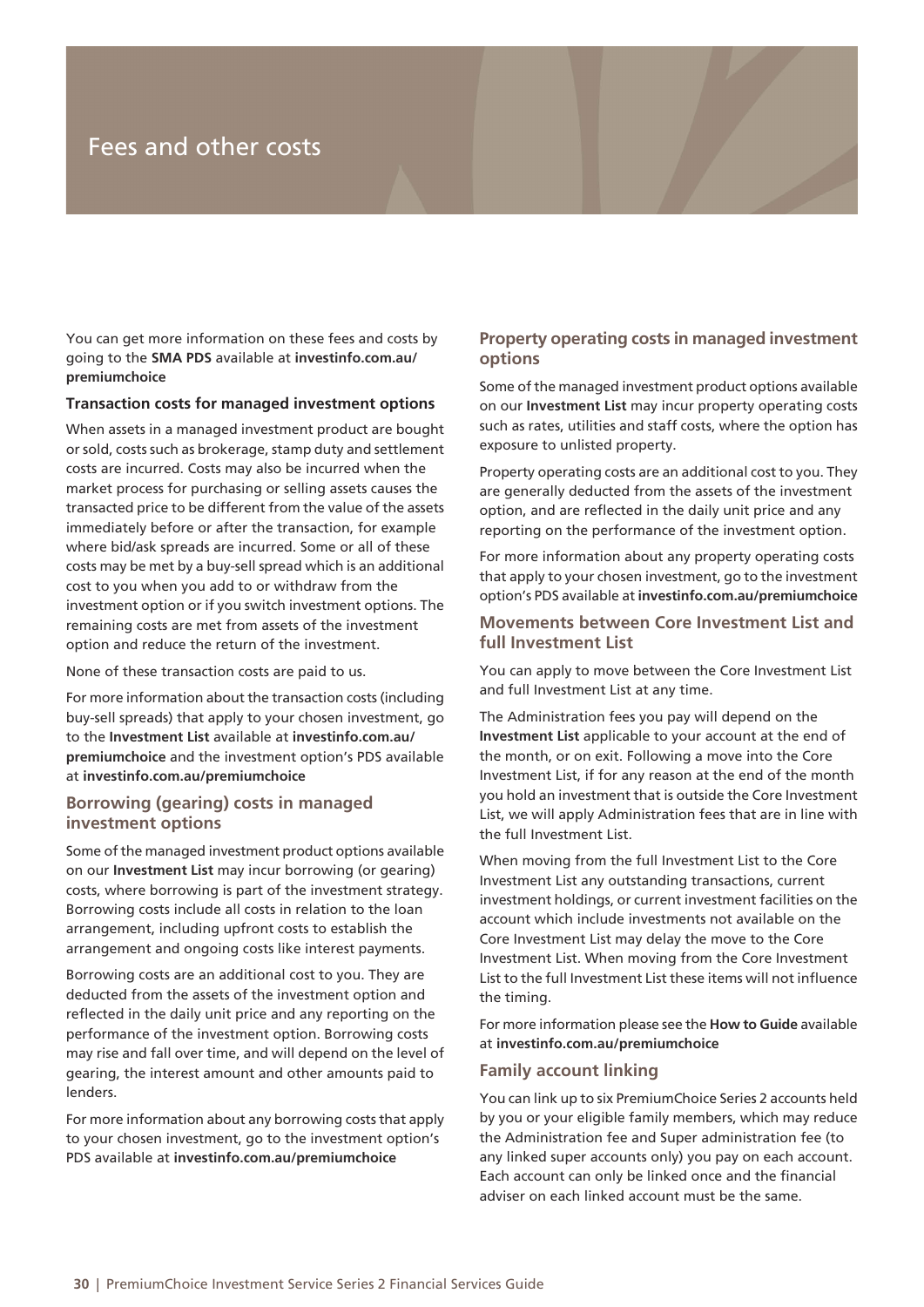For each account within your family group, the tiered percentage Administration fee is calculated on the combined balance of all linked accounts. The calculated amount is then proportioned to individual accounts based on the share of the combined balance.

A linked family group cap may also apply to the total Administration fee (tiered and flat percentage fees) charged across the group. The cap is applied proportionally to individual accounts, based on the share of the combined balance. If you have selected the Core Investment List you cannot receive the benefit of family group linking. Members of your family group will also not be able to benefit from your account. Please speak to your financial adviser about which option is most appropriate for your circumstances.

For super and pension accounts within the family group, a linked family group cap may also apply to the Super administration fee charged. The cap is applied proportionally to each super and/or pension account within your family group, based on the share of the combined balances of eligible accounts.

Minimum and maximum Administration fees still apply to each individual account. The maximum Administration fee and Super administration fee will be the lesser of your individual cap and your share of the family linking cap (where applicable) as set out in the fee table on page [19.](#page-18-0)

Where the minimum Administration fee of \$375 pa is higher than your share of the family linking cap for the Administration fee (tiered and flat percentage fees), the minimum fee will apply.

<span id="page-30-1"></span>More details on eligibility of linking accounts are provided in the **How to Guide** available at **[investinfo.com.au/](https://www.investinfo.com.au/premiumchoice) [premiumchoice](https://www.investinfo.com.au/premiumchoice)**

#### **Asset transfer fee**

A \$75 fee per investment option is charged if you transfer your assets out of the Service into another investment provider. This will be deducted from your Cash Account before the transfer occurs.

### **Cash Account fee**

The Cash Account fee is up to 0.75% pa and the fee is not separately deducted from your account but instead it is taken from the investment returns before interest is paid to your account. It'll be included in the 'other fees of your investment' in your statement.

We may change the fee from time to time, including reducing or increasing the fee. We'll ensure the interest paid to you on positive Cash Account balances is not lower than 0% pa, by reducing the Cash Account fee as needed. We'll let you know in advance of any increase to the fee.

<span id="page-30-2"></span>Please refer to **[investinfo.com.au/premiumchoice](https://www.investinfo.com.au/premiumchoice)** or speak with your financial adviser for more information on your Cash Account.

#### **Cash Account Interest charge**

If your Cash Account is negative, you'll be charged interest on your negative balance on a quarterly basis. This may happen if you buy investments using proceeds from sales that aren't final, or if you haven't adequately catered for fees or other transaction payments coming from the Cash Account.

The interest is charged at the daily rate applicable for the Cash Account, for the time that your Cash Account has a negative balance. The charge will be offset against any positive interest accumulated during the quarter.

To find out more go to the **How to Guide** available at **[investinfo.com.au/premiumchoice](https://www.investinfo.com.au/premiumchoice)**

#### **Insurance costs**

If you have insurance you may be able to have your premiums deducted from your Cash Account.

<span id="page-30-0"></span>For more information on insurance options that may meet your needs, please speak with your financial adviser or go to **[investinfo.com.au/premiumchoice](https://www.investinfo.com.au/premiumchoice)**

#### **Investment communication fee**

You can ask us to source investment communications prepared by a company or investment manager. We may charge a fee for this service.

#### **Dishonours**

We may recover the costs of any charges incurred if a direct debit or cheque is dishonoured.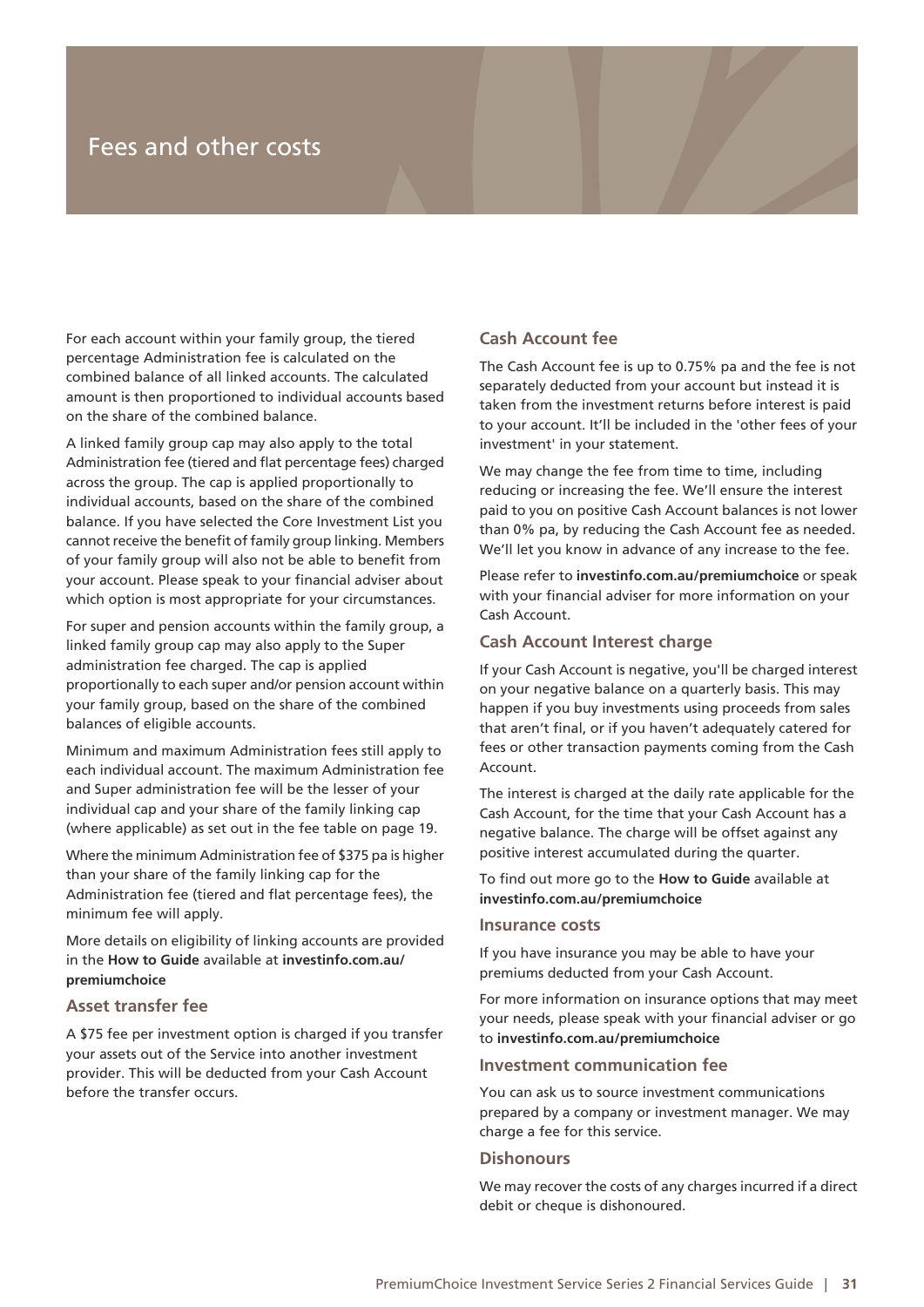#### <span id="page-31-0"></span>**Adviser Service Fee**

**When you consult a financial adviser, additional fees may be paid to that financial adviser from your account as follows.**

You can authorise us to deduct from your account and pay to your financial adviser an Adviser Service Fee. We will only deduct fees if you instruct us to.

You can authorise for one or more of the following types of Adviser Service Fees to be deducted from your account:

- **Adviser Initial Service Fees** You can select for the fees to be:
	- calculated as a percentage of; or
	- deducted as a dollar amount from,

the contributions you elect to be paid to your account when you first join.

- **Adviser Service Fees (Ongoing or Fixed Term)**  You have the flexibility to structure the manner in which this fee will be calculated and deducted from your account balance (for example, it can be a combination of a dollar amount, a flat percentage or a tiered percentage of your account). These fees can be for a fixed term or an ongoing fee arrangement.
- **Adviser Service Support Fee** This fee consists of two components: the Adviser Service Fee - (Ongoing or Fixed Term) and the Dealer Facilitation Fee - (Ongoing or Fixed Term). See below for further information.

Any fees charged by your financial adviser are in addition to the fees and costs described in this **FSG**.

You can cancel an existing Adviser Service Fee arrangement with a financial adviser at any time by contacting us. This may impact the ongoing services they provide.

Your financial adviser cannot change the Adviser Service Fee without your consent.

The terms of any fee arrangement you have agreed to with a financial adviser will generally be documented in a letter of engagement, and the fee amounts to be deducted in accordance with that arrangement must also be detailed in the Statement of Advice and Fee Disclosure Statement (if applicable) they provide. Ongoing fee arrangements are subject to an annual renewal process.

We reserve the right to reject or terminate an Adviser Service Fee arrangement on your account at any time. The law prohibits advisers from charging advice fees to retail clients calculated on amounts borrowed to buy assets for the client. This may be relevant if you have gearing on account assets. NAL is not responsible for ensuring your financial adviser complies with this restriction.

#### **Adviser Service Support Fee**

The Adviser Service Support Fee has two parts:

- an **Adviser Service Fee (Ongoing or Fixed Term):** paid to your financial adviser for the advice and recommendations they give you about this product, and
- a **Dealer Facilitation Fee (Ongoing or Fixed Term):** paid to your financial adviser's Dealer Group and covers various advice related activities, such as researching and assessing the suitability of this product and other support activities required to provide the financial adviser's services to you.

The Dealer Facilitation Fee - (Ongoing or Fixed Term) must be less than or equal to both the agreed Adviser Service Fee - (Ongoing or Fixed Term) and 0.5% of your account balance per annum. You can cancel or remove either or both of these components at any time. If you cancel an Adviser Service Fee - (Ongoing or Fixed Term), the Dealer Facilitation Fee - (Ongoing or Fixed Term) will automatically reduce to nil.

As detailed earlier, any arrangement you agreed to must be detailed in the Statement of Advice and Fee Disclosure Statement (if applicable) provided by your financial adviser.

#### **Other Adviser remuneration**

Your financial adviser is not paid commission from the Service.

Your financial adviser may receive alternative forms of payment, such as conference and professional development seminars for training purposes. These are paid by us at no additional cost to you.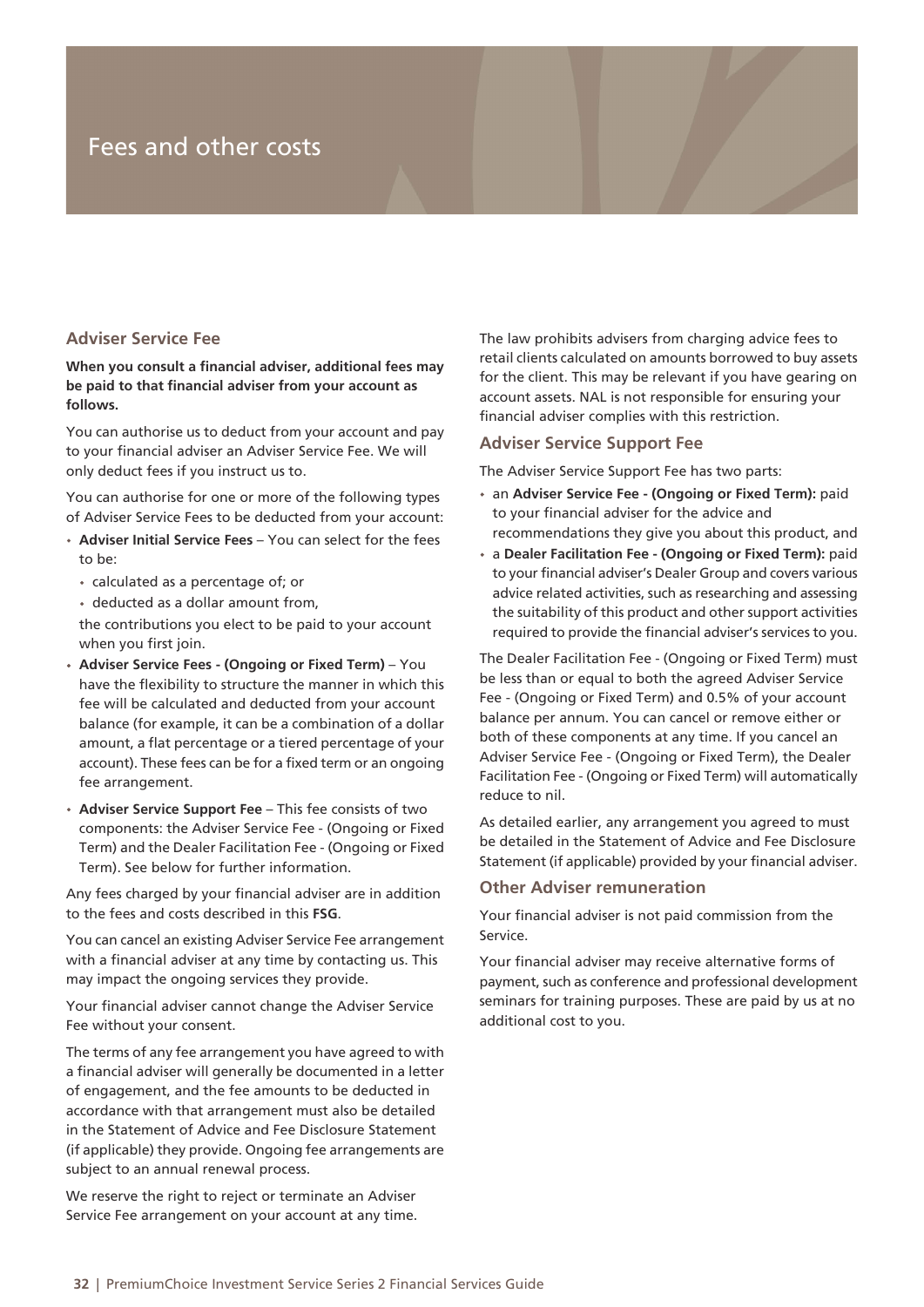### **Fees paid to related companies**

The Service may use the services of related companies where it makes good business sense to do so and will benefit our customers.

Amounts paid for these services are always negotiated on an arm's-length basis and are included in all the fees detailed in this document.

Appointments of these companies are made in accordance with the requirements of the relevant policies for management of conflicts of interest.

#### **Payments made to us by margin lenders**

The lenders may pay us a fee for providing administrative and other services. This fee is a percentage of your loan during the term of the loan. This isn't an additional charge to you.

#### **Other fees we may charge**

Fees may be charged if you request a service not currently offered. We'll agree any additional fee with you before providing the service.

<span id="page-32-0"></span>We may pass on any costs we incur in implementing Government legislation or fees charged by third parties.

#### **Varying fees**

We may vary our fees but we'll give you 30 days' notice of any material increase. The only exception is for Government taxes and charges. Issuers of investment options available on the **Investment List** may vary their fees as set out in their PDS available at **[investinfo.com.au/premiumchoice](https://www.investinfo.com.au/premiumchoice)**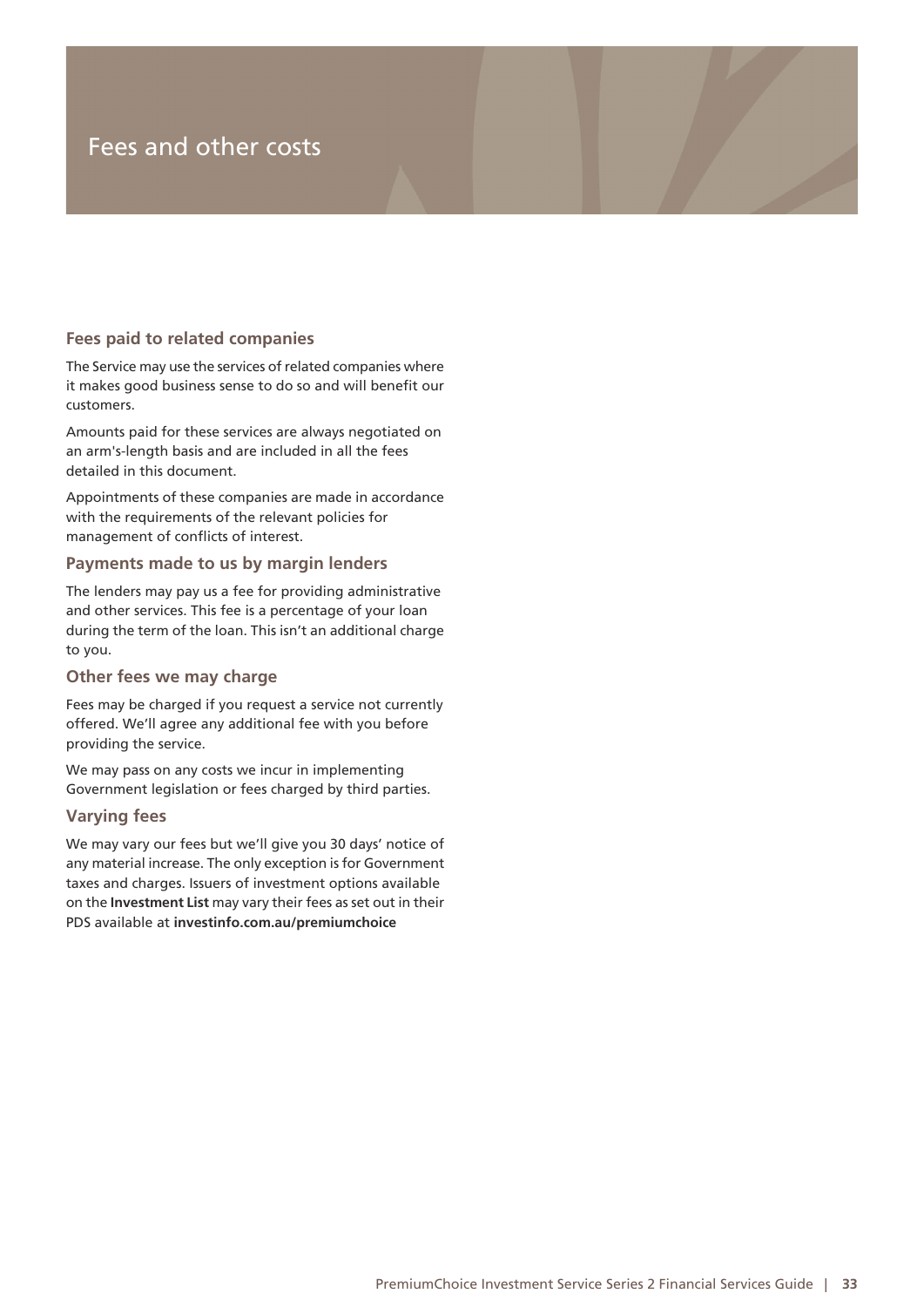# **Other information**

## <span id="page-33-0"></span>Information about how the Service works.

### **Tax on your account**

This section isn't a comprehensive and complete tax guide. Tax laws change. To keep up to date please visit **[ato.gov.](https://www.ato.gov.au/) [au](https://www.ato.gov.au/)**

As tax is complex, we recommend you seek advice from a registered tax agent to determine your personal tax obligations. We are not a registered tax agent.

While you may have to pay tax on your investments, you could be eligible to claim some of the fees as a tax deduction.

To help you with this, we will send you a detailed Annual Tax Statement so you can prepare your tax return.

You can also manage and keep up to date with your tax situation through the online reporting at **[investinfo.com.](https://www.investinfo.com.au/premiumchoice) [au/premiumchoice](https://www.investinfo.com.au/premiumchoice)**

For more information, please refer to the **How to Guide** available at **[investinfo.com.au/premiumchoice](https://www.investinfo.com.au/premiumchoice)**

### **Resolving complaints**

If you have a complaint, we can usually resolve it quickly over the phone on **1300 880 054.**

If you'd prefer to put your complaint in writing, you can email us at **[complaints@investinfo.com.au](mailto:complaints@investinfo.com.au)**, or send a letter to GPO Box 4341, Melbourne VIC 3001.

We'll conduct a review and provide you with a response in writing.

If you're not satisfied with our resolution, or we haven't responded to you in 30 days, you can lodge a complaint with the Australian Financial Complaints Authority (AFCA).

AFCA provides an independent financial services complaint resolution process that's free to consumers. You can contact AFCA at any time by writing to **GPO Box 3, Melbourne, VIC 3001**, at their website **[\(afca.org.au\)](http://afca.org.au/)**, by email at **[info@afca.org.au](mailto:info@afca.org.au)**, or by phone on **1800 931 678** (free call).

To view our complaints management policy, visit **[investinfo.](https://www.investinfo.com.au/premiumchoice) [com.au/premiumchoice](https://www.investinfo.com.au/premiumchoice)**

### **Privacy**

We collect your personal information from you directly, and in some cases from third parties such as your financial adviser. We use your personal information to provide you with the products and services you have requested and for other related purposes. If your personal information is not provided, we may not be able to provide you with such services or products, or administer your product appropriately. We may also collect information about you because we're required or authorised to, for example under company or tax law, or to verify your identity under Anti-Money Laundering law.

For the purposes of providing products or services to you, we may disclose your personal information to other IOOF Group companies, and to external parties including insurers, for account management, product development or research. For more information refer to **[ioof.com.au/privacy](https://www.ioof.com.au/privacy)**. It is generally unlikely that we will disclose your personal information overseas, however, any overseas disclosure does not affect our commitment to safeguarding your personal information and we will take reasonable steps to ensure any overseas recipient complies with Australian privacy laws. We and other IOOF Group companies may use your personal information to contact you about products and for marketing activities. You can let us know at any time if you no longer wish to receive these direct marketing offers by contacting us.

More information about how we handle your personal information is in the IOOF Group Privacy Policy (**[investinfo.](https://www.investinfo.com.au/site/cms/premium-choice/public/index.html) [com.au/premiumchoice](https://www.investinfo.com.au/site/cms/premium-choice/public/index.html)**), including how to access or correct information we collect about you and how to make a complaint about a privacy issue. Contact us for a paper copy or if you have any questions or comments.

### **Information we may need from you**

We're required to know who you are and may ask you to provide information and documents to verify your identity or get a better understanding about you, your related parties and your transactions. You'll need to provide this in the timeframe requested. If we're concerned that processing a request may cause us to breach our legal obligations (such as anti-money laundering and sanctions), we may delay or refuse your request, restrict access to funds or close your account (where permissible under any applicable law).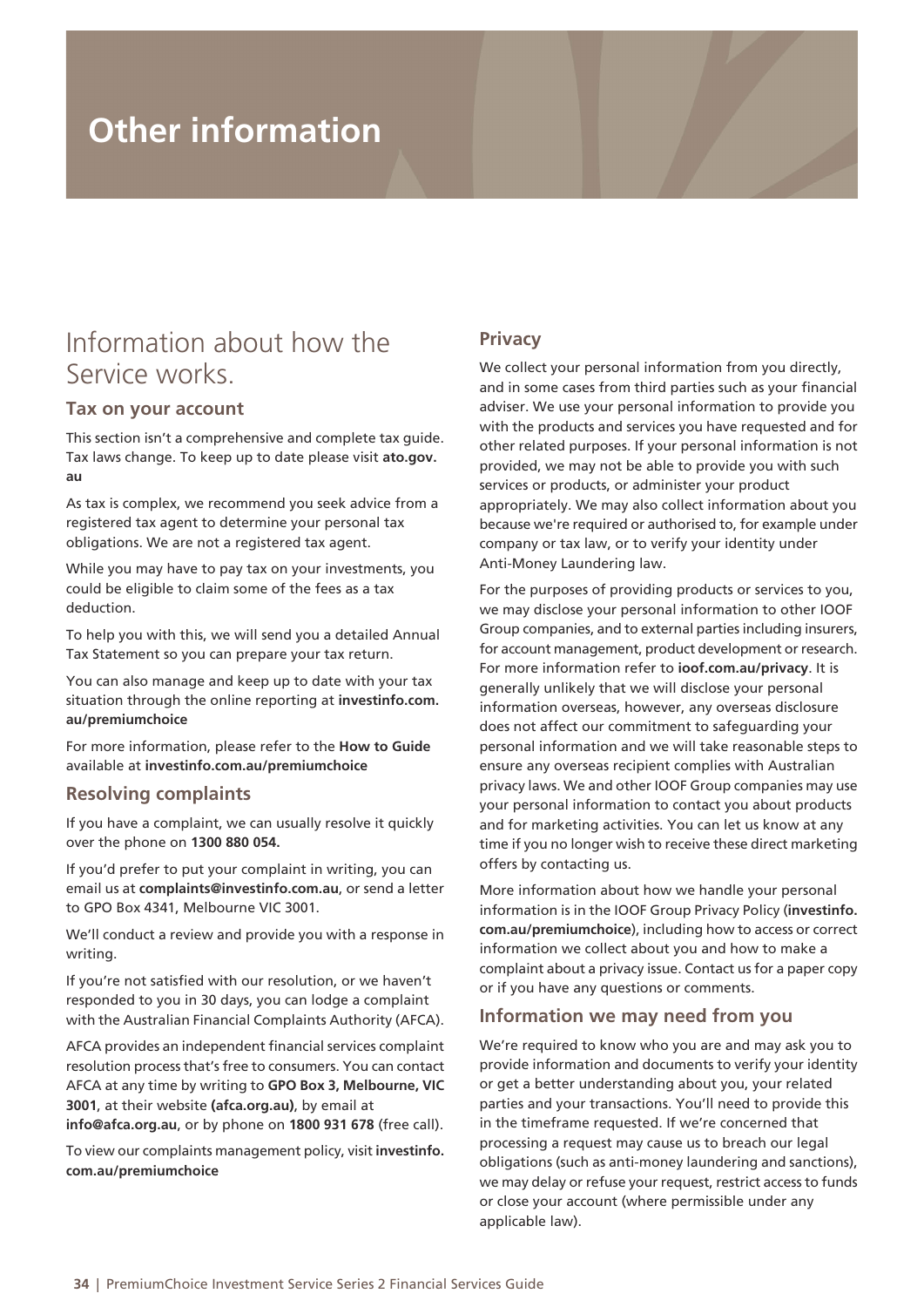## Other information

## **About the Service**

NAL is the Operator of the Service and is licensed to:

- provide general financial product advice on a wide range of financial products
- deal in a wide range of financial products, and
- provide custodial and depository services.

NAL does not act as a representative of another financial services licensee nor on behalf of any other third party in providing financial services to you.

NAL has professional indemnity insurance which satisfies the requirements for compensation arrangements under the Corporations Act.

The insurance also includes cover for claims in relation to the conduct of representatives/employees who no longer work for us (but who did at the time of the relevant conduct).

Custodians have also been appointed to hold the assets on your behalf, and provide custodial and depository services. Clearstream Australia Limited (ABN 53 062 527 575, AFSL 230684) is the custodian for the majority of the assets held on the Service. NAL is the custodian for the remainder of the assets.

### **The Service contract (the Contract)**

The Contract governs the relationship between you and us in relation to the asset custody and transactional services. The Contract sets out the rights, entitlements and obligations of you and us. You can request a copy of the Contract free of charge from us. A summary of the Contract is set out below.

The Contract is contained in the PremiumChoice Investment Service deed poll.

The Contract includes details about:

#### **Your rights and obligations**

- your right to receive communications about your investments
- your right to close your account, and
- the giving of instructions to us in relation to your account.

### **Our rights**

- our duties and powers in relation to your account
- our right to make and change from time to time the business rules relating to the administration of the Service
- our right to fees and reimbursement of expenses and to vary those fees and expenses
- the limitation of our liability to you, including where we act on an instruction that we reasonably believe to be from you or your authorised representative and where we act reasonably in relation to any instruction that contains an error or ambiguity
- our liability to you being limited to the extent of fraud, dishonesty, wilful default or failure to act with reasonable care and diligence by us or our agents
- our right of indemnity against you or your account to cover us for any expenses, losses or other liabilities incurred by us or our agents in the proper administration and management of your account
- our right to close your account or transfer out particular investments in your account
- termination of the Service by us
- our right to change the Operator of the Service, and
- variation of the Contract—we will notify you if we consider the change materially adverse to your interests.

#### **Our obligations**

- to act honestly and with reasonable care and diligence, and to ensure our agents also do so
- to give you account reports and transaction information, and
- to ensure that you receive a current FSG and disclosure document for investments.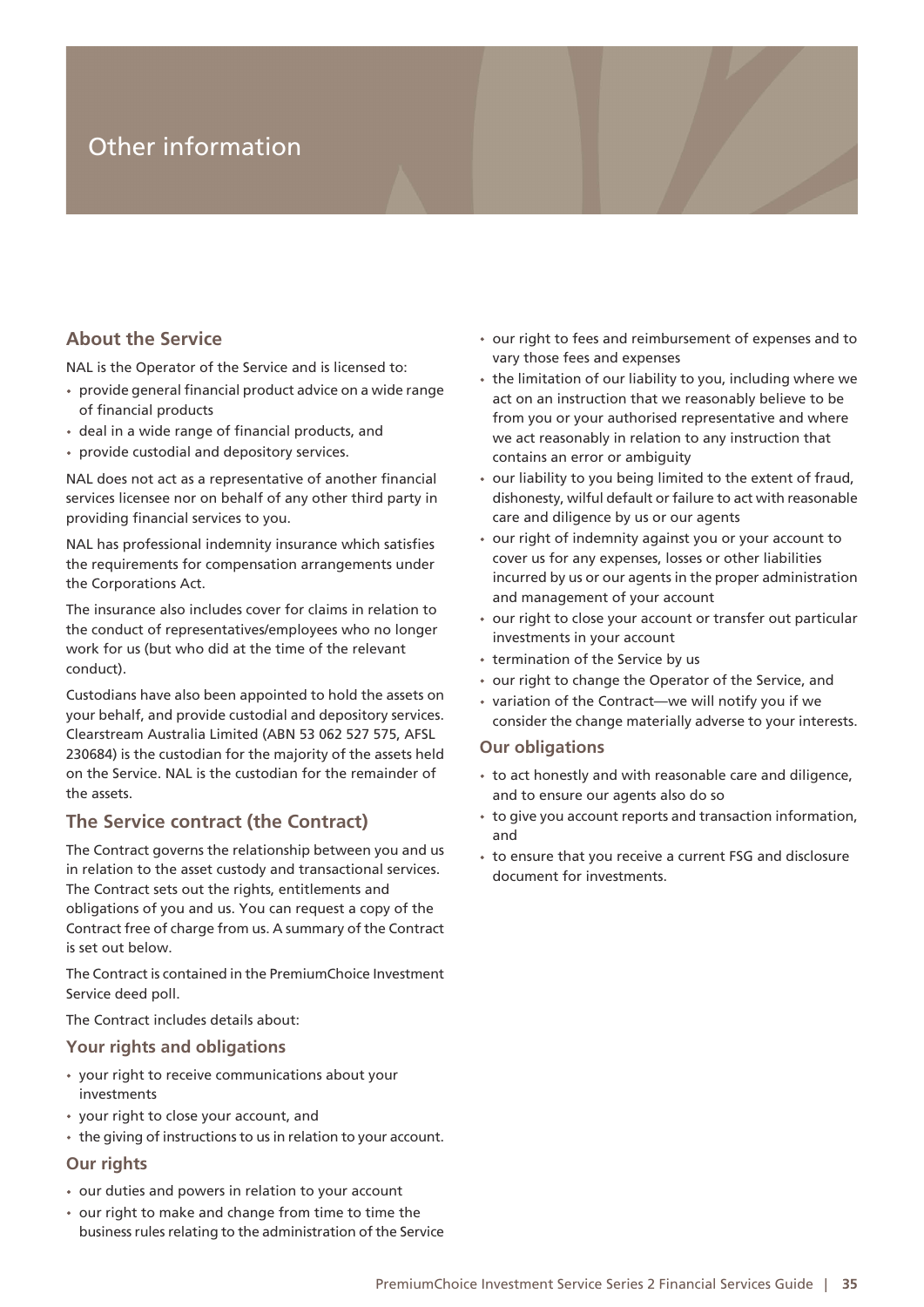For more information call us from anywhere in Australia on **1300 880 054** or contact your financial adviser.

**Postal address**

GPO Box 1610 Melbourne VIC 3001

**investinfo.com.au/premiumchoice**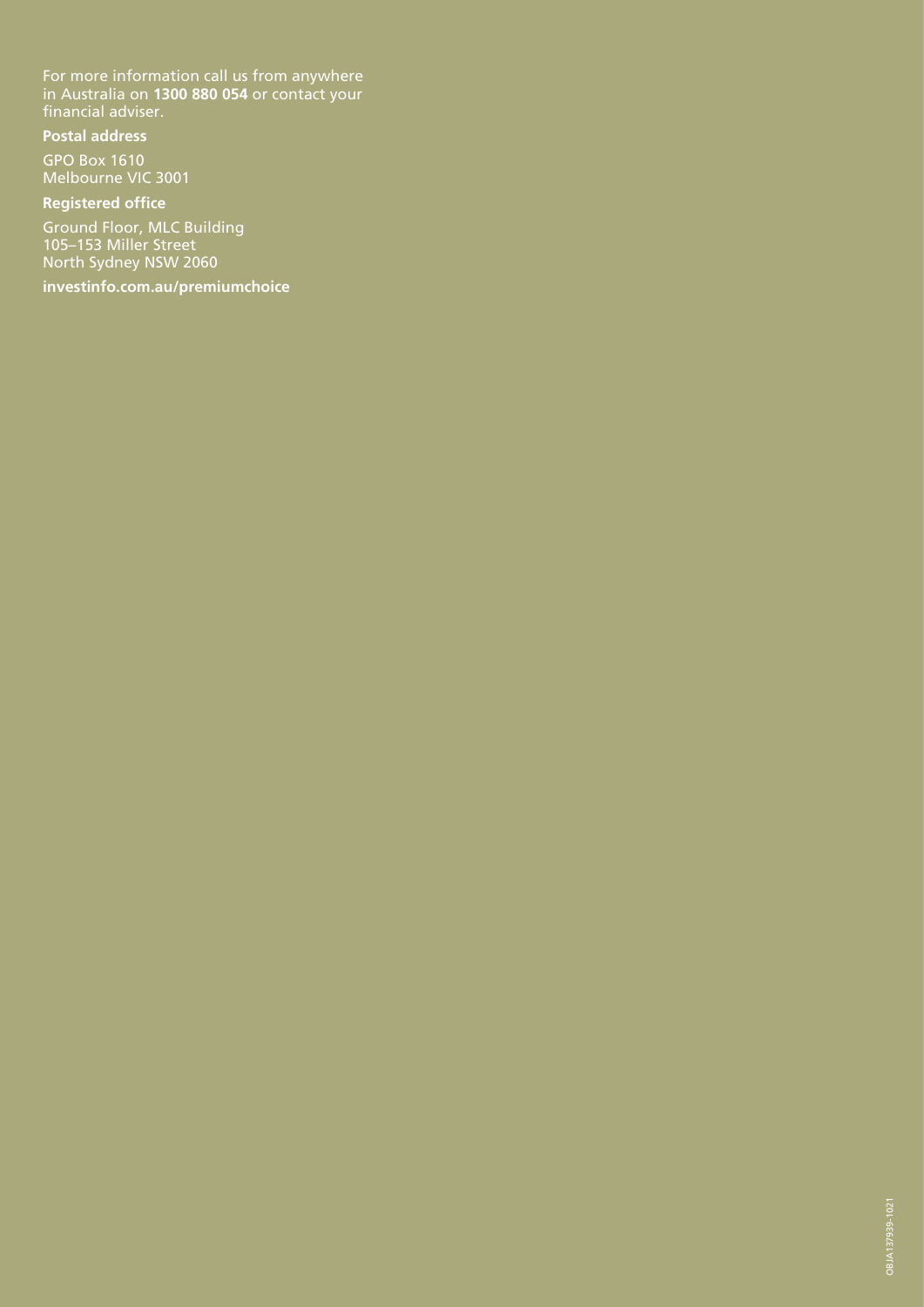



We can only accept your request if the form is correctly completed.

Before signing this Application Form, please ensure that you have read and understood the Financial Services Guide (FSG) and Investment List for PremiumChoice Investment Service Series 2. You should consider all information before making a decision to invest in this product.

## **Important information**

Before sending this Application Form to Navigator Australia Limited, please check that you have completed all questions on the Application Form (as appropriate) by printing clearly in the spaces provided, signed the relevant sections and received:

- the current Financial Services Guide for this Service, and
- all current Product Disclosure Statements (PDS) and other disclosure documents for each investment selected.

#### Proof of Identity

- Advisers are required to complete FSC forms relevant to customer type and attach copies of 'Source of Verification' used to verify the Customer
- for SMSF customers, Advisers are required to complete the Regulated Trust FSC form. Trustee and Beneficial Owner details must be verified using a certified copy of the Trust Deed or if not reasonably available a certified extract of the Trust Deed must be provided. Extracts of the Trust Deeds must include the name of the Trust, Trustees, Beneficiaries, Settlor/s and Appointers (where applicable). These documents should be attached together with certified copies of the acceptable proof of identity documents for each signatory.

If you are making an investment by cheque, please make it payable to PremiumChoice Investment Service, crossed 'Not negotiable'. Please forward everything to: PremiumChoice Client Services, GPO Box 1610, Melbourne VIC 3001.

## **Your account**

#### 1. Is this a change of ownership of an existing PremiumChoice Investment Service Series 2 account?

|    | Go to next question<br>No                                                                                  |
|----|------------------------------------------------------------------------------------------------------------|
|    | Yes<br>Please provide account number                                                                       |
|    |                                                                                                            |
| 2. | What type of account are you opening?                                                                      |
|    | Trust (for minors)<br>Individual<br>Joint                                                                  |
|    | Partnership<br>Estate                                                                                      |
|    | Super Fund<br>Trust                                                                                        |
|    | Company                                                                                                    |
|    | Other entity eg Association, Registered Co-operative, Government Body                                      |
|    | Preparation date:<br>Navigator Australia Limited (NAL)<br>ABN 45 006 302 987 AFSL 236466<br>1 October 2021 |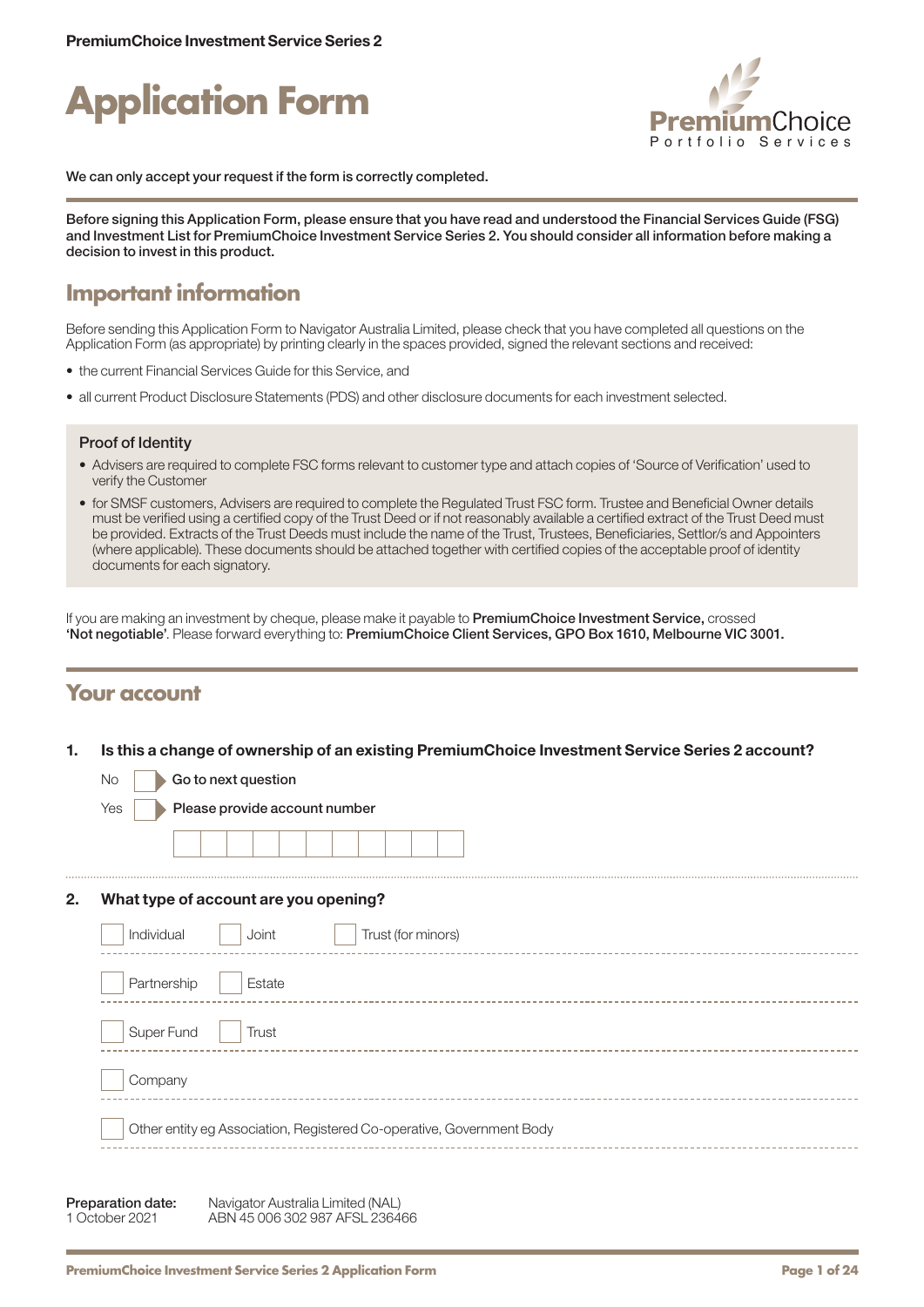# **Your application details**

| Applicant one / Signatory one /<br><b>Beneficial Owner one</b><br>Please fill in full name including middle name, if applicable.                                                                                                                                             | Applicant two / Signatory two /<br><b>Beneficial Owner two (Joint accounts)</b><br>Please fill in full name including middle name, if applicable.                                                                                                                                  |
|------------------------------------------------------------------------------------------------------------------------------------------------------------------------------------------------------------------------------------------------------------------------------|------------------------------------------------------------------------------------------------------------------------------------------------------------------------------------------------------------------------------------------------------------------------------------|
|                                                                                                                                                                                                                                                                              |                                                                                                                                                                                                                                                                                    |
| Existing account number (if known)                                                                                                                                                                                                                                           | Existing account number (if known)                                                                                                                                                                                                                                                 |
|                                                                                                                                                                                                                                                                              |                                                                                                                                                                                                                                                                                    |
| Title<br><b>Miss</b><br>Ms<br>Other<br>Mr<br><b>Mrs</b>                                                                                                                                                                                                                      | Title<br>Mr<br><b>Miss</b><br>Ms<br>Other<br><b>Mrs</b>                                                                                                                                                                                                                            |
| First name                                                                                                                                                                                                                                                                   | First name                                                                                                                                                                                                                                                                         |
|                                                                                                                                                                                                                                                                              |                                                                                                                                                                                                                                                                                    |
| Middle name                                                                                                                                                                                                                                                                  | Middle name                                                                                                                                                                                                                                                                        |
|                                                                                                                                                                                                                                                                              |                                                                                                                                                                                                                                                                                    |
| Family name                                                                                                                                                                                                                                                                  | Family name                                                                                                                                                                                                                                                                        |
|                                                                                                                                                                                                                                                                              |                                                                                                                                                                                                                                                                                    |
| Date of birth (DD/MM/YYYY)                                                                                                                                                                                                                                                   | Date of birth (DD/MM/YYYY)                                                                                                                                                                                                                                                         |
|                                                                                                                                                                                                                                                                              |                                                                                                                                                                                                                                                                                    |
| Gender<br>Male<br>Female                                                                                                                                                                                                                                                     | Gender<br>Male<br>Female                                                                                                                                                                                                                                                           |
| Tax File Number (TFN) / Australian Business Number (ABN)                                                                                                                                                                                                                     | Tax File Number (TFN) / Australian Business Number (ABN)                                                                                                                                                                                                                           |
| the Trust/SMSF and not the Trustees. For company<br>accounts provide the TFN/ABN for the company and not<br>the beneficial owners.<br>We collect your TFN in order to report any income you receive<br>in relation to your account to the ATO. You don't have to             | the Trust/SMSF and not the Trustees. For company<br>accounts provide the TFN/ABN for the company and not<br>the beneficial owners.<br>We collect your TFN in order to report any income you receive<br>in relation to your account to the ATO. You don't have to                   |
| provide your TFN, ABN or claim an exemption and it isn't an                                                                                                                                                                                                                  | provide your TFN, ABN or claim an exemption and it isn't an                                                                                                                                                                                                                        |
| tax rate plus the Medicare levy.                                                                                                                                                                                                                                             | tax rate plus the Medicare levy.                                                                                                                                                                                                                                                   |
|                                                                                                                                                                                                                                                                              | disclose your TFN or ABN by tax laws and the Privacy Act                                                                                                                                                                                                                           |
| Your TFN is confidential, and NAL is authorised to collect and                                                                                                                                                                                                               | offence if you don't, however if you don't we'll deduct tax from<br>distributions of income made to you, at the highest marginal<br>Your TFN is confidential, and NAL is authorised to collect and<br>1988. NAL can use your TFN or ABN only for lawful reasons.<br><b>TFN/ABN</b> |
|                                                                                                                                                                                                                                                                              |                                                                                                                                                                                                                                                                                    |
| Name                                                                                                                                                                                                                                                                         | Name                                                                                                                                                                                                                                                                               |
| offence if you don't, however if you don't we'll deduct tax from<br>distributions of income made to you, at the highest marginal<br>disclose your TFN or ABN by tax laws and the Privacy Act<br>1988. NAL can use your TFN or ABN only for lawful reasons.<br><b>TFN/ABN</b> |                                                                                                                                                                                                                                                                                    |
| You are exempt from quoting a TFN, if any of the following                                                                                                                                                                                                                   |                                                                                                                                                                                                                                                                                    |
| exemptions apply. Please tick the appropriate box:                                                                                                                                                                                                                           | exemptions apply. Please tick the appropriate box:                                                                                                                                                                                                                                 |
| I receive an Age, Service or Disability Support Pension.<br>I receive a Wife, Carer, Widow, Sole Parent, Special                                                                                                                                                             | I receive a Wife, Carer, Widow, Sole Parent, Special                                                                                                                                                                                                                               |
| Benefit or Special Needs payment or pension.<br>am an overseas resident. Country of Residency:                                                                                                                                                                               | You are exempt from quoting a TFN, if any of the following<br>I receive an Age, Service or Disability Support Pension.<br>Benefit or Special Needs payment or pension.<br>I am an overseas resident. Country of Residency:                                                         |
|                                                                                                                                                                                                                                                                              |                                                                                                                                                                                                                                                                                    |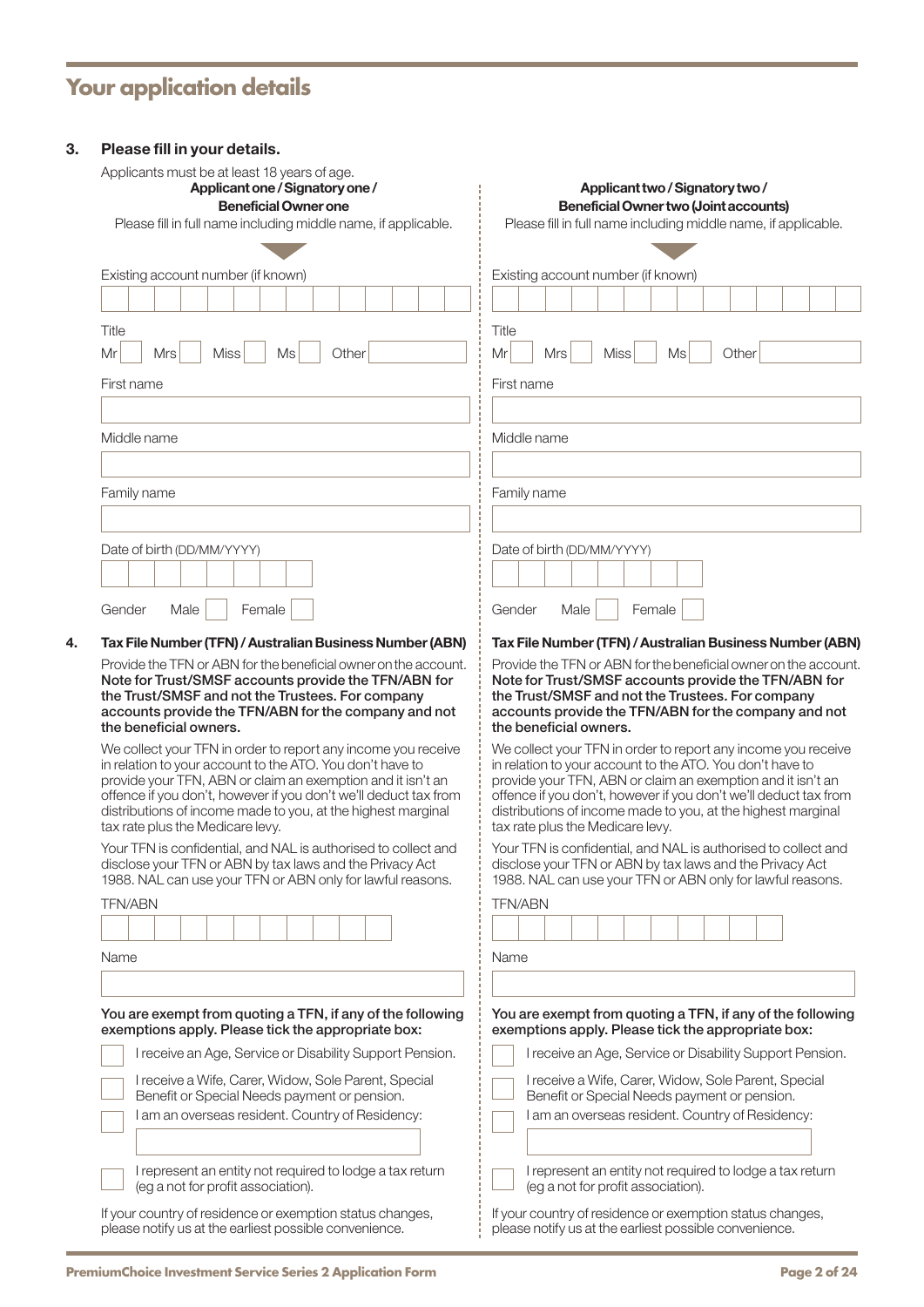# **Your application details continued**

| Applicant one / Signatory one /                                  | Applicant two / Signatory two /                                  |
|------------------------------------------------------------------|------------------------------------------------------------------|
| <b>Beneficial Owner one</b>                                      | <b>Beneficial Owner two (Joint accounts)</b>                     |
| <b>Australian Tax Residency</b>                                  | <b>Australian Tax Residency</b>                                  |
| Are you a tax resident of Australia?                             | Are you a tax resident of Australia?                             |
| Yes                                                              | <b>No</b>                                                        |
| No                                                               | Yes                                                              |
| <b>Tax information</b>                                           | <b>Tax information</b>                                           |
| Are you a tax resident of a country other than Australia?        | Are you a tax resident of a country other than Australia?        |
| (Note: United States tax residents include United States         | (Note: United States tax residents include United States         |
| citizens)                                                        | citizens)                                                        |
| No                                                               | <b>No</b>                                                        |
| Go to next question                                              | Go to next question                                              |
| Please provide the following information:                        | Please provide the following information:                        |
| Yes                                                              | Yes                                                              |
| Country                                                          | Country                                                          |
| <b>TIN</b>                                                       | <b>TIN</b>                                                       |
| TIN is the number assigned by each country for the purposes      | TIN is the number assigned by each country for the purposes      |
| of administering tax laws. This is the equivalent of a Tax       | of administering tax laws. This is the equivalent of a Tax       |
| File Number in Australia or a Social Security Number in the      | File Number in Australia or a Social Security Number in the      |
| <b>United States.</b>                                            | <b>United States.</b>                                            |
| If a TIN is not provided, please select a reason for             | If a TIN is not provided, please select a reason for             |
| not providing a TIN.                                             | not providing a TIN.                                             |
| Reason A The country of tax residency does not issue             | <b>Reason A</b> The country of tax residency does not issue      |
| TINs to tax residents.                                           | TINs to tax residents.                                           |
| <b>Reason B</b> I have not been issued with a TIN.               | <b>Reason B</b> I have not been issued with a TIN.               |
| <b>Reason C</b> The country of tax residency does not require    | <b>Reason C</b> The country of tax residency does not require    |
| the TIN to be disclosed.                                         | the TIN to be disclosed.                                         |
| If there are more countries, provide details on a separate sheet | If there are more countries, provide details on a separate sheet |
| and tick this box                                                | and tick this box                                                |
| <b>Residential address</b>                                       | <b>Residential address</b>                                       |
| Your residential address can't be a PO Box.                      | Your residential address can't be a PO Box.                      |
| Unit number                                                      | Unit number                                                      |
| Street number                                                    | Street number                                                    |
| Street name                                                      | Street name                                                      |
|                                                                  |                                                                  |
| State                                                            | State                                                            |
| Suburb                                                           | Suburb                                                           |
| Postcode                                                         | Country                                                          |
| Country                                                          | Postcode                                                         |
|                                                                  |                                                                  |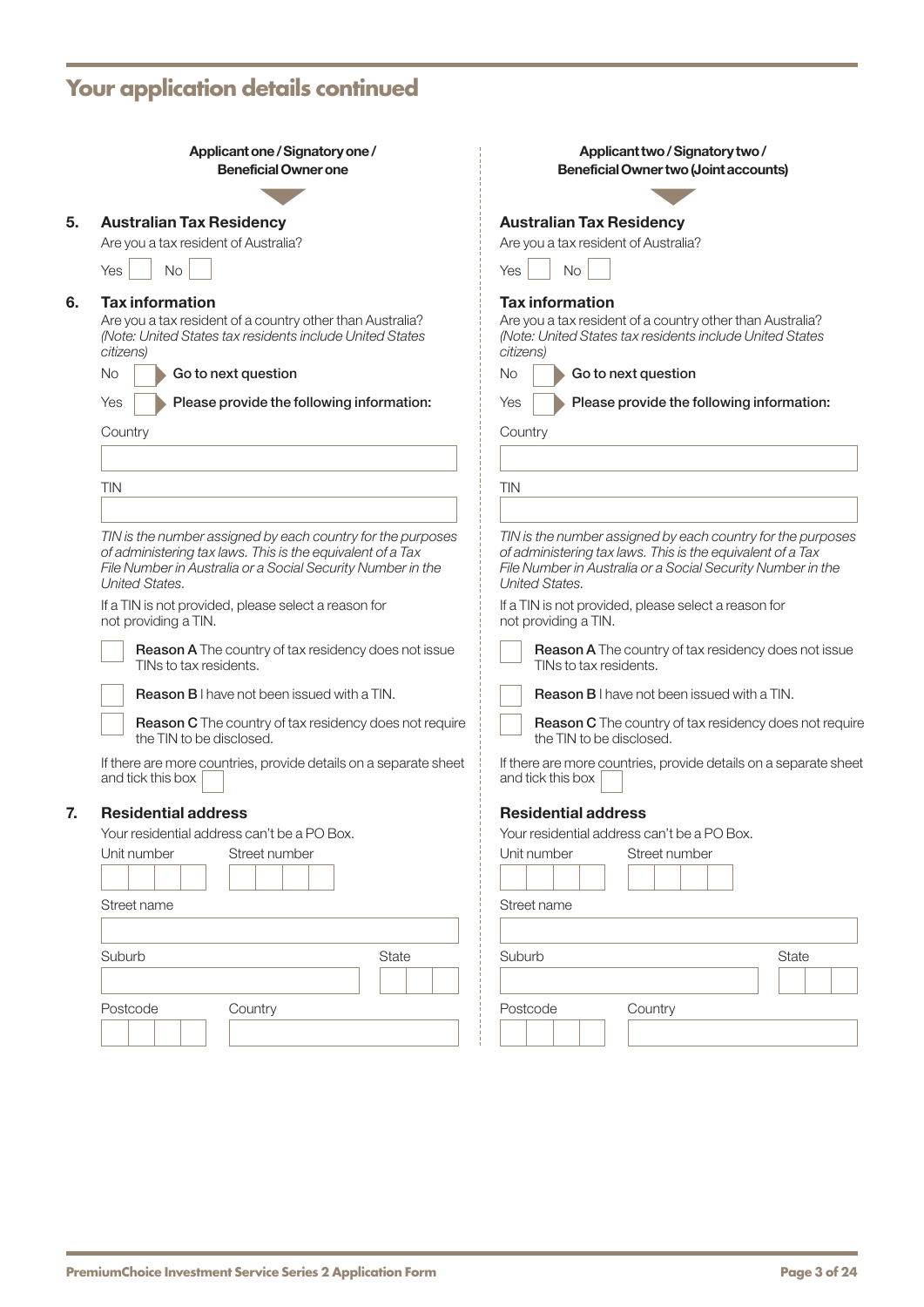# **Your application details continued**

|          | Applicant one / Signatory one /<br><b>Beneficial Owner one</b>                                                                                                                                                                                                      | Applicant two / Signatory two /<br><b>Beneficial Owner two (Joint accounts)</b>                                                                           |
|----------|---------------------------------------------------------------------------------------------------------------------------------------------------------------------------------------------------------------------------------------------------------------------|-----------------------------------------------------------------------------------------------------------------------------------------------------------|
|          | <b>Postal address</b> (if different to residential address)<br>Your postal address can't be your financial adviser's address.                                                                                                                                       | <b>Postal address</b> (if different to residential address)<br>Your postal address can't be your financial adviser's address.                             |
|          | Street number<br>PO Box<br>Unit number<br>Street name                                                                                                                                                                                                               | PO Box<br>Unit number<br>Street number<br>Street name                                                                                                     |
| Suburb   | <b>State</b>                                                                                                                                                                                                                                                        | Suburb<br>State                                                                                                                                           |
| Postcode | Country                                                                                                                                                                                                                                                             | Postcode<br>Country                                                                                                                                       |
|          | <b>Email address</b><br>Your email address can't be your financial adviser's email address.                                                                                                                                                                         | <b>Email address</b><br>Your email address can't be your financial adviser's email address.                                                               |
|          | We need your email address so we can give you<br>updates on your account and provide you with                                                                                                                                                                       | We need your email address so we can give you<br>updates on your account and provide you with                                                             |
|          | important account information.<br><b>Occupation</b><br>What is the nature of your employment/occupation<br>(eg hairdresser, retired)?<br>Important: You'll need to choose one employment/occupation<br>description from the list available at mlc.com.au/codelookup | important account information.<br><b>Occupation</b><br>What is the nature of your employment/occupation<br>(eg hairdresser, retired)?                     |
|          | <b>Contact details</b><br>Home phone number                                                                                                                                                                                                                         | <b>Contact details</b><br>Home phone number                                                                                                               |
| Mobile   | Work phone number                                                                                                                                                                                                                                                   | Important: You'll need to choose one employment/occupation<br>description from the list available at mlc.com.au/codelookup<br>Work phone number<br>Mobile |

### 12. Entity details

Name of Company/Partnership/Other entity (if applicable)

Name of Trust/Superannuation Fund (if applicable)

Name of Trust for minor (if applicable)

### Industry type

What is your industry type (eg iron ore mining)?

Important: You'll need to choose one industry type from the list available at [mlc.com.au/codelookup](https://www.mlc.com.au/personal/codelookup)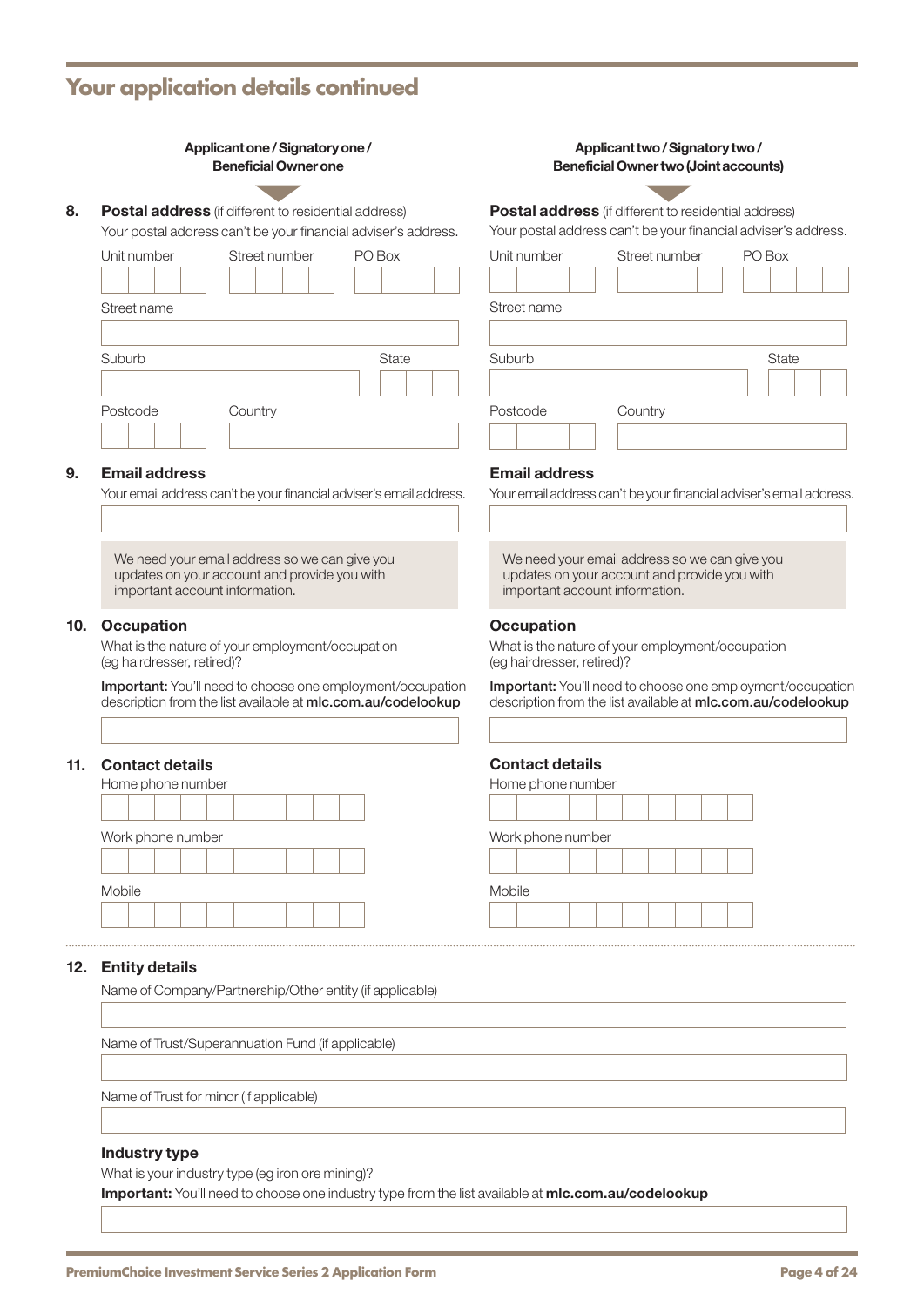# **Your application details continued**

| <b>Registered Office Address</b><br>Your registered office address can't be a PO Box. |                                                                         | <b>Principal Place of Business/Administration/</b><br><b>Operations</b><br>Your registered office address can't be a PO Box.                                                                       |              |
|---------------------------------------------------------------------------------------|-------------------------------------------------------------------------|----------------------------------------------------------------------------------------------------------------------------------------------------------------------------------------------------|--------------|
| Unit number                                                                           | Street number                                                           | Unit number<br>Street number                                                                                                                                                                       |              |
| Street name                                                                           |                                                                         | Street name                                                                                                                                                                                        |              |
| Suburb                                                                                | <b>State</b>                                                            | Suburb                                                                                                                                                                                             | <b>State</b> |
| Postcode<br>Country                                                                   |                                                                         | Country<br>Postcode                                                                                                                                                                                |              |
| Go to next question<br>Yes<br><b>No</b>                                               | If you don't provide instructions, only one signatory will be required. | Each of you is able to operate the account and bind the other(s) to any transaction made on the account<br>14. Are you borrowing through a margin lender and investing wholly through the Service? |              |
| Go to next question<br>No                                                             |                                                                         |                                                                                                                                                                                                    |              |
| Yes                                                                                   | Complete the details below                                              |                                                                                                                                                                                                    |              |
| Margin lender details                                                                 |                                                                         |                                                                                                                                                                                                    |              |
| Name                                                                                  |                                                                         | Stamp                                                                                                                                                                                              |              |
| Loan account number                                                                   |                                                                         |                                                                                                                                                                                                    |              |
|                                                                                       |                                                                         |                                                                                                                                                                                                    |              |

## **Your investment details**

#### 15. Initial investments

t.

 $\ddot{\phantom{a}}$ 

Are you making any initial investments to your account?

No Go to Question 26

#### Yes **Complete the details below**

Please specify the amount and method for each investment.

| <b>Investment amount</b> |        |     |              | <b>Investment method</b>          |  |
|--------------------------|--------|-----|--------------|-----------------------------------|--|
|                          | Cheque | EFT | <b>BPAY®</b> | In-specie transfer   Direct debit |  |
| \$                       |        |     |              |                                   |  |
| \$                       |        |     |              |                                   |  |
| \$                       |        |     |              |                                   |  |
| \$                       |        |     |              |                                   |  |
| S                        |        |     |              |                                   |  |

```
® Registered to BPAY Pty Ltd ABN 69 079 137 518
```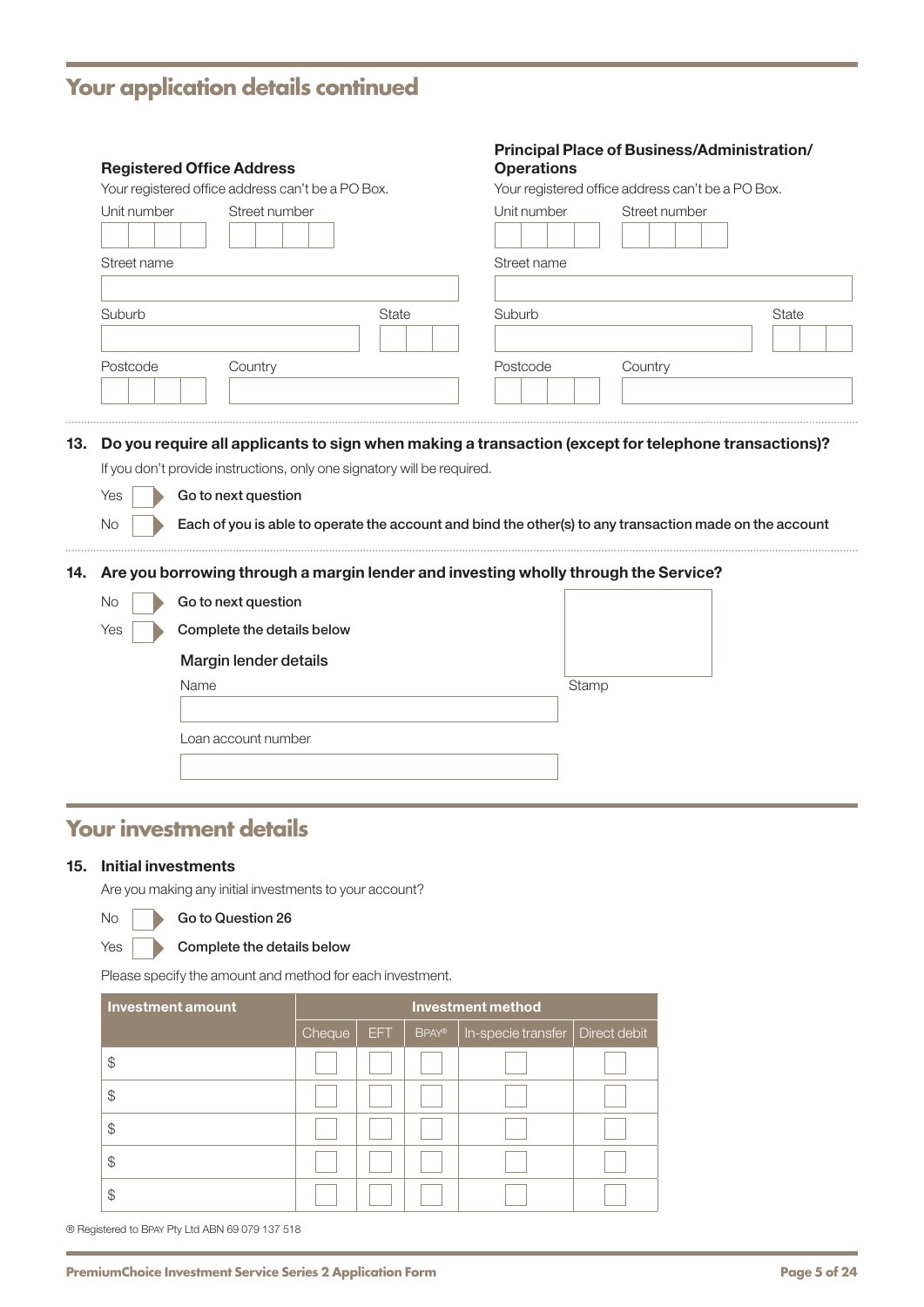## **Your investment facilities**

### 16. Investments by direct debit

Are you making your initial, regular or any future one-off investments by direct debit?

| <b>Direct Debit Request Schedule</b>                                                                                                                                                               |                                                                                                                                                                                                    |
|----------------------------------------------------------------------------------------------------------------------------------------------------------------------------------------------------|----------------------------------------------------------------------------------------------------------------------------------------------------------------------------------------------------|
| <b>Account one</b>                                                                                                                                                                                 | <b>Account two</b>                                                                                                                                                                                 |
| Name of financial institution                                                                                                                                                                      | Name of financial institution                                                                                                                                                                      |
|                                                                                                                                                                                                    |                                                                                                                                                                                                    |
| Name of account                                                                                                                                                                                    | Name of account                                                                                                                                                                                    |
|                                                                                                                                                                                                    |                                                                                                                                                                                                    |
| <b>BSB</b>                                                                                                                                                                                         | <b>BSB</b>                                                                                                                                                                                         |
| Account number                                                                                                                                                                                     | Account number                                                                                                                                                                                     |
|                                                                                                                                                                                                    |                                                                                                                                                                                                    |
| Initial investment<br>Preferred draw date (DD/MM/YYYY)                                                                                                                                             | Initial investment<br>Preferred draw date (DD/MM/YYYY)                                                                                                                                             |
| $\frac{1}{2}$                                                                                                                                                                                      | \$                                                                                                                                                                                                 |
| Regular investment<br>Preferred draw date (DD/MM/YYYY)                                                                                                                                             | Regular investment<br>Preferred draw date (DD/MM/YYYY)                                                                                                                                             |
| $\frac{1}{2}$                                                                                                                                                                                      | \$                                                                                                                                                                                                 |
| If we are unable to meet this date, we will use the<br>next business day after we complete processing<br>your application.                                                                         | If we are unable to meet this date, we will use the<br>next business day after we complete processing                                                                                              |
|                                                                                                                                                                                                    | your application.                                                                                                                                                                                  |
| If regular contributions are to be paid from this account, how<br>often do you want contributions to be drawn? If you do not<br>make a choice we will assume monthly.                              | often do you want contributions to be drawn? If you do not<br>make a choice we will assume monthly.                                                                                                |
| Monthly<br>Half-yearly<br>Quarterly<br>Yearly                                                                                                                                                      | Monthly<br>Half-yearly<br>Quarterly                                                                                                                                                                |
| I acknowledge it is my responsibility to read the Direct Debit<br>Request Service Agreement on page 23 and agree to be                                                                             | If regular contributions are to be paid from this account, how<br>Yearly<br>I acknowledge it is my responsibility to read the Direct Debit<br>Request Service Agreement on page 23 and agree to be |
|                                                                                                                                                                                                    | bound by it.<br>Signature of bank account holder(s)                                                                                                                                                |
|                                                                                                                                                                                                    | Must be signed by all bank account holders if different to<br>signatory on page 19.                                                                                                                |
|                                                                                                                                                                                                    | Full name (Please print)                                                                                                                                                                           |
|                                                                                                                                                                                                    |                                                                                                                                                                                                    |
| Date (DD/MM/YY)                                                                                                                                                                                    | Date (DD/MM/YY)                                                                                                                                                                                    |
|                                                                                                                                                                                                    |                                                                                                                                                                                                    |
|                                                                                                                                                                                                    | Full name (Please print)                                                                                                                                                                           |
| bound by it.<br>Signature of bank account holder(s)<br>Must be signed by all bank account holders if different to<br>signatory on page 19.<br>Full name (Please print)<br>Full name (Please print) |                                                                                                                                                                                                    |
| Date (DD/MM/YY)                                                                                                                                                                                    | Date (DD/MM/YY)                                                                                                                                                                                    |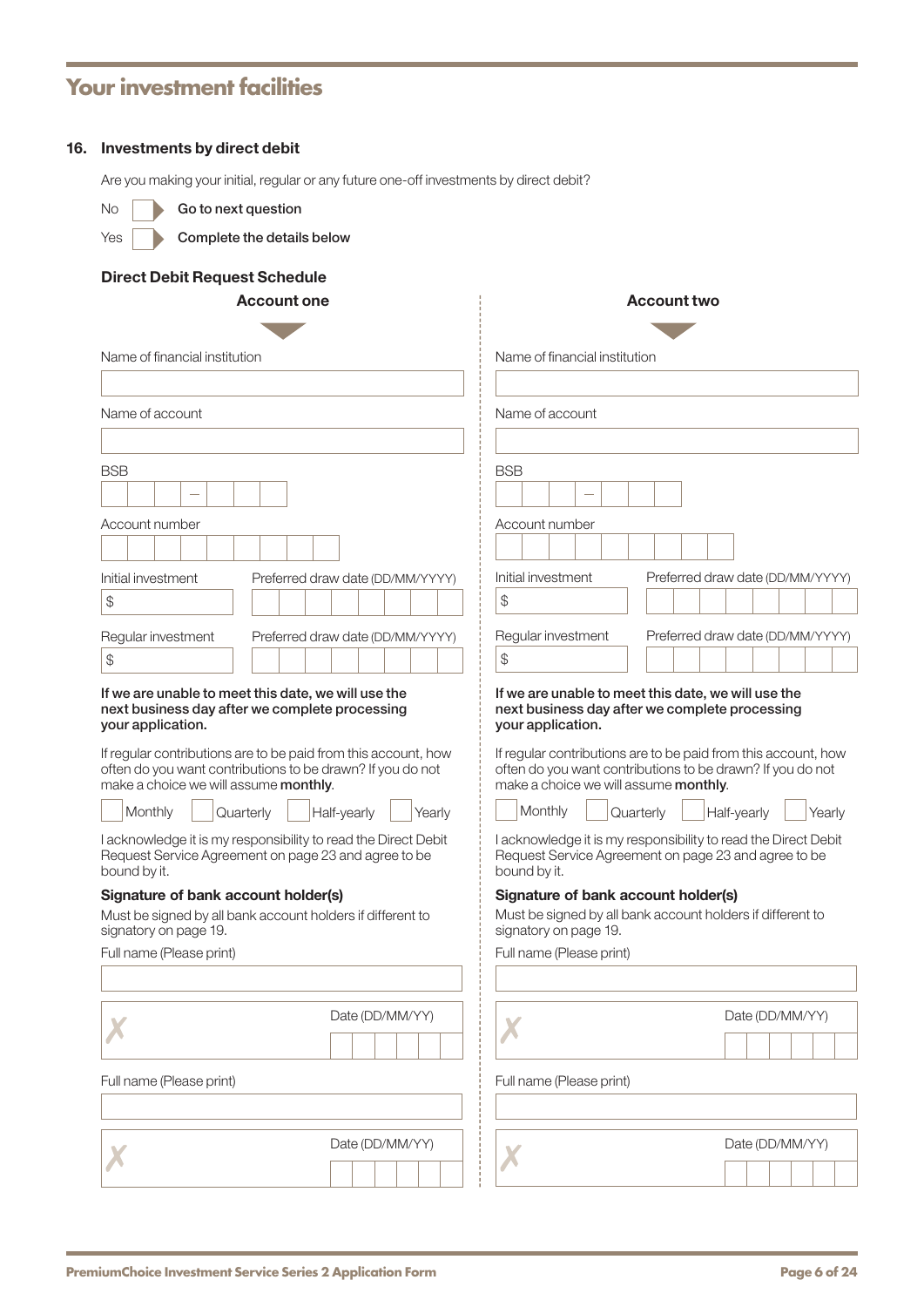## **Your investment facilities continued**

#### 17. Automatic re-weighting facility

Do you wish to have your investments periodically re-weighted back to their initial target weight? Some investment products such as direct shares, term deposits, illiquid funds, SMA Model Portfolios and capital protected products are excluded from automatic re-weighting.

| No  | Go to next question                                                                                                                                                                                                           |
|-----|-------------------------------------------------------------------------------------------------------------------------------------------------------------------------------------------------------------------------------|
| Yes | Complete the details below                                                                                                                                                                                                    |
|     | Re-weight my entire portfolio.                                                                                                                                                                                                |
|     | Re-weight part of my portfolio. To nominate the investments you would like to have automatically re-weighted,<br>please complete the table on pages 10 and 11. If no nomination is provided your facility will not be set up. |
|     | %<br>Target weight tolerance                                                                                                                                                                                                  |
|     | If the percentage is not specified it will default to 3%.                                                                                                                                                                     |
|     | Half-yearly<br>Re-weight frequency<br>Quarterly<br>Yearly                                                                                                                                                                     |
|     | If a frequency is not specified it will default to half-yearly.                                                                                                                                                               |
|     | Preferred commencement date<br>(DD/MM/YYYY)                                                                                                                                                                                   |
|     | If no date is specified the commencement date will be the next re-weighting date.                                                                                                                                             |

#### 18. Tax optimisation method

Please choose the tax optimisation you want to apply:

 $\overline{\phantom{a}}$ First in first out (FIFO)

 $\overline{\phantom{a}}$ Highest cost first out (HCFO)

We'll apply your choice to all future sells, switches, partial withdrawals and re-weightings on your account. HCFO is not available for transactions on SMA Model Portfolios. If no nomination is made the default method is FIFO.

#### 19. Sell down strategy

Do you wish to nominate a sell down strategy that will be used to top up your Cash Account?

If your nomination is incomplete or you don't provide a nomination, your investments will be sold down using our default method. For more information, please refer to the How to Guide available at [investinfo.com.au/premiumchoice](https://www.investinfo.com.au/site/cms/premium-choice/public/index.html)

No Go to next question

Yes **To nominate a sell down strategy, please complete the table on pages 10 and 11.** 

#### 20. Reinvestment of earnings

Do you wish to have all or part of your managed investment earnings invested back into your selected managed investments?

 $\overline{\phantom{a}}$   $\overline{\phantom{a}}$  Go to next question Yes **Complete the details below** I Reinvest earnings for all my managed investments. I Reinvest some of my earnings as listed in the table on pages 10 and 11.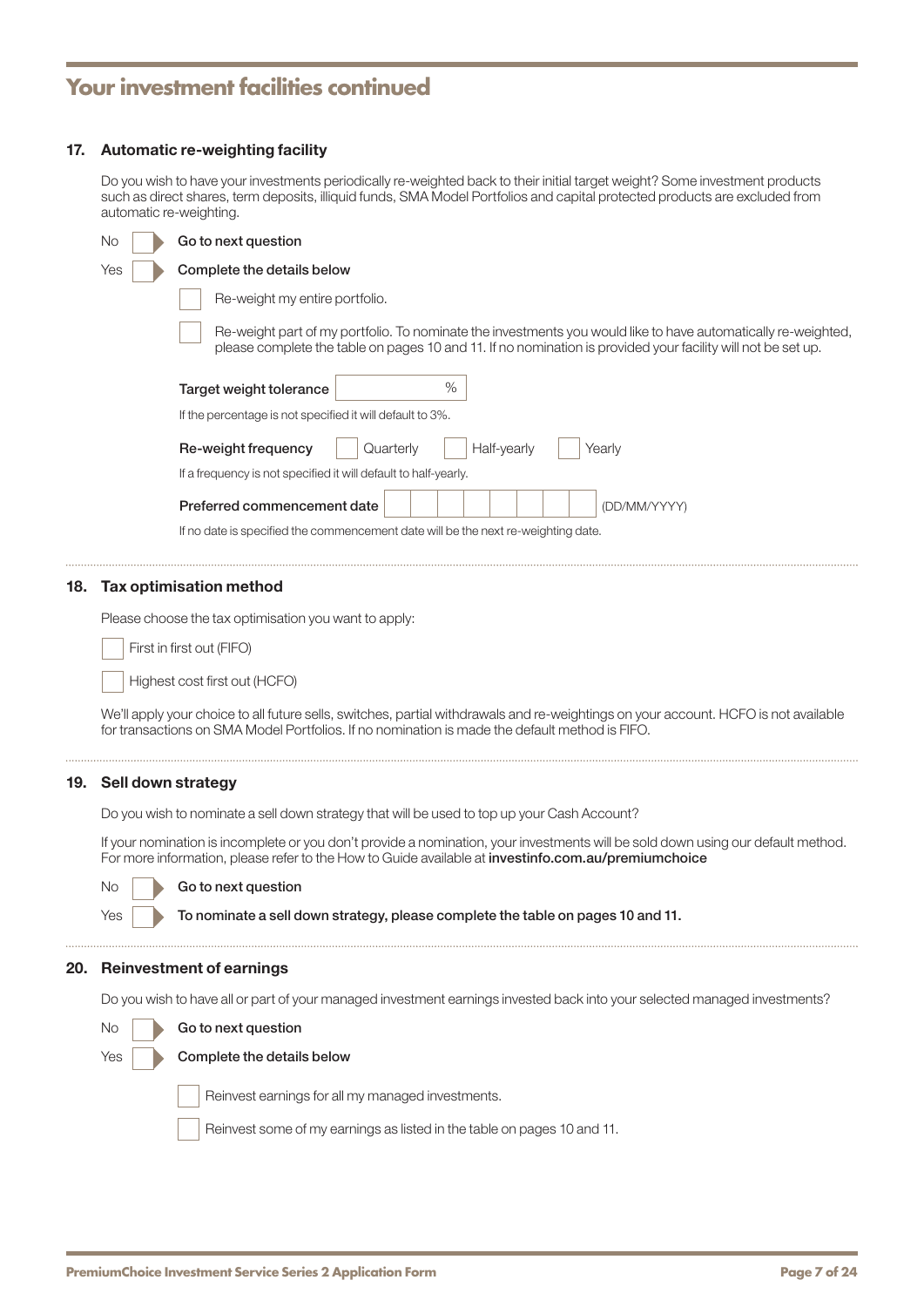## **Your investment facilities continued**

#### 21. Do you wish to use the Progressive Investment Facility?

For information about this facility, please refer to the How to Guide available at *[investinfo.com.au/premiumchoice](https://www.investinfo.com.au/premiumchoice)* 

|     | Go to next question<br>No                                                                                                                                                                        |                                                                                                                                                                                                                                                                                                                                     |
|-----|--------------------------------------------------------------------------------------------------------------------------------------------------------------------------------------------------|-------------------------------------------------------------------------------------------------------------------------------------------------------------------------------------------------------------------------------------------------------------------------------------------------------------------------------------|
|     | Complete the details below<br>Yes                                                                                                                                                                |                                                                                                                                                                                                                                                                                                                                     |
|     | Preferred start date (DD/MM/YYYY)<br>If no date is selected we'll use the next available date after we receive your request.<br>\$<br>Amount per instalment<br>Frequency<br>Monthly<br>Quarterly | Number of instalments                                                                                                                                                                                                                                                                                                               |
|     | If no investment allocation is provided your facility will not be set up.                                                                                                                        | To nominate the investment allocation for your Progressive Investment Facility, please complete the table on pages 10 and 11.                                                                                                                                                                                                       |
| 22. | Do you wish to use the Custom Cash Facility?<br>Go to next question<br>No<br>Complete the details below<br>Yes                                                                                   | For information about this facility, please refer to the How to Guide available at investinfo.com.au/premiumchoice<br>Note: The Custom Cash Facility cannot be applied if setting up a<br>Progressive Investment Facility, Regular Withdrawal Facility using<br>income from managed investments or an Automatic re-weight facility. |
|     | Preferred start date (DD/MM/YYYY)<br>\$ (Dollar)<br>% (Tolerance)<br>Custom Cash Type<br>Maximum Cash Trigger<br><b>AND</b>                                                                      | When your Cash Account reaches this level, the facility will purchase<br>investments automatically and bring your Cash Account balance down<br>to the higher of, your nominated Cash Target or the minimum cash<br>requirement for your account. Cash Account levels will be checked on<br>every last weekend of the month.         |
|     | Cash Target<br><b>Buy/Weightings Instructions</b><br>Proportionate                                                                                                                               |                                                                                                                                                                                                                                                                                                                                     |
|     | Custom                                                                                                                                                                                           | To nominate the investment allocation for your Custom Cash Facility,<br>please complete the table on pages 10 and 11. If no investment                                                                                                                                                                                              |

If using this facility remember you and your financial adviser are responsible for maintaining the minimum cash requirement in your Cash Account.

allocation is provided your facility will not be set up.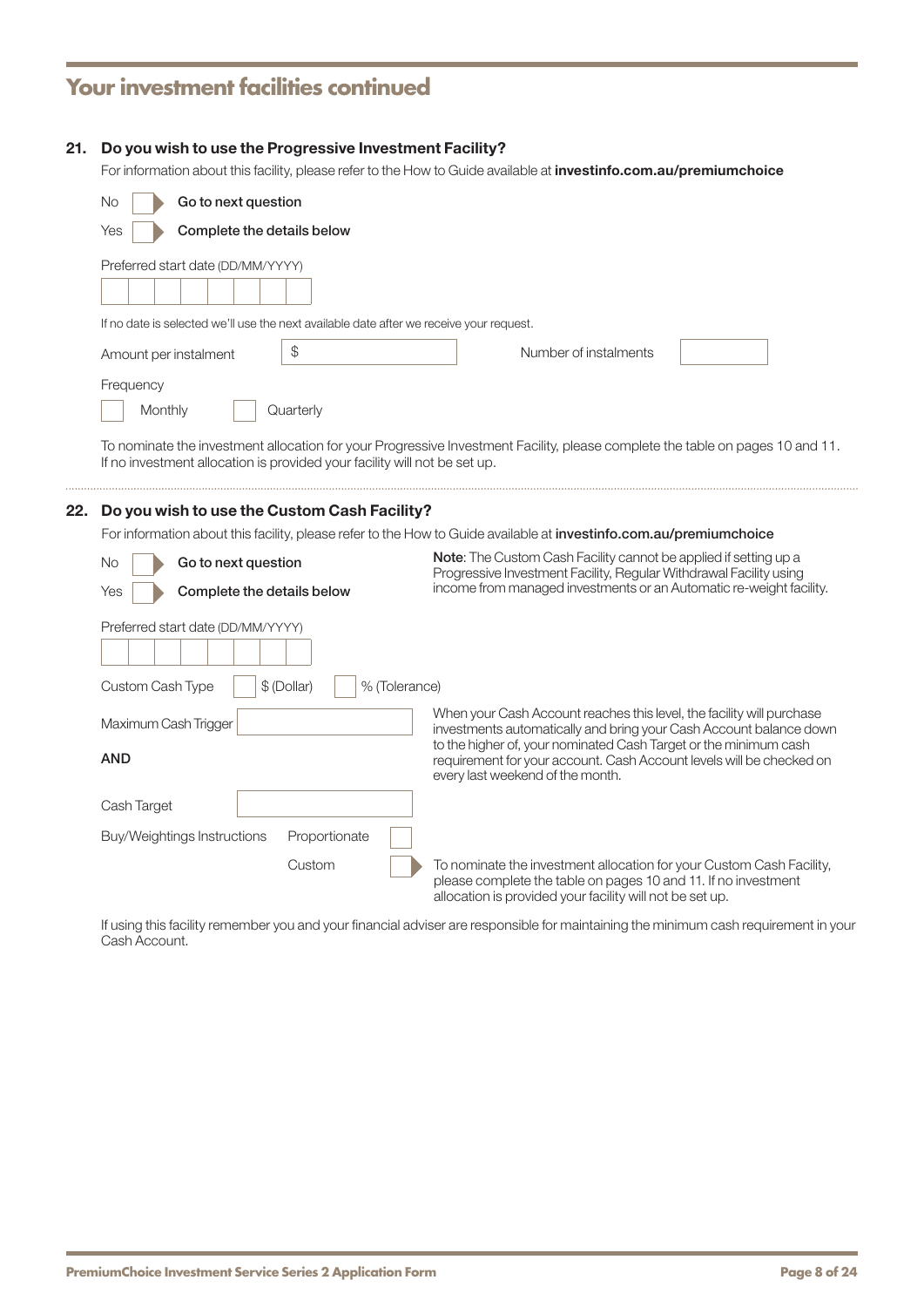# **Your investment facilities continued**

| Do you want to arrange regular withdrawals from your account?<br>23.                                                                                                           |                                                                                                                     |
|--------------------------------------------------------------------------------------------------------------------------------------------------------------------------------|---------------------------------------------------------------------------------------------------------------------|
| Go to Question 25<br>No                                                                                                                                                        |                                                                                                                     |
| Complete the details below<br>Yes                                                                                                                                              |                                                                                                                     |
| <b>Annual amount</b>                                                                                                                                                           |                                                                                                                     |
| \$                                                                                                                                                                             |                                                                                                                     |
| To increase your payment amount automatically each year, select from one of the following rates:                                                                               |                                                                                                                     |
| 1%<br>2%<br>3%<br>4%                                                                                                                                                           | 5%                                                                                                                  |
| Preferred start date (DD/MM/YYYY)                                                                                                                                              |                                                                                                                     |
| If no date is selected, the direct debit will be the first business day of the month.                                                                                          |                                                                                                                     |
| Frequency                                                                                                                                                                      |                                                                                                                     |
| Monthly<br>Quarterly<br>Half-yearly                                                                                                                                            | Yearly                                                                                                              |
| <b>OR</b>                                                                                                                                                                      |                                                                                                                     |
| Income from managed investments                                                                                                                                                |                                                                                                                     |
|                                                                                                                                                                                | Pay income received from my Cash Account into Account one nominated in Question 16. This will become your nominated |
| financial institution account.                                                                                                                                                 |                                                                                                                     |
|                                                                                                                                                                                |                                                                                                                     |
| Income received from managed investments will be paid each February and August.<br>For your regular withdrawals, do you want them paid into Account one in Question 16?<br>24. |                                                                                                                     |
| (Your nominated bank account must be held either solely or jointly in your name).<br>Yes<br>Go to next question<br>No<br>Name of financial institution                         | Complete the details below. This will become your nominated financial institution account.                          |
|                                                                                                                                                                                |                                                                                                                     |
| Name of account                                                                                                                                                                |                                                                                                                     |
|                                                                                                                                                                                |                                                                                                                     |
| <b>BSB</b><br>Account number                                                                                                                                                   |                                                                                                                     |
|                                                                                                                                                                                |                                                                                                                     |
|                                                                                                                                                                                |                                                                                                                     |
| Signature of bank account holder(s)<br>Must be signed by all bank account holders if different to<br>signatory on page 19.                                                     | Must be signed by all bank account holders if different to<br>signatory on page 19.                                 |
| Full name (Please print)                                                                                                                                                       | Full name (Please print)                                                                                            |
|                                                                                                                                                                                |                                                                                                                     |
| Date (DD/MM/YY)                                                                                                                                                                | Date (DD/MM/YY)                                                                                                     |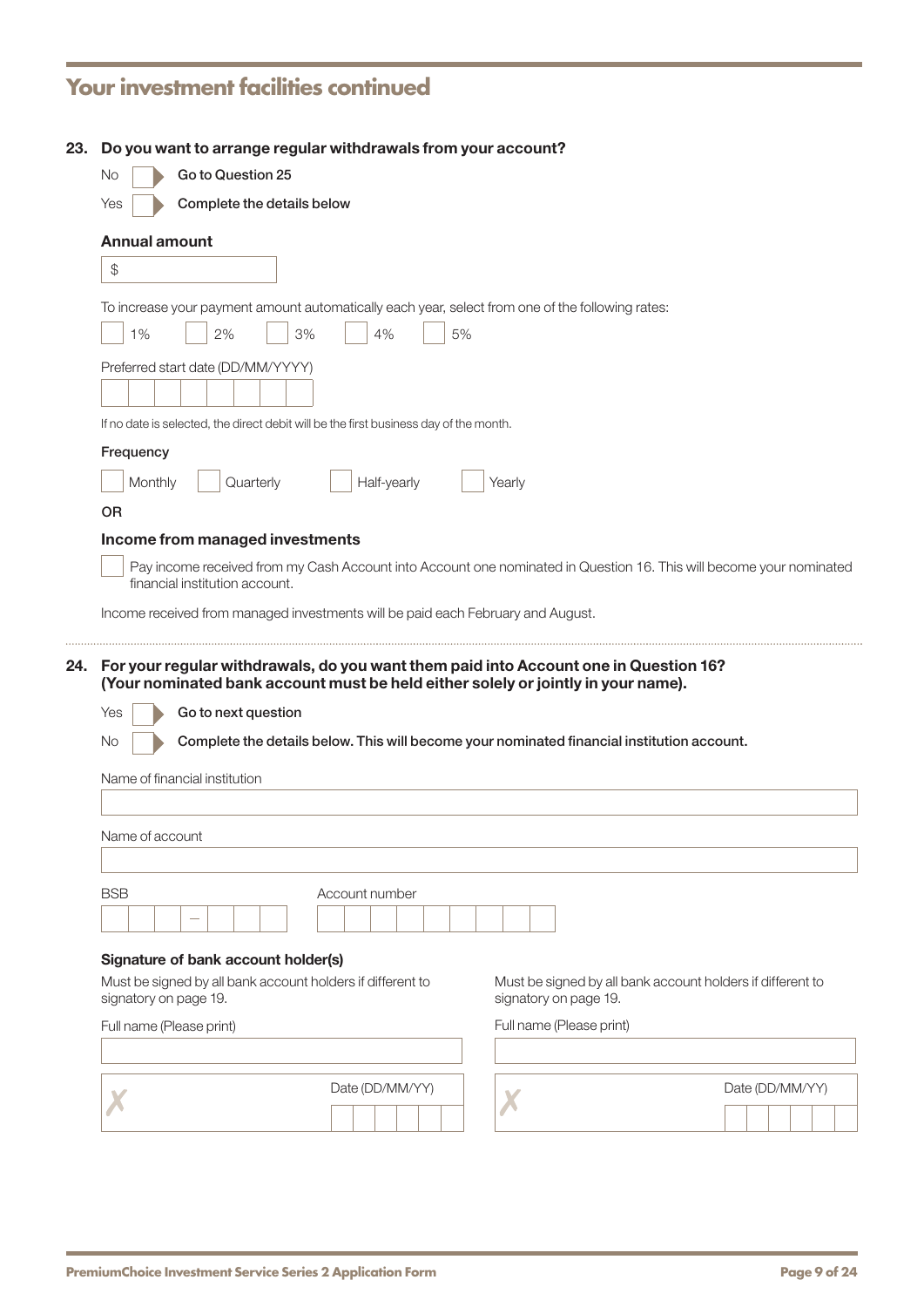## **Your investment strategy and facilities**

#### 25. What range of investment options would you like?

With the Service you have access to the full Investment List or alternatively you can select our Core Investment List, which gives you access to a focused range of investment options and a simpler fee structure.

 $\overline{\phantom{a}}$ Core Investment List

Full Investment List

 $\overline{\phantom{a}}$ 

You can apply to move between the full Investment List and the Core Investment List at any time.

The administration fees you pay will depend on which investment list you choose.

For further information about the differences in fees between the full Investment List and Core Investment List, please see the 'Fees and other costs' section of the FSG.

To see the range of investment options available through our Core Investment List, please refer to the Investment List.

If no nomination is made, the default nomination will be the full Investment List.

26. Please choose how your initial, future one-off and regular investments should be invested and complete the details for any investment facilities you'd like to use (the bulleted definitions apply to the table that follows).

 instructions online). I instruct NAL to allocate all investments to the Cash Account (my financial adviser will submit my investment

OR

I instruct NAL to allocate all investments as specified in the table below.

For the list of investments available, please refer to the Investment List available at [investinfo.com.au/premiumchoice](https://www.investinfo.com.au/site/cms/premium-choice/public/index.html)

- Investment code APIR or reference for each investment in the Investment List.
- Initial investment shows how your initial investments are to be invested.
- Additional Investment Facility (AIF) shows how your future one-off investments are to be invested.
- Regular Investment Facility (RIF) shows how your direct debit investments are to be invested.
- Progressive Investment Facility (PIF) shows how your money in your Cash Account is invested.
- Automatic re-weight facility shows how your managed investments are to be rebalanced.
- Custom Cash Facility (CCF) shows how your money in your Cash Account is invested, if triggered.
- Reinvest earnings shows how you'd like to use income earned to purchase additional units.
- Sell priority shows the order you'd like your investments sold down to top up your Cash Account, if needed.

| <b>Investment code</b>                                                                                            | <b>Initial</b><br>investment | <b>Additional</b><br><b>Investment</b><br><b>Facility (AIF)</b> | Regular<br><b>Investment</b><br><b>Facility (RIF)</b> | Progressive<br><b>Investment</b><br><b>Facility (PIF)</b> | <b>Automatic</b><br>re-weight<br>facility | Custom<br><b>Cash Facility</b><br>(CCF) | <b>Reinvest</b><br>earnings | <b>Sell</b><br>priority |
|-------------------------------------------------------------------------------------------------------------------|------------------------------|-----------------------------------------------------------------|-------------------------------------------------------|-----------------------------------------------------------|-------------------------------------------|-----------------------------------------|-----------------------------|-------------------------|
| Cash                                                                                                              |                              |                                                                 |                                                       |                                                           |                                           |                                         |                             |                         |
| Cash Account                                                                                                      | $\%$                         | $\%$                                                            | $\%$                                                  | N/A                                                       | $\%$                                      | N/A                                     | N/A                         | N/A                     |
| Managed investments (if you selected the Core Investment List, you must choose an applicable investment option/s) |                              |                                                                 |                                                       |                                                           |                                           |                                         |                             |                         |
|                                                                                                                   | $\%$                         | $\%$                                                            | $\%$                                                  | $\%$                                                      | $\%$                                      | $\%$                                    | Yes                         |                         |
|                                                                                                                   | $\%$                         | $\%$                                                            | $\%$                                                  | $\%$                                                      | $\%$                                      | $\%$                                    | <b>Yes</b>                  |                         |
|                                                                                                                   | $\%$                         | $\%$                                                            | $\%$                                                  | $\%$                                                      | $\%$                                      | $\%$                                    | Yes                         |                         |
|                                                                                                                   | $\%$                         | $\%$                                                            | $\%$                                                  | $\%$                                                      | $\%$                                      | $\%$                                    | <b>Yes</b>                  |                         |
|                                                                                                                   | $\%$                         | $\%$                                                            | $\%$                                                  | $\%$                                                      | $\%$                                      | $\%$                                    | Yes                         |                         |
|                                                                                                                   | $\%$                         | $\%$                                                            | $\%$                                                  | $\%$                                                      | $\%$                                      | $\%$                                    | <b>Yes</b>                  |                         |
|                                                                                                                   | $\%$                         | $\%$                                                            | $\%$                                                  | $\%$                                                      | $\%$                                      | $\%$                                    | Yes                         |                         |
|                                                                                                                   | $\%$                         | $\%$                                                            | $\%$                                                  | $\%$                                                      | $\%$                                      | $\%$                                    | <b>Yes</b>                  |                         |
|                                                                                                                   | $\%$                         | $\%$                                                            | $\%$                                                  | $\%$                                                      | $\%$                                      | $\%$                                    | Yes                         |                         |
|                                                                                                                   | $\%$                         | $\%$                                                            | $\%$                                                  | $\%$                                                      | $\%$                                      | $\%$                                    | Yes                         |                         |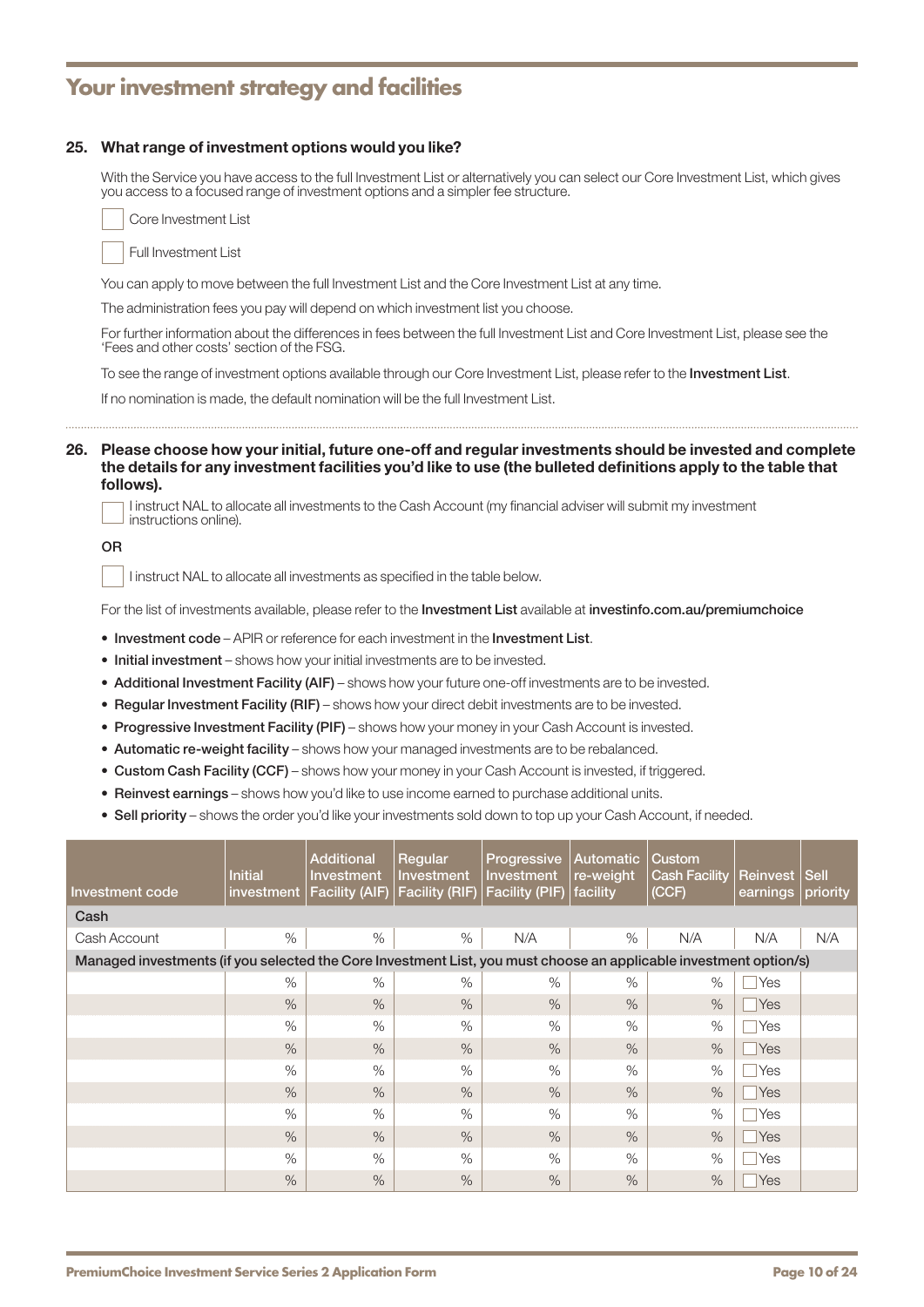## **Your investment strategy and facilities continued**

| <b>Investment code</b>                                                                                                                         | <b>Initial</b> | <b>Additional</b><br>Investment<br>investment   Facility (AIF) | Regular<br><b>Investment</b><br><b>Facility (RIF)</b> | Progressive<br>Investment<br><b>Facility (PIF)</b> | <b>Automatic</b><br>re-weight<br>facility | Custom<br><b>Cash Facility</b><br>(CCF) | <b>Reinvest</b><br>earnings | <b>Sell</b><br>priority |
|------------------------------------------------------------------------------------------------------------------------------------------------|----------------|----------------------------------------------------------------|-------------------------------------------------------|----------------------------------------------------|-------------------------------------------|-----------------------------------------|-----------------------------|-------------------------|
| Listed investments (full Investment List only)                                                                                                 |                |                                                                |                                                       |                                                    |                                           |                                         |                             |                         |
|                                                                                                                                                | $\%$           | N/A                                                            | N/A                                                   | N/A                                                | N/A                                       | $\%$                                    | N/A                         | N/A                     |
|                                                                                                                                                | $\%$           | N/A                                                            | N/A                                                   | N/A                                                | N/A                                       | $\%$                                    | N/A                         | N/A                     |
|                                                                                                                                                | $\%$           | N/A                                                            | N/A                                                   | N/A                                                | N/A                                       | $\%$                                    | N/A                         | N/A                     |
|                                                                                                                                                | $\%$           | N/A                                                            | N/A                                                   | N/A                                                | N/A                                       | $\%$                                    | N/A                         | N/A                     |
|                                                                                                                                                | $\%$           | N/A                                                            | N/A                                                   | N/A                                                | N/A                                       | $\%$                                    | N/A                         | N/A                     |
|                                                                                                                                                | $\%$           | N/A                                                            | N/A                                                   | N/A                                                | N/A                                       | $\%$                                    | N/A                         | N/A                     |
|                                                                                                                                                | $\%$           | N/A                                                            | N/A                                                   | N/A                                                | N/A                                       | $\%$                                    | N/A                         | N/A                     |
|                                                                                                                                                | $\%$           | N/A                                                            | N/A                                                   | N/A                                                | N/A                                       | $\%$                                    | N/A                         | N/A                     |
|                                                                                                                                                | $\%$           | N/A                                                            | N/A                                                   | N/A                                                | N/A                                       | $\%$                                    | N/A                         | N/A                     |
|                                                                                                                                                | %              | N/A                                                            | N/A                                                   | N/A                                                | N/A                                       | %                                       | N/A                         | N/A                     |
| Separately Managed Account - Model Portfolios (if you selected the Core Investment List, you must choose an applicable<br>investment option/s) |                |                                                                |                                                       |                                                    |                                           |                                         |                             |                         |
|                                                                                                                                                | $\%$           | $\%$                                                           | $\%$                                                  | N/A                                                | N/A                                       | %                                       | Yes*                        |                         |
|                                                                                                                                                | $\%$           | $\%$                                                           | $\%$                                                  | N/A                                                | N/A                                       | $\%$                                    | Yes <sup>*</sup>            |                         |
|                                                                                                                                                | $\%$           | $\%$                                                           | $\%$                                                  | N/A                                                | N/A                                       | $\%$                                    | Yes*                        |                         |
|                                                                                                                                                | $\%$           | %                                                              | $\%$                                                  | N/A                                                | N/A                                       | $\%$                                    | Yes*                        |                         |
| Term deposits (full Investment List only)                                                                                                      |                |                                                                |                                                       |                                                    |                                           |                                         |                             |                         |
|                                                                                                                                                | $\%$           | N/A                                                            | N/A                                                   | $\%$                                               | N/A                                       | N/A                                     | N/A                         | N/A                     |
|                                                                                                                                                | $\frac{0}{0}$  | N/A                                                            | N/A                                                   | $\%$                                               | N/A                                       | N/A                                     | N/A                         | N/A                     |
|                                                                                                                                                | $\%$           | N/A                                                            | N/A                                                   | %                                                  | N/A                                       | N/A                                     | N/A                         | N/A                     |
|                                                                                                                                                | $\%$           | N/A                                                            | N/A                                                   | $\%$                                               | N/A                                       | N/A                                     | N/A                         | N/A                     |
| <b>Total</b>                                                                                                                                   | 100%           | 100%                                                           | 100%                                                  | 100%                                               | 100%                                      | 100%                                    |                             |                         |

\* Not applicable for all SMA – Model Portfolios, for further information please refer to the SMA PDS available at [investinfo.com.au/premiumchoice](https://www.investinfo.com.au/premiumchoice)

Please note:

1. If the investment code or allocation is not clear, or the allocation does not add up to 100%, then the money will be allocated to the Cash Account.

2. If you've chosen the Core Investment List and you select an investment option that is not applicable, the amount of that investment option will be allocated to the Cash Account.

27. (Full Investment List only) If you have selected any term deposits in your initial investment strategy, do you want the initial investment amount to be re-invested upon maturity?

No Go to next question

 $Yes$  Reinvest my initial investment for the same term until I tell you otherwise.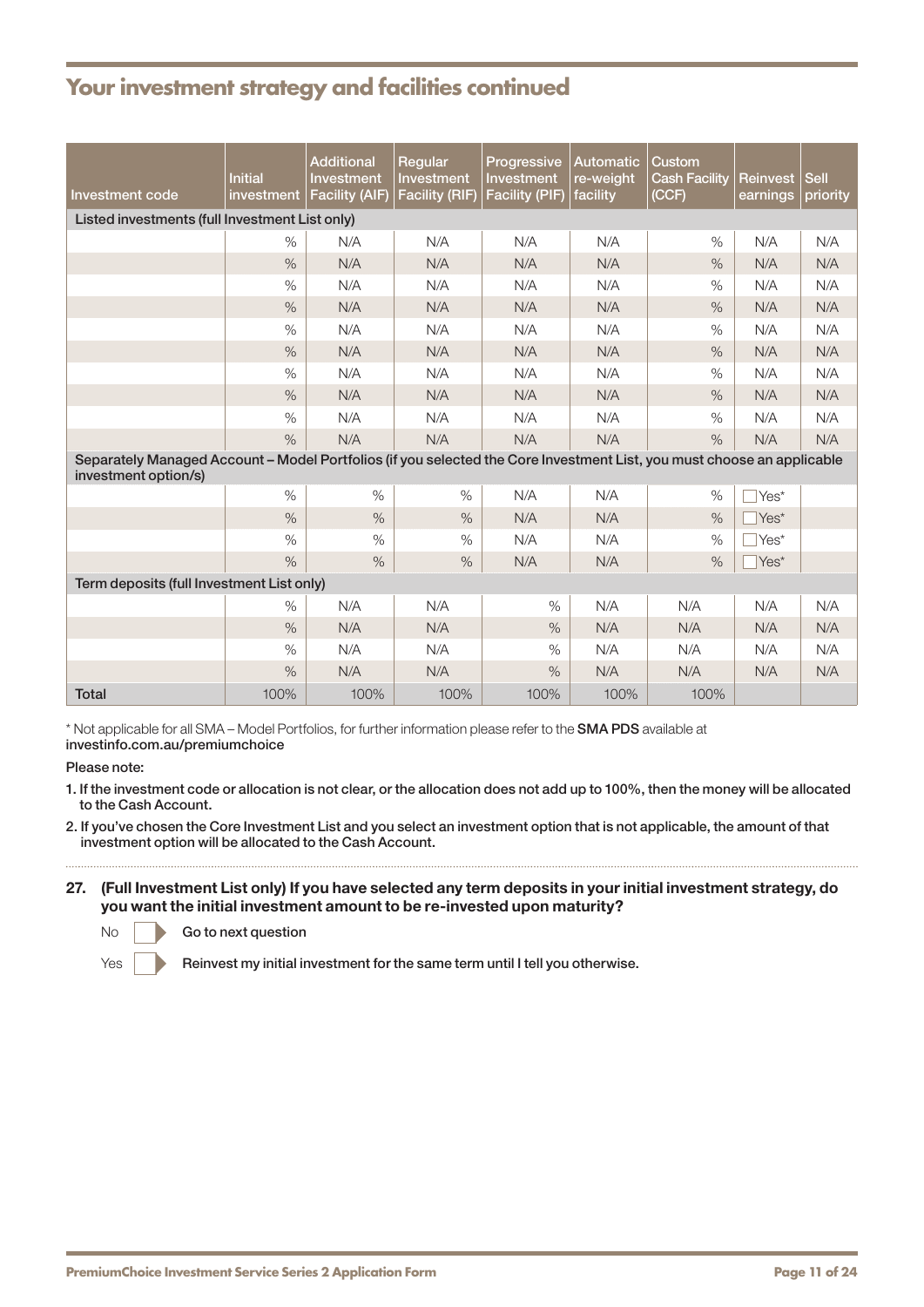## **Adviser Service Fee**

| 28. |           |              | <b>Adviser Service Fee - Initial</b>                                                                                                                                                                                  |    |      |                                                                                                                                                                                                                                                                                              |
|-----|-----------|--------------|-----------------------------------------------------------------------------------------------------------------------------------------------------------------------------------------------------------------------|----|------|----------------------------------------------------------------------------------------------------------------------------------------------------------------------------------------------------------------------------------------------------------------------------------------------|
|     |           |              | Would you like to set up an Adviser Service Fee arrangement<br>so that your financial adviser's initial fees for services<br>provided can be deducted from your PremiumChoice<br>Investment Service Series 2 account? |    |      | The law prohibits advisers from charging advice fees to<br>retail clients calculated on amounts borrowed to buy assets<br>for the client. This may be relevant if you have gearing on<br>account assets. NAL is not responsible for ensuring<br>your adviser complies with this restriction. |
|     | <b>No</b> |              | Go to next question                                                                                                                                                                                                   |    |      |                                                                                                                                                                                                                                                                                              |
|     | Yes       |              | Complete the details below and see the Adviser Service Fee Consent section<br>and the Applicant declaration                                                                                                           |    |      |                                                                                                                                                                                                                                                                                              |
|     |           | Initial fees | S                                                                                                                                                                                                                     | 0R | $\%$ | of each initial contribution                                                                                                                                                                                                                                                                 |
|     |           |              | Estimate of the percentage based Initial fees to be deducted (if selected)                                                                                                                                            |    |      | -\$                                                                                                                                                                                                                                                                                          |
|     |           |              |                                                                                                                                                                                                                       |    |      | <b>For financial adviser completion:</b> Please explain the method used to calculate the estimated fee specified in Question 28.                                                                                                                                                             |
|     |           |              |                                                                                                                                                                                                                       |    |      |                                                                                                                                                                                                                                                                                              |

### 29. Adviser Service Fee – Fixed Term

Fixed term arrangements cover a maximum fee period of 12 months.

### (a) Adviser Service Support Fee

Would you like to set up an Adviser Service Support Fee arrangement to be charged on a fixed term basis so that your financial adviser's fee for services provided can be deducted from your PremiumChoice Investment Service Series 2 account?

 $\sim$  Go to next question

Yes Complete the details below and see the Adviser Service Fee Consent section and the Applicant declaration

If you proceed to complete Question 29, Question 30 Adviser Service Fee – Ongoing cannot be completed as both questions include the same fee options.

Fees selected in Question 29 will be effective from when this request is processed.

Tell us the details of the fee period by selecting **either** Option 1 or Option 2.

## OPTION 1

Choose this option if you want to specify an end date for the fee period. It can be up to 12 months from the process date.





#### OR

#### OPTION 2

Choose this option if you want to select the Maximum term of 12 months starting on the date this form is processed.

Maximum term (12 months)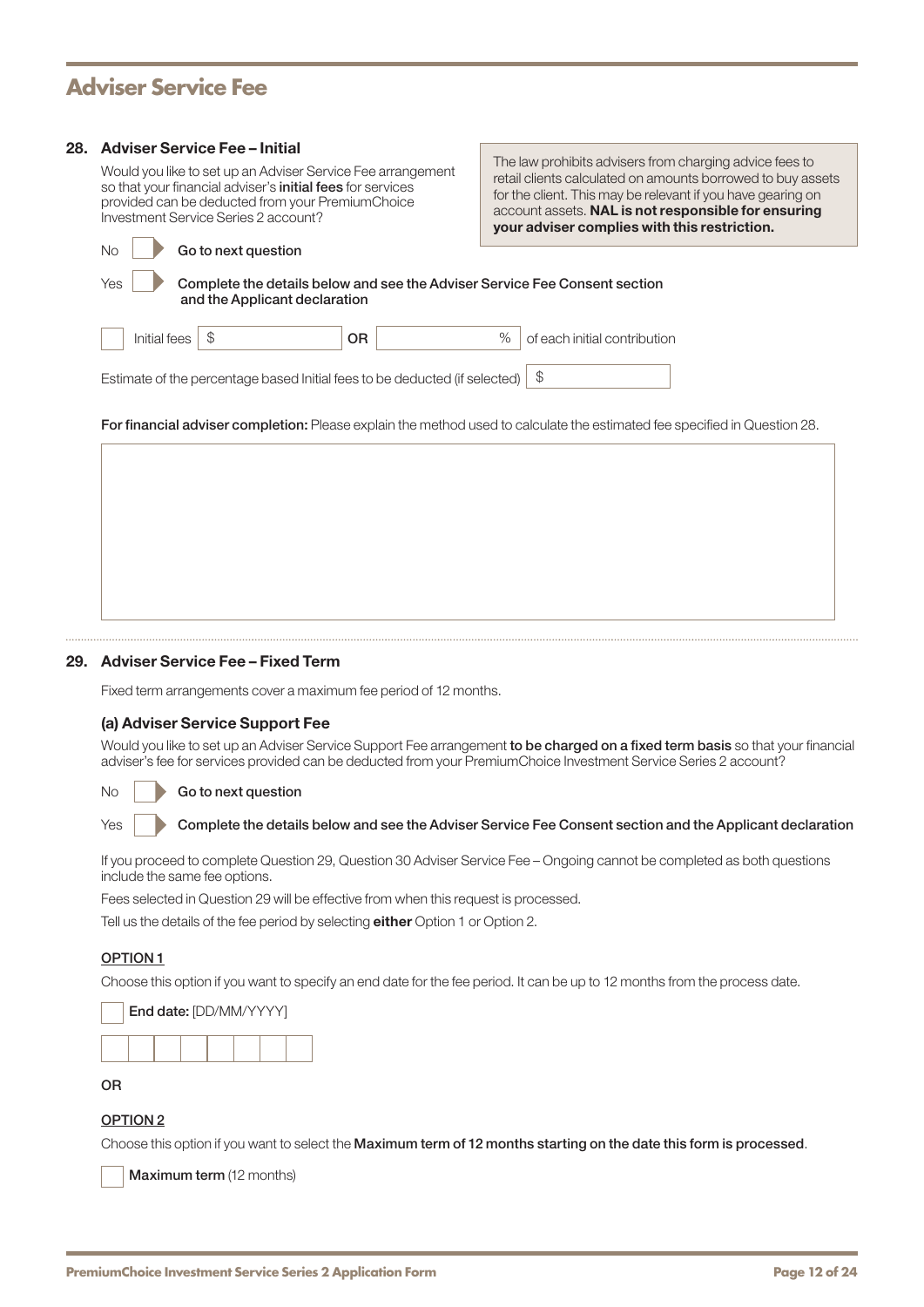(i) Select fees for Adviser Service Fee – Fixed Term

| Please tick the box next to the fee you want to apply during the fixed term and fill in the requested details. This fee will generally be<br>deducted on a monthly basis, in arrears from your Cash Account.                 |                                                                                    |                                               |                                                                              |     |                                               |  |
|------------------------------------------------------------------------------------------------------------------------------------------------------------------------------------------------------------------------------|------------------------------------------------------------------------------------|-----------------------------------------------|------------------------------------------------------------------------------|-----|-----------------------------------------------|--|
|                                                                                                                                                                                                                              | Once the fixed term starts, the specified fees will be deducted from your account. |                                               |                                                                              |     |                                               |  |
| You can select from the following fees:                                                                                                                                                                                      |                                                                                    |                                               |                                                                              |     |                                               |  |
| 1. Dollar based Adviser Service Fee - Fixed Term                                                                                                                                                                             |                                                                                    |                                               |                                                                              |     |                                               |  |
| 2. Percentage based Adviser Service Fee - Fixed Term: select from three percentage based options.                                                                                                                            |                                                                                    |                                               |                                                                              |     |                                               |  |
| Note: Any Dollar based fees selected, will need to be stated as an annualised amount. Where the Fixed Term is less than 12<br>months an estimate of the total fee to be deducted for the term will also need to be provided. |                                                                                    |                                               |                                                                              |     |                                               |  |
| 1. Dollar based Adviser Service Fee - Fixed Term                                                                                                                                                                             |                                                                                    |                                               |                                                                              |     |                                               |  |
| Dollar based fee<br>\$                                                                                                                                                                                                       |                                                                                    | рa                                            | Estimate of total fee to be deducted<br>(if the term is less than 12 months) |     | $\, \, \raisebox{12pt}{$\scriptstyle \circ$}$ |  |
| OR/AND                                                                                                                                                                                                                       |                                                                                    |                                               |                                                                              |     |                                               |  |
| 2. Percentage based Adviser Service Fee - Fixed Term                                                                                                                                                                         |                                                                                    |                                               |                                                                              |     |                                               |  |
| Choose one of the following three percentage based Adviser Service Fee options:                                                                                                                                              |                                                                                    |                                               |                                                                              |     |                                               |  |
| Percentage based fee                                                                                                                                                                                                         |                                                                                    | % pa                                          | Estimate of total fee to be deducted                                         |     | $$\mathbb{S}$$                                |  |
| <b>OR</b>                                                                                                                                                                                                                    |                                                                                    |                                               |                                                                              |     |                                               |  |
| Tiered percentage based fee                                                                                                                                                                                                  |                                                                                    |                                               |                                                                              |     |                                               |  |
| • The percentage based fee for each tier is applied to the account balance within the tier.                                                                                                                                  |                                                                                    |                                               |                                                                              |     |                                               |  |
| • The total percentage based fee is then calculated by adding the fee for each tier.                                                                                                                                         |                                                                                    |                                               |                                                                              |     |                                               |  |
| • Each subsequent tier percentage must be less than the previous tier percentage.                                                                                                                                            |                                                                                    |                                               |                                                                              |     |                                               |  |
| <b>Balance from</b>                                                                                                                                                                                                          |                                                                                    | Balance to                                    |                                                                              | Fee |                                               |  |
| \$<br>Tier 1                                                                                                                                                                                                                 | Nil                                                                                | \$                                            |                                                                              |     | % pa                                          |  |
| \$<br>Tier <sub>2</sub>                                                                                                                                                                                                      |                                                                                    | \$                                            |                                                                              |     | % pa                                          |  |
| \$<br>Tier <sub>3</sub>                                                                                                                                                                                                      |                                                                                    | $\, \, \raisebox{12pt}{$\scriptstyle \circ$}$ |                                                                              |     | % pa                                          |  |
| \$<br>Tier 4                                                                                                                                                                                                                 |                                                                                    | \$                                            |                                                                              |     | % pa                                          |  |
| \$<br>Tier 5                                                                                                                                                                                                                 |                                                                                    | and above                                     |                                                                              |     | % pa                                          |  |
| Estimate of the Tiered percentage based fee to be deducted (if selected)                                                                                                                                                     |                                                                                    |                                               | $\frac{1}{2}$                                                                |     |                                               |  |
| OR                                                                                                                                                                                                                           |                                                                                    |                                               |                                                                              |     |                                               |  |
| Investment percentage based fee                                                                                                                                                                                              |                                                                                    |                                               |                                                                              |     |                                               |  |
| Cash Account / Term deposits                                                                                                                                                                                                 |                                                                                    | % pa                                          | Listed investments                                                           |     | % pa                                          |  |
| Managed investments                                                                                                                                                                                                          |                                                                                    | % pa                                          | <b>SMA Model Portfolios</b>                                                  |     | % pa                                          |  |
| Estimate of the Investment percentage based fee to be deducted (if selected)                                                                                                                                                 |                                                                                    |                                               |                                                                              | \$  |                                               |  |
|                                                                                                                                                                                                                              |                                                                                    |                                               |                                                                              |     |                                               |  |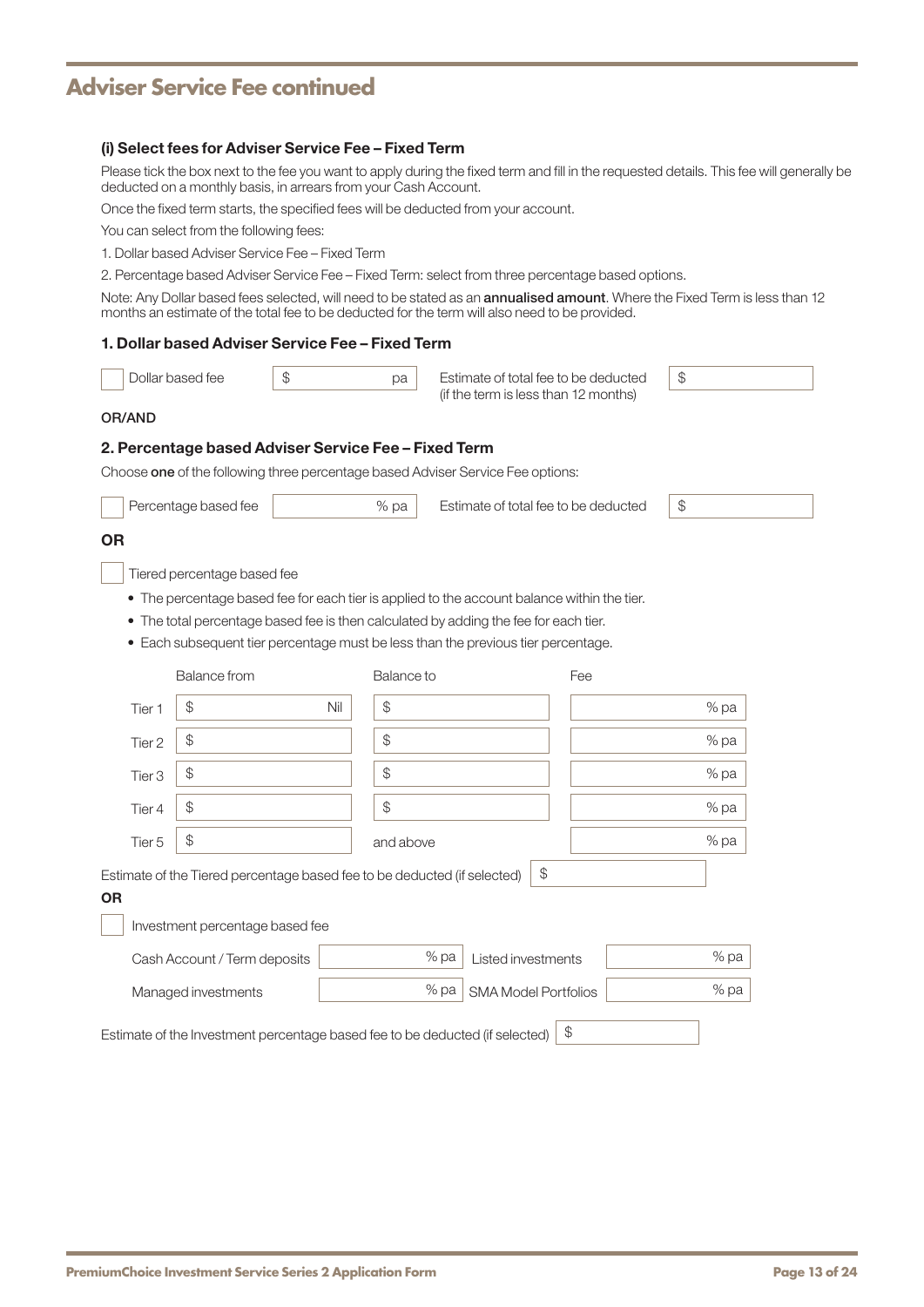| (ii) Dealer Facilitation Fee - Fixed Term |        |    |                                                                          |    |
|-------------------------------------------|--------|----|--------------------------------------------------------------------------|----|
| Dollar based fee                          | S      | рa | Estimate of total fee to be deducted<br>(if term is less than 12 months) | S  |
| OR/AND                                    |        |    |                                                                          |    |
| Percentage based fee<br>(maximum of 0.5%) | $%$ pa |    | Estimate of total fee to be deducted                                     | \$ |

The Dealer Facilitation Fee – Fixed Term must be less than the agreed Adviser Service Fee – Fixed Term in Question 29(a)(i) and 0.5% of your account balance per annum. If you stop paying the Adviser Service Fee – Fixed Term the Dealer Facilitation Fee – Fixed Term will also be cancelled.

For financial adviser completion: Please explain the method to calculate the estimated fee(s) specified in Question 29.



#### 30. Adviser Service Fee – Ongoing

Adviser Service Fee – Ongoing is an advice fee which can be paid for a period of more than 12 months.

#### (a) Adviser Service Support Fee

Would you like to set up an Adviser Service Support Fee arrangement to be charged on an ongoing basis so that your financial adviser's fees for services provided can be deducted from your PremiumChoice Investment Service Series 2 account?

No Go to next question

| Yes | Complete the details below and see the Adviser Service Fee Consent section and the Applicant declaration |
|-----|----------------------------------------------------------------------------------------------------------|
|     |                                                                                                          |

Fees selected in Question 30 will be effective from when this request is processed.

If you proceed to complete Question 30, Question 29 Adviser Service Fee – Fixed Term cannot be completed as both questions include the same fee options.

#### (b) Wholesale client status

| For financial adviser completion:                                                                                                                                                                                                                                                                                                |
|----------------------------------------------------------------------------------------------------------------------------------------------------------------------------------------------------------------------------------------------------------------------------------------------------------------------------------|
| Are the Adviser Service Fees selected and completed for personal advice to a wholesale client in an investment Account?<br>Note that a client is generally a retail client if you provide them with advice about a superannuation product or a retirement<br>savings account.                                                    |
| can demonstrate my client is a wholesale client, and will provide sufficient information to NAL on request<br>Yes<br>to substantiate this, and I will notify NAL if my client ceases to be a wholesale client. Go to Question 30(c(i))<br>(wholesale clients only)                                                               |
| Please ensure all of Question 30(c) is completed (all other clients).<br>No                                                                                                                                                                                                                                                      |
| The annual consent renewal process as outlined in the Adviser Service Fee Consent does not apply to arrangements where<br>advice is provided to a wholesale client. If a selection is not made, it will be taken that the selected Adviser Service Fee is not a<br>wholesale client and all of Question 30(c) must be completed. |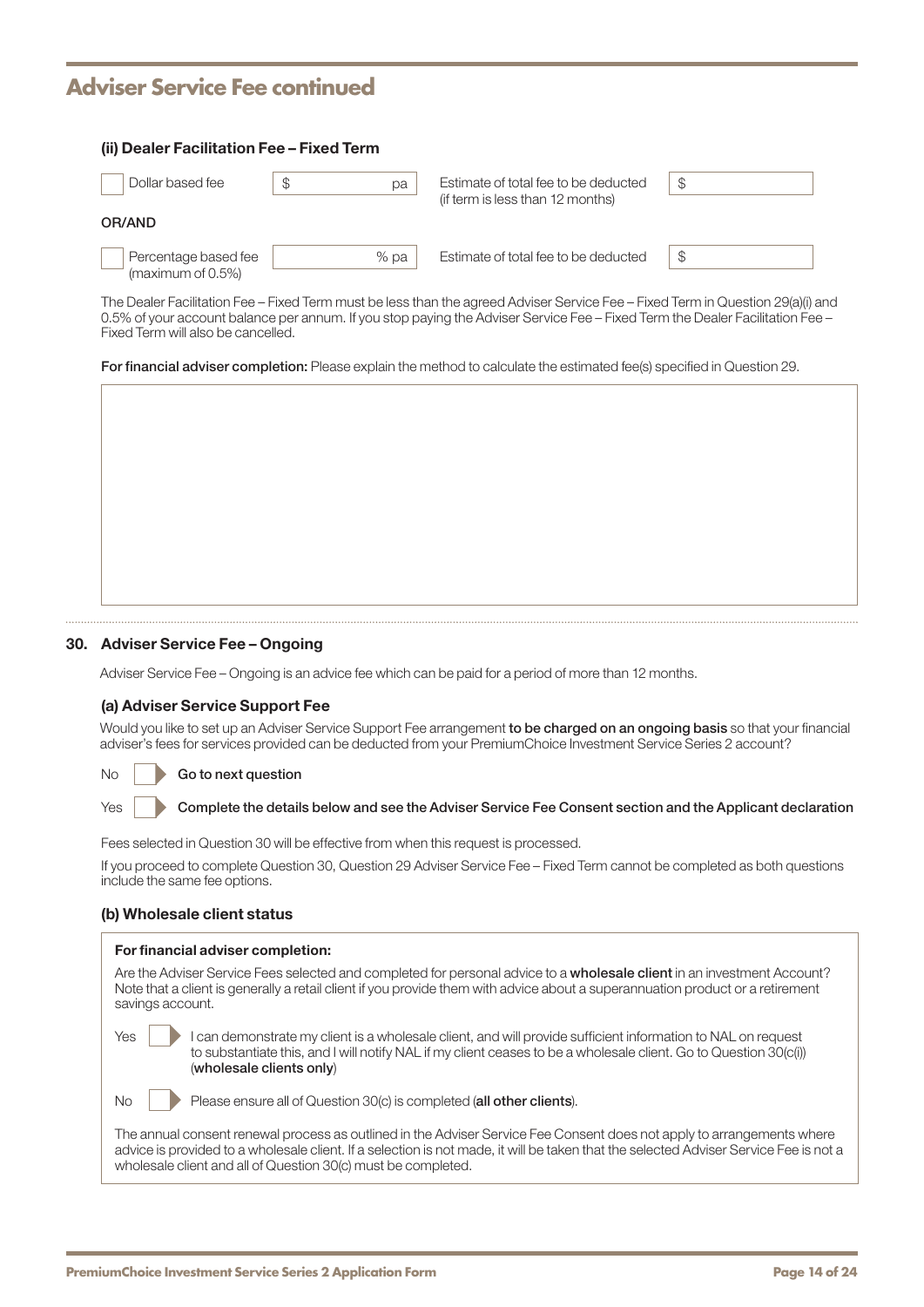#### (c) Select the Next Anniversary Date

Tell us the details of your Next Anniversary Date by selecting either Option 1 or Option 2 below. The Next Anniversary Date triggers the annual consent renewal process.

If no selection is made, we cannot process the request to add an Adviser Service Fee - Ongoing.

#### OPTION 1

|  | Specify the Next Anniversary Date |
|--|-----------------------------------|
|--|-----------------------------------|

| [DD/MM/YYYY] |  |  |  |  |  |  |  |  |
|--------------|--|--|--|--|--|--|--|--|
|              |  |  |  |  |  |  |  |  |

The specified date cannot be more than 12 months from the date you sign this form.

#### OR

### OPTION 2

#### Elect that the Next Anniversary Date will be 12 months from the date that this form is processed.

Use this option if you have agreed with your financial adviser that your arrangement will take effect once the form is processed.

#### (i) Select fees for Adviser Service Fee – Ongoing

The fees selected will generally be deducted on a monthly basis, in arrears from your Cash Account.

You can select from the following fees:

1. Dollar based Adviser Service Fee – Ongoing

2. Percentage based Adviser Service Fee – Ongoing: select from three percentage based options.

#### 1. Dollar based Adviser Service Fee – Ongoing

| Dollar based fee                | pа |             |                       |
|---------------------------------|----|-------------|-----------------------|
| Increase my dollar based fee by |    | % pa $ OR $ | $\vert$ CPI each year |

#### OR/AND

#### 2. Percentage based Adviser Service Fee – Ongoing

Choose one of the following three percentage based Adviser Service Fee options:

Percentage based fee  $\vert$  % pa  $\vert$  of my account balance

Estimate of the Percentage based fee to be deducted (if selected) | \$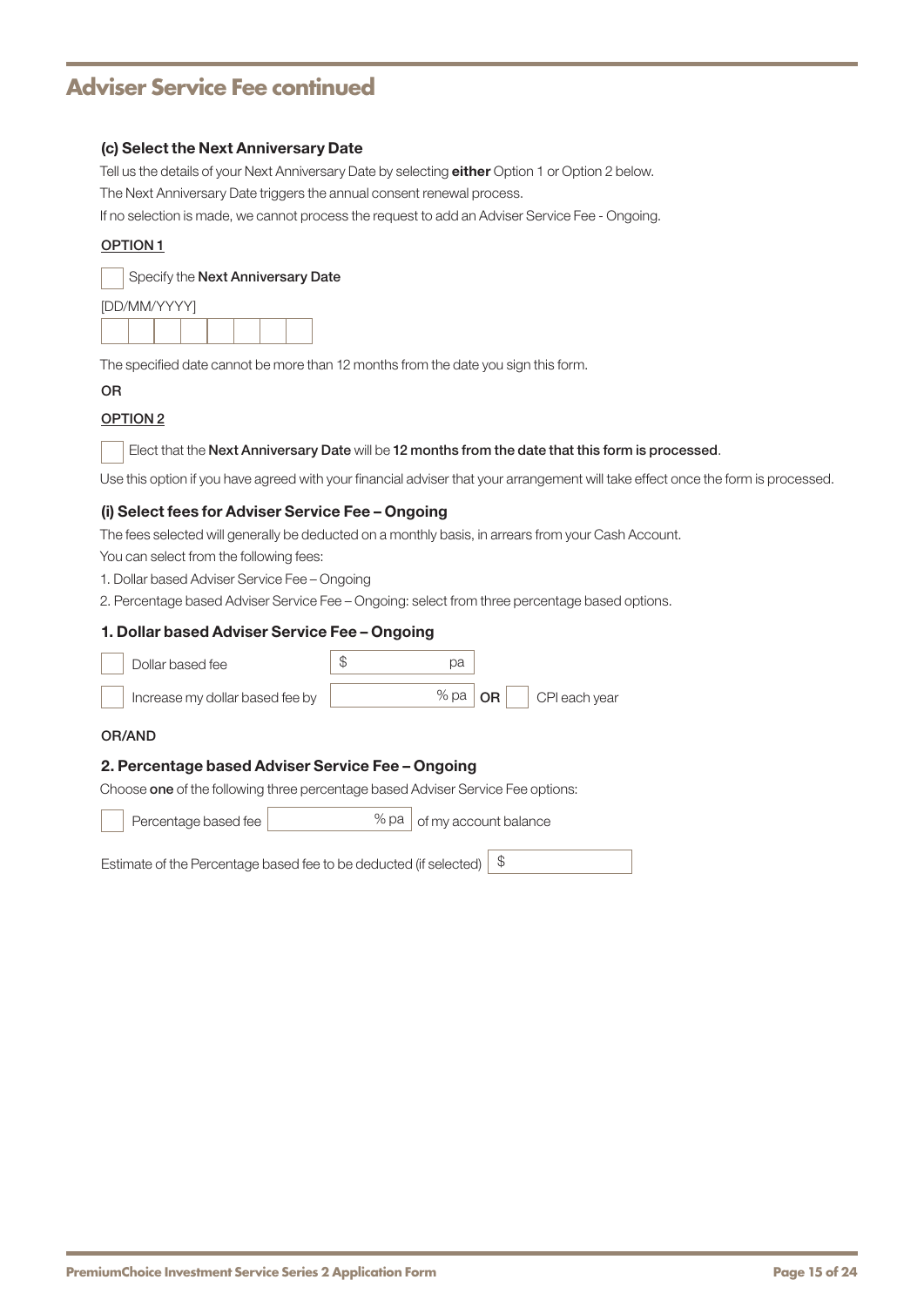### OR

Tiered percentage based fee

- The percentage based fee for each tier is applied to the account balance within the tier.
- The total percentage based fee is then calculated by adding the fee for each tier.
- Each subsequent tier percentage must be less than the previous tier percentage.

|                   | <b>Balance from</b>                                                                                         | Balance to                                    |      |    |                             | Fee |  |      |
|-------------------|-------------------------------------------------------------------------------------------------------------|-----------------------------------------------|------|----|-----------------------------|-----|--|------|
| Tier 1            | \$                                                                                                          | $\mathcal{L}$<br>Nil                          |      |    |                             |     |  | % pa |
| Tier <sub>2</sub> | \$                                                                                                          | $\mathcal{L}$                                 |      |    |                             |     |  | % pa |
| Tier <sub>3</sub> | $\mathcal{L}$                                                                                               | $\, \, \raisebox{12pt}{$\scriptstyle \circ$}$ |      |    |                             |     |  | % pa |
| Tier 4            | \$                                                                                                          | $\mathcal{L}$                                 |      |    |                             |     |  | % pa |
| Tier 5            | $\mathcal{L}$                                                                                               | and above                                     |      |    |                             |     |  | % pa |
| <b>OR</b>         | Estimate of the Tiered percentage based fee to be deducted (if selected)<br>Investment percentage based fee |                                               |      |    | $\frac{1}{2}$               |     |  |      |
|                   | Cash Account / Term deposits                                                                                |                                               | % pa |    | Listed investments          |     |  | % pa |
|                   | Managed investments                                                                                         |                                               | % pa |    | <b>SMA Model Portfolios</b> |     |  | % pa |
|                   | Estimate of the Investment percentage fee to be deducted (if selected)                                      |                                               |      |    | $\mathcal{L}$               |     |  |      |
|                   | (ii) Dealer Facilitation Fee - Ongoing                                                                      |                                               |      |    |                             |     |  |      |
|                   | Dollar based fee                                                                                            | $\mathcal{L}$                                 |      | pa |                             |     |  |      |
|                   | % pa<br>CPI each year<br>Increase my dollar based fee by<br><b>OR</b>                                       |                                               |      |    |                             |     |  |      |
| OR/AND            |                                                                                                             |                                               |      |    |                             |     |  |      |
|                   | $\frac{1}{2}$<br>Estimate of total fee to be deducted<br>Percentage based fee<br>% pa<br>(maximum of 0.5%)  |                                               |      |    |                             |     |  |      |

The Dealer Facilitation Fee – Ongoing must be less than the agreed Adviser Service Fee – Ongoing in Question 30(b)(i) and 0.5% of your account balance per annum. If you stop paying the Adviser Service Fee – Ongoing the Dealer Facilitation Fee – Ongoing will also be cancelled.

For financial adviser completion: Please explain the method used to calculate the estimated fee(s) specified in Question 30.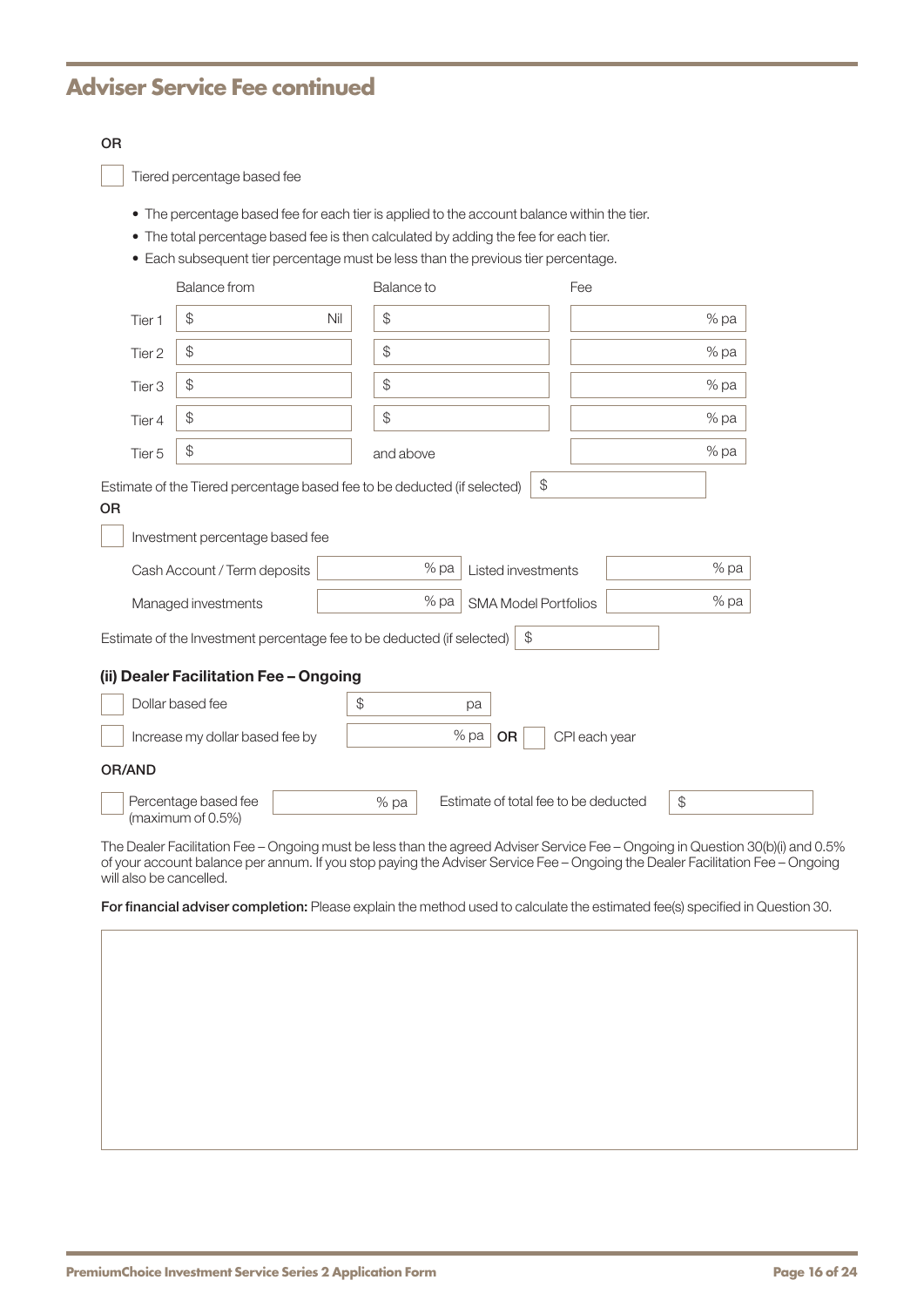## **Adviser Service Fee Consent**

#### NAL needs to obtain your consent to Adviser Service Fee deductions selected in Question 28 (Initial) and Question 29 (Fixed Term) of this form.

| For financial adviser completion: What services will<br>you provide for the deduction of Adviser Service Fee(s)<br>(the Initial and/or Fixed Term) from the account? |  |  |  |  |
|----------------------------------------------------------------------------------------------------------------------------------------------------------------------|--|--|--|--|
| Review of your account                                                                                                                                               |  |  |  |  |
| Strategic advice                                                                                                                                                     |  |  |  |  |
| Investment advice on your account                                                                                                                                    |  |  |  |  |
| Contribution strategy                                                                                                                                                |  |  |  |  |
| Insurance strategy                                                                                                                                                   |  |  |  |  |
| Withdrawal advice                                                                                                                                                    |  |  |  |  |

By signing the Applicant declaration you consent to NAL charging and deducting the fee(s) specified in Question 28 and/or Question 29 for financial product advice (as applicable), and you agree and acknowledge that:

- your consent will be taken to have been given on the date that this form is processed;
- the name of the investor who holds the account from which the fees will be deducted will be the name specified in Question 3 of this form;
- the name and contact details of your financial adviser who will provide the financial product advice you will receive is set out in the financial adviser use only section of this form;
- NAL is seeking your consent to deduct the Adviser Service Fee(s) from your PremiumChoice Investment Service Series 2 account;
- where you have selected an Adviser Service Fee Fixed Term, you authorise us to deduct from your account all Adviser Service Fee(s) selected in Question 29 that are payable to your financial adviser during the Fixed Term selected (unless you withdraw your consent earlier);
- since we deduct Adviser Service Fees monthly in arrears, the final amount payable under a Fixed Term may be deducted after expiry of the Fixed Term;
- the consent you give in this form will expire at the earliest of:
	- the day you withdraw your consent to the fee; and
	- the day the last Adviser Service Fee authorised under this form is deducted;
- information about the services that you are entitled to receive for the fee(s) you are paying is set out above;
- the cost of the advice services will be passed on to you by way of a deduction of the Adviser Service Fee(s) from your account;
- the amount of the Adviser Service Fee(s) to be deducted will depend on the type of Adviser Service Fee you have agreed to (see Question 28 and Question 29);
- where an estimate of the amount of a fee has been provided in Question 28 and/or Question 29 an explanation of the method used to work out the estimate is also provided;
- you can withdraw your consent to the payment of the applicable Adviser Service Fee(s) at any time before the fee is deducted by contacting NAL.

#### Your financial adviser needs to obtain your consent to arrange deduction of an Adviser Service Fee selected in Question 30 of this form.

By signing the Applicant declaration you consent to your financial adviser arranging with NAL to charge and deduct the Adviser Service Fee specified in Question 30, and you agree and acknowledge that:

- your consent will be taken to have been given on the date that this form is processed;
- the name of the investor who holds the account from which the Adviser Service Fee will be deducted will be the name specified in Question 3 of this form;
- the name and contact details of your financial adviser who will receive the ongoing fee are set out in the financial adviser use only section of this form;
- your financial adviser is seeking your consent so that they can arrange to deduct the Adviser Service Fee from your account;
- the frequency and amount of each Adviser Service Fee you will pay during the upcoming year will depend on the type of Adviser Service Fee you have agreed to (see Question 30);
- where a percentage based fee has been agreed to in Question 30 – an estimate of the fee(s) for the upcoming year and an explanation of the method used to work out the estimate is also provided;
- the account from which you will pay the Adviser Service Fee is the account to be established upon receipt of this application form;
- the consent you give in this form will expire at the end of the earlier of:
	- the period of 150 days after the Next Anniversary Date (see Question 30);
	- the day you terminate your ongoing fee arrangement; and
	- the day you give your financial adviser a new consent in relation to the ongoing fee arrangement;
- you can withdraw your consent or terminate or vary the ongoing fee arrangement at any time by notice in writing to your financial adviser. You or your financial adviser can also cancel an existing ongoing fee arrangement at any time by contacting NAL.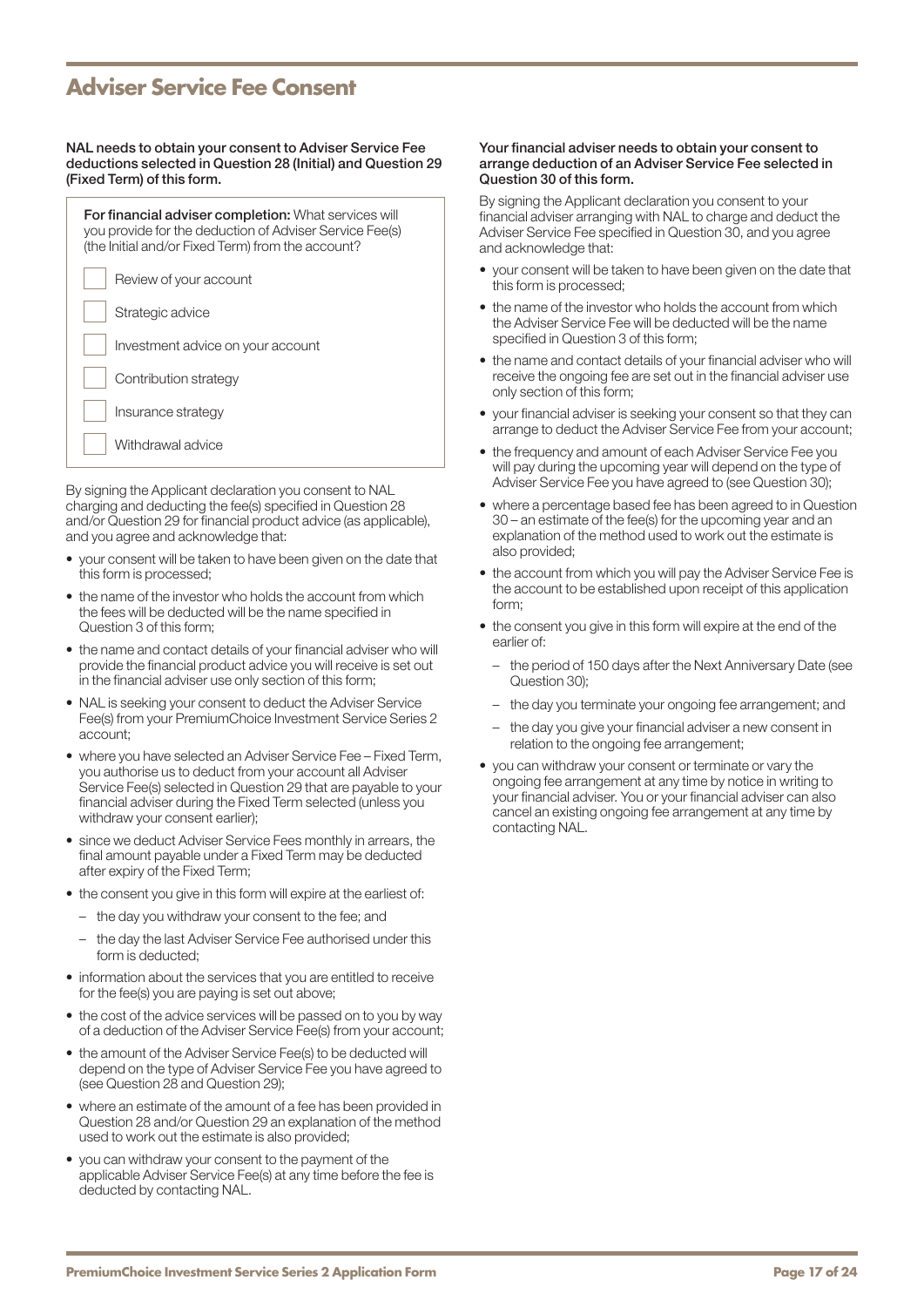## **Applicant declaration**

### Marketing consent

We always seek to better understand and serve your financial, e-commerce and lifestyle needs so we can offer you other products and services that aim to meet those needs as well as promotions or other opportunities.

We request your consent to marketing activities by IOOF Holdings Ltd and its related bodies corporate (IOOF Group). By giving your consent, you agree to receiving information about the products and services we have described, including by phone or email using the contact details provided by you in this application (or contact details you may provide at a later time). For this purpose, we may need to use and disclose your personal information amongst the IOOF Group, to your financial adviser, if any, and to service providers (for example, posting services). Your consent therefore includes the authority to use and disclose your personal information as described. We will not disclose health information.

Do we have your consent? Yes | No

If you do not answer your consent will be presumed.

Your consent will continue until you withdraw it. You can withdraw your consent at any time by contacting us on 1300 880 054 or by writing to us.

#### **Privacy**

I acknowledge that I have access to the IOOF Group's Privacy Policy and agree that any member of the IOOF Group may collect, use, disclose and handle my personal information in a manner set out in the IOOF Group's Privacy Policy available at [investinfo.com.au/premiumchoice](https://www.investinfo.com.au/site/cms/premium-choice/public/index.html). I agree to NAL providing information to my margin lender and/or my financial adviser on my account.

#### Investor acceptance

I understand that this Application Form, the Financial Services Guide, and the Service Contract form the basis of the agreement between myself and NAL.

I agree to be bound by the terms of the agreement, as amended from time to time, between myself and NAL. By completing and signing this Application Form, I:

- confirm that I have received the current Financial Services Guide and all current PDS and disclosure documents for each investment selected, and
- acknowledge that it is my responsibility to be fully informed about any investment I consider for inclusion in my portfolio at all times.
- understand that if at any time, I move between the Core Investment List and the full Investment List this will impact the applicable fees and costs I pay, as set out in the FSG.

#### Investing through the Service isn't the same as investing directly in a managed fund

I understand that by investing through PremiumChoice Investment Service Series 2, I don't have access to some of the rights and entitlements that would otherwise be available to me as a retail investor if I invested in the underlying financial products directly.

I understand that this includes not having access to cooling-off rights, withdrawal rights, voting rights and periodic statements for the underlying financial products I have selected as shown on page 6 of the FSG.

#### Understanding investment risk

An investment in the Service is subject to investment risk including possible delays in repayment and loss of income and capital invested.

I acknowledge and accept that where I have invested into an illiquid investment option or an investment option I have has become illiquid, then NAL may take longer than 30 days to sell down my investment option.

#### My financial adviser

- I authorise for my financial adviser, and any financial adviser that I, or a Dealer Group (i.e. a financial servicer's Australian financial services licensee principal) appoint as my replacement financial adviser by notifying NAL (my financial adviser), to:
	- transact on my behalf;
	- issue investment and corporate action instructions; and
	- request and receive information and reports about my account and investments.
- I understand NAL may refuse to act on my financial adviser's instructions and requests for information at its absolute discretion.
- I acknowledge that any withdrawal requests can only be made in favour of the investor/entity registered on the investment account.
- I acknowledge that at times my financial adviser, or my financial adviser's Dealer Group, may instruct NAL to change my named financial adviser (e.g. if the financial adviser sells his or her business). If this occurs, I authorise NAL to continue to honour the Adviser Service Fee arrangement and accept instructions from the new named financial adviser. This is subject to any express instruction I give to the contrary.
- I agree that NAL has no liability to me for acting on my financial adviser's requests or instructions, or in reliance on information provided by my financial adviser or my financial adviser's Dealer Group.

### Adviser Service Fees

If I have selected one or more of the Adviser Service Fees to be deducted from my account in Questions 28-30:

- I authorise and consent according to the acknowledgments specifically relevant to Questions 28-30, NAL to deduct an Adviser Service Fee from my account equal to:
	- the amount I have selected in Questions 28 to 30, or
	- the amount that I or my financial adviser subsequently notify NAL is the amount equal to the Adviser Service Fee,

to pay my financial adviser for the services provided to me;

- I understand that the Adviser Service Fee is inclusive of GST;
- I understand and consent to the Adviser Service Fee selected in this form being deducted and being shared with other parties as outlined by my financial adviser;
- I understand that I can cancel the Adviser Service Fee arrangement at any time by contacting NAL whose contact details are on page 24 of this application form or my financial adviser who is then obligated to contact NAL;
- I confirm that the Advice fee information I have entered in this form is in accordance with the fee arrangement that I have entered into with my financial adviser and I understand that I am responsible for assessing whether the Adviser Service Fee arrangement is, and continues to be, appropriate for me for the services I am receiving;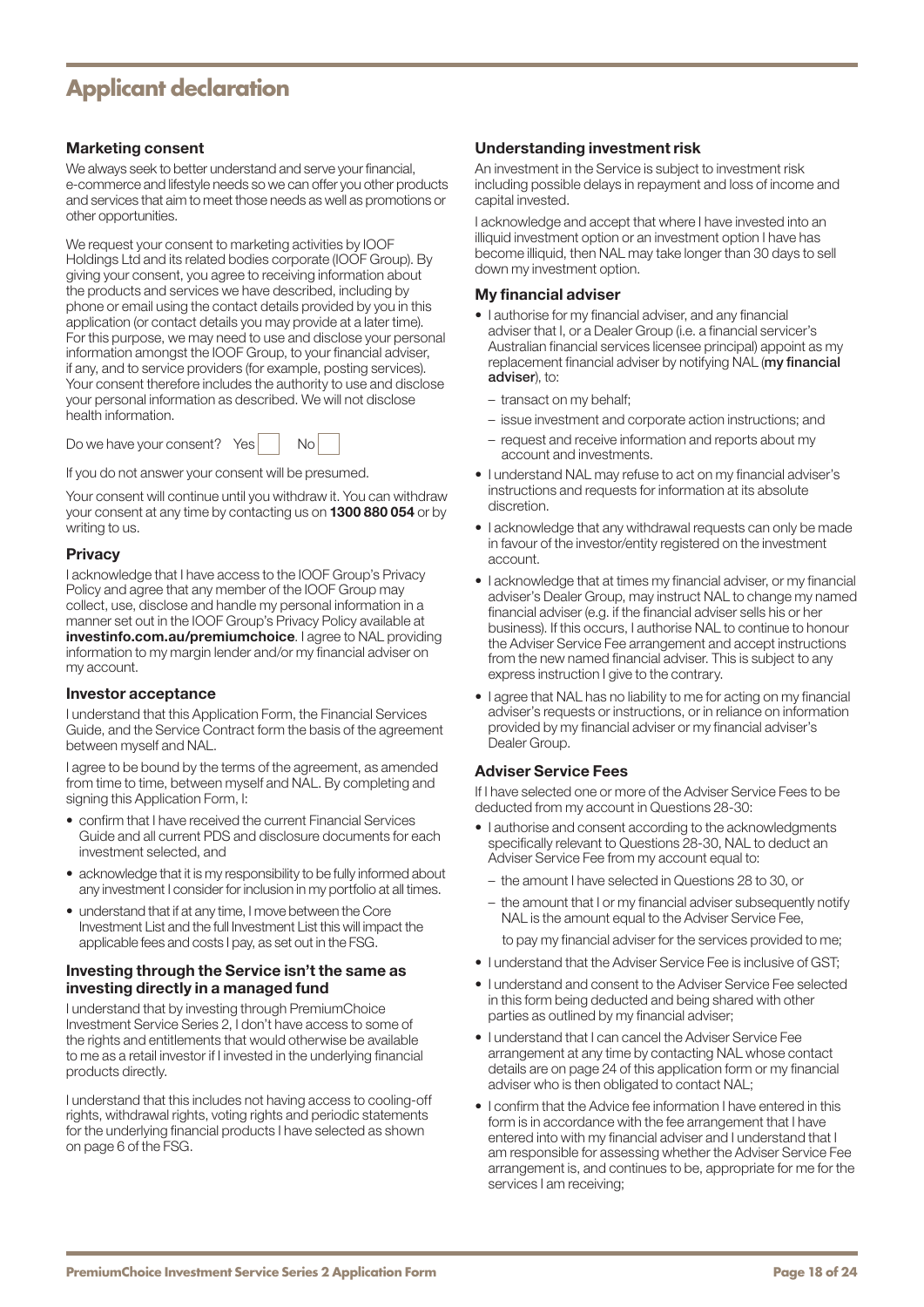## **Applicant declaration continued**

- I understand that the Adviser Service Fee arrangement may continue to be deducted, even if no services are provided until NAL becomes aware that the services have not been provided; and
- I understand that if I am a retail client. NAL is not responsible for ensuring that my financial adviser does not charge me advice fees on amounts borrowed to buy assets for me in contravention of the law.

#### Direct debit and Regular Investment Facility

If I am using the direct debit facility for investments I have read the Direct Debit Request Service Agreement and the Service Contract.

#### Standing instructions

I acknowledge, if I have provided regular investment instructions, that the investments may be made until I cancel the instruction, and that an investment may be made without me having been given a current PDS or received notice of any material changes or significant events in relation to an investment nominated in the instruction.

I give NAL a standing instruction to withdraw units from my Service account to maintain a minimum balance in the Cash Account. I also authorise NAL to establish an investment in the Cash Account where I do not nominate the Cash Account as one of my investment options.

#### Applicant declaration

I confirm that I am 18 years of age or over and as far as I am aware, everything I have provided in this Application Form and identification form, where applicable is true and complete. If there are any changes to this information in the future, I will advise NAL as soon as possible.

#### **Statements**

I agree to quarterly/annual IDPS reports and annual tax statements being made available at [investinfo.com.au/premiumchoice](https://www.investinfo.com.au/site/cms/premium-choice/public/index.html)

#### Offer within Australia

I understand that this offer is made in Australia in accordance with Australian laws and my account will be regulated by these laws.

#### Notification of changes

I understand that I will not be given advance notice of any changes that are not materially adverse. I am aware that any non material changes will be available at **[investinfo.com.au/](https://www.investinfo.com.au/site/cms/premium-choice/public/index.html) [premiumchoice](https://www.investinfo.com.au/site/cms/premium-choice/public/index.html)** and I can obtain a paper copy of these changes on request, free of charge.

#### Signature of Applicant One or Attorney

Name

| Date (DD/MM/YYYY) |
|-------------------|
|                   |

#### Signature of Applicant Two or Attorney

Name

| Date (DD/MM/YYYY) |  |  |  |  |  |
|-------------------|--|--|--|--|--|
|                   |  |  |  |  |  |

If signed by a Company: Companies must provide a list of signatories on the account, and must be signed by:

- two directors, or
- a director and a secretary, or
- a sole director.

#### All signatories must be identified.

If signed under Power of Attorney: Attorneys must attach a certified copy of the Power of Attorney and identification for themselves (go to [investinfo.com.au/premiumchoice](https://www.investinfo.com.au/site/cms/premium-choice/public/index.html) to download the relevant identification form) if not already supplied. The Attorney hereby certifies that he/she has not received notice of any limitation or revocation of his/her Power of Attorney and is also authorised to sign this form.

Power of Attorney documents can't be accepted by fax or email.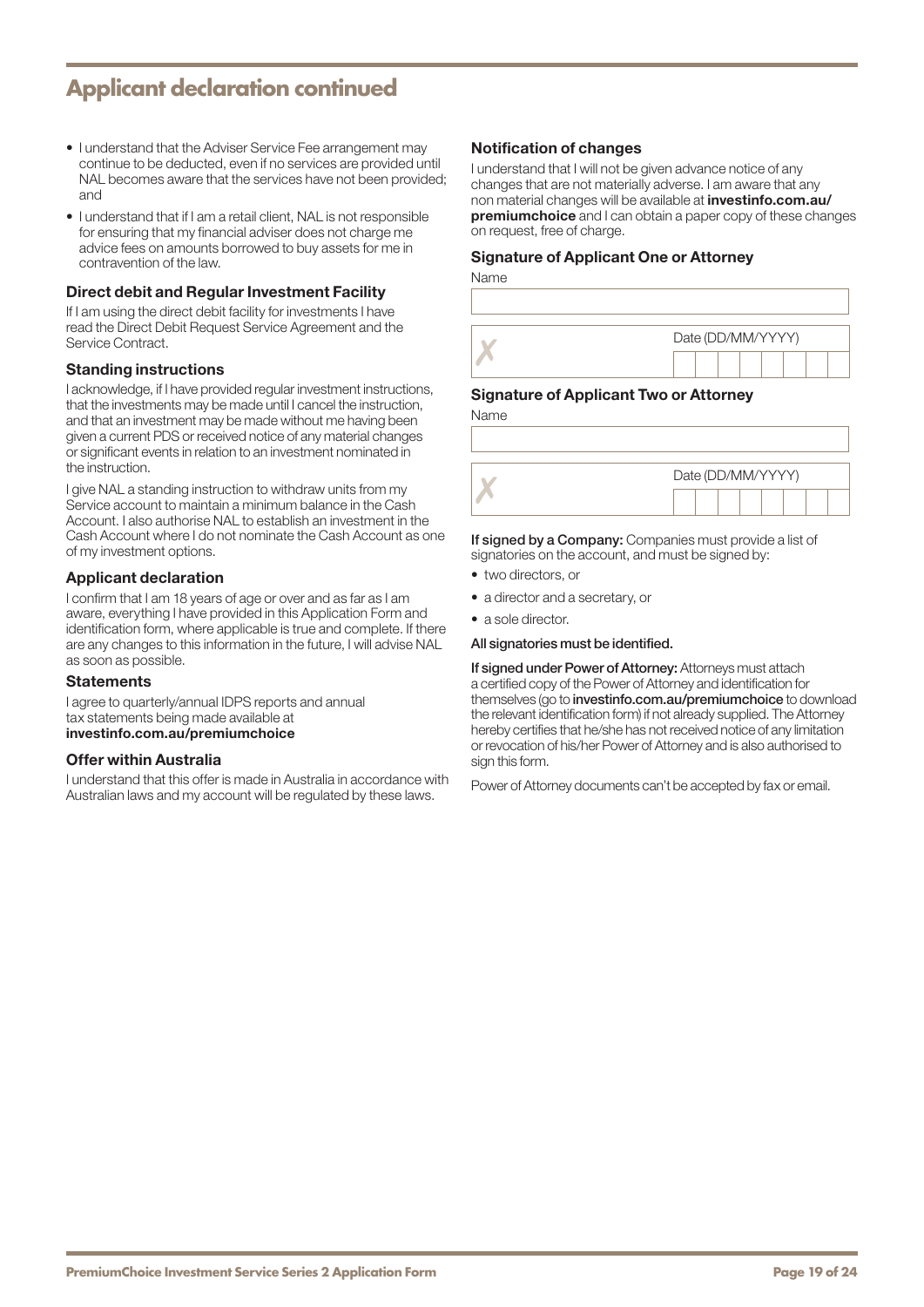## **This section is for financial adviser use only**

#### Financial adviser details

I declare that I've provided the client with personal advice, the Financial Services Guide and Investment List and the PDS or disclosure document for each investment option chosen by my client and agree:

- where the Adviser Service Fees are to be shared with other parties I have obtained and documented the client's clear authority and consent for this to take place
- where my client has a Dealer Facilitation Fee (Ongoing or Fixed Term) this fee is not greater than the related Adviser Service Fee (Ongoing or Fixed Term) and the amount deducted annually is not greater than 0.5% per annum of my client's account balance calculated using their average account balance for the previous month
- to only provide instructions where my client has not withdrawn my authority to do so, and
- to review with my client the ongoing suitability of any investments I have recommended to my client.

#### Signature of financial adviser

Name of financial adviser

| Date (DD/MM/YYYY) |  |  |  |  |  |  |
|-------------------|--|--|--|--|--|--|
|                   |  |  |  |  |  |  |

#### Financial adviser details

| Name         | Financial adviser code |
|--------------|------------------------|
|              |                        |
| Dealer Group | Contact number         |
| Email        |                        |
|              |                        |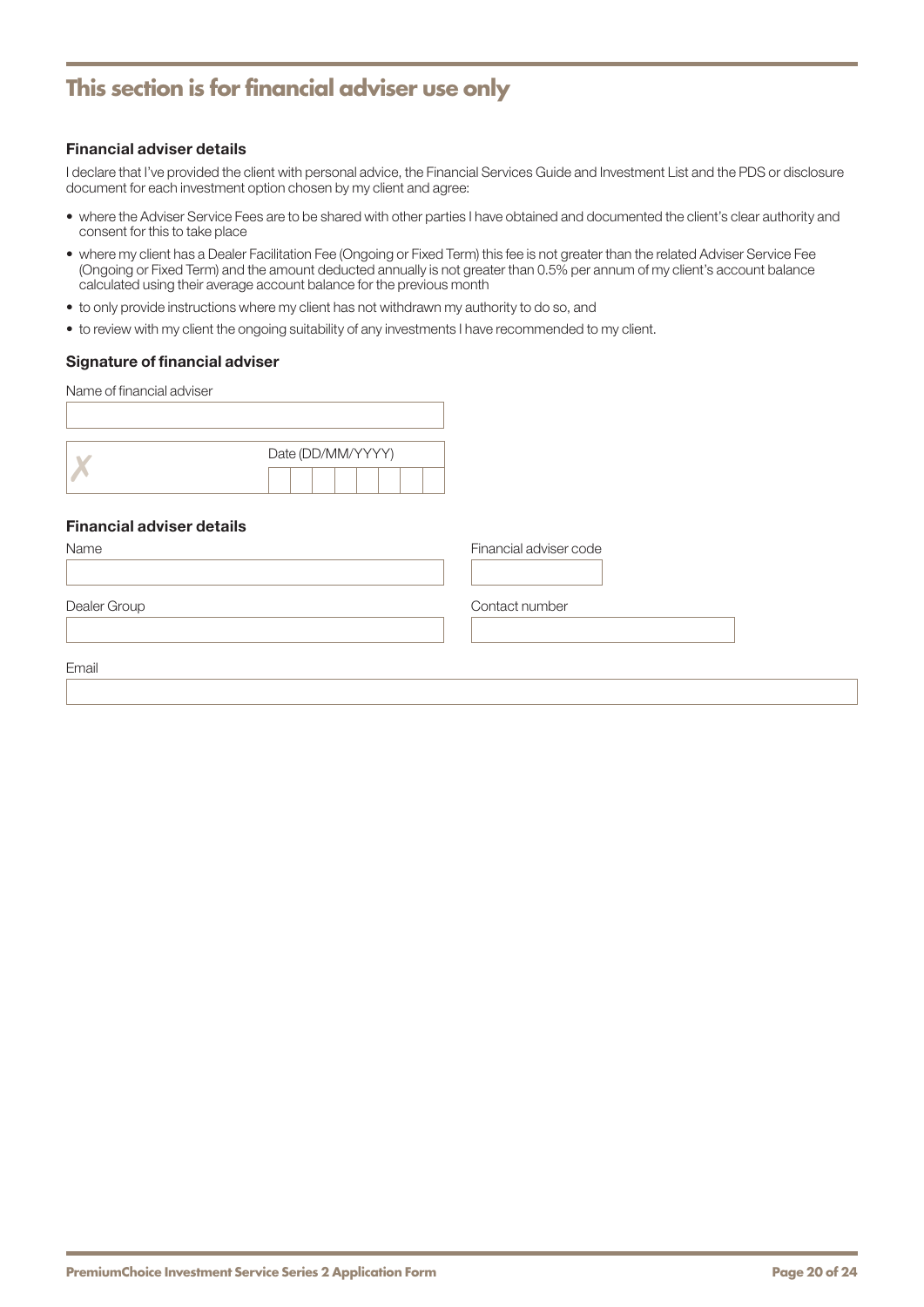## **This section is for financial adviser use only**

#### Record of identification by Adviser

For Individual, Joint, Trust for Minor applicants and signatories, please complete the Record of identification below and attach copies of identification proof. Copy of identification proof must include the full legal name including middle name if applicable.

For all other types of applicants, please use the appropriate identification form available at [investinfo.com.au/premiumchoice](https://www.investinfo.com.au/site/cms/premium-choice/public/index.html)

When completing FSC forms relevant to entities, attach copies of 'Source of Verification' used to verify the Entities and linked persons such as Signatories/Trustees and Beneficial Owners.

| Applicant / Signatory / Beneficial Owner one     |                   |                |             |                                                  | <b>Applicant / Signatory / Beneficial Owner two</b> |  |
|--------------------------------------------------|-------------------|----------------|-------------|--------------------------------------------------|-----------------------------------------------------|--|
| ID<br><b>Document Details</b>                    | <b>Document 1</b> | Document 2     |             | ID<br><b>Document Details</b>                    | <b>Document 1</b>                                   |  |
|                                                  | Original          | Original       |             |                                                  | Original                                            |  |
| Verified from                                    | Certified copy    | Certified copy |             | Verified from                                    | Certified copy                                      |  |
| Document issuer                                  |                   |                |             | Document issuer                                  |                                                     |  |
| Issue date or<br>Execution date<br>(Trusts Only) |                   |                |             | Issue date or<br>Execution date<br>(Trusts Only) |                                                     |  |
| Expiry date                                      |                   |                |             | Expiry date                                      |                                                     |  |
| Document number                                  |                   |                |             | Document number                                  |                                                     |  |
| <b>Accredited English</b>                        | N/A               | N/A            |             | <b>Accredited English</b>                        | N/A                                                 |  |
| Translation                                      | Sighted           | Sighted        | Translation |                                                  | Sighted                                             |  |

| סו<br><b>Document Details</b>                    | <b>Document 1</b> | Document 2     |  |  |  |  |
|--------------------------------------------------|-------------------|----------------|--|--|--|--|
| Verified from                                    | Original          | Original       |  |  |  |  |
|                                                  | Certified copy    | Certified copy |  |  |  |  |
| Document issuer                                  |                   |                |  |  |  |  |
| Issue date or<br>Execution date<br>(Trusts Only) |                   |                |  |  |  |  |
| Expiry date                                      |                   |                |  |  |  |  |
| Document number                                  |                   |                |  |  |  |  |
| <b>Accredited English</b>                        | N/A               | N/A            |  |  |  |  |
| Translation                                      | Sighted           | Sighted        |  |  |  |  |

If you are emailing this form, please include a copy of the client's identification.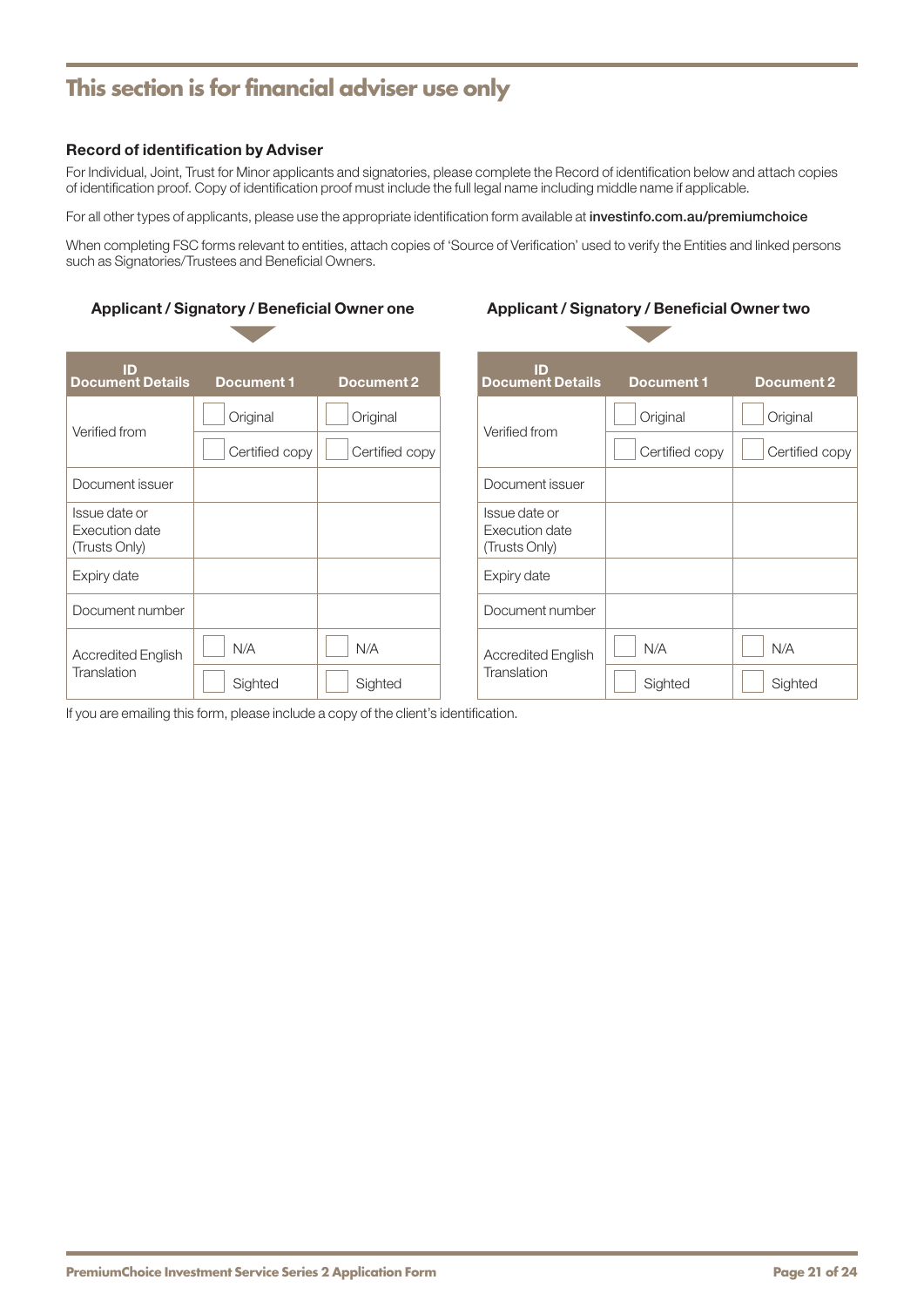This page left blank intentionally.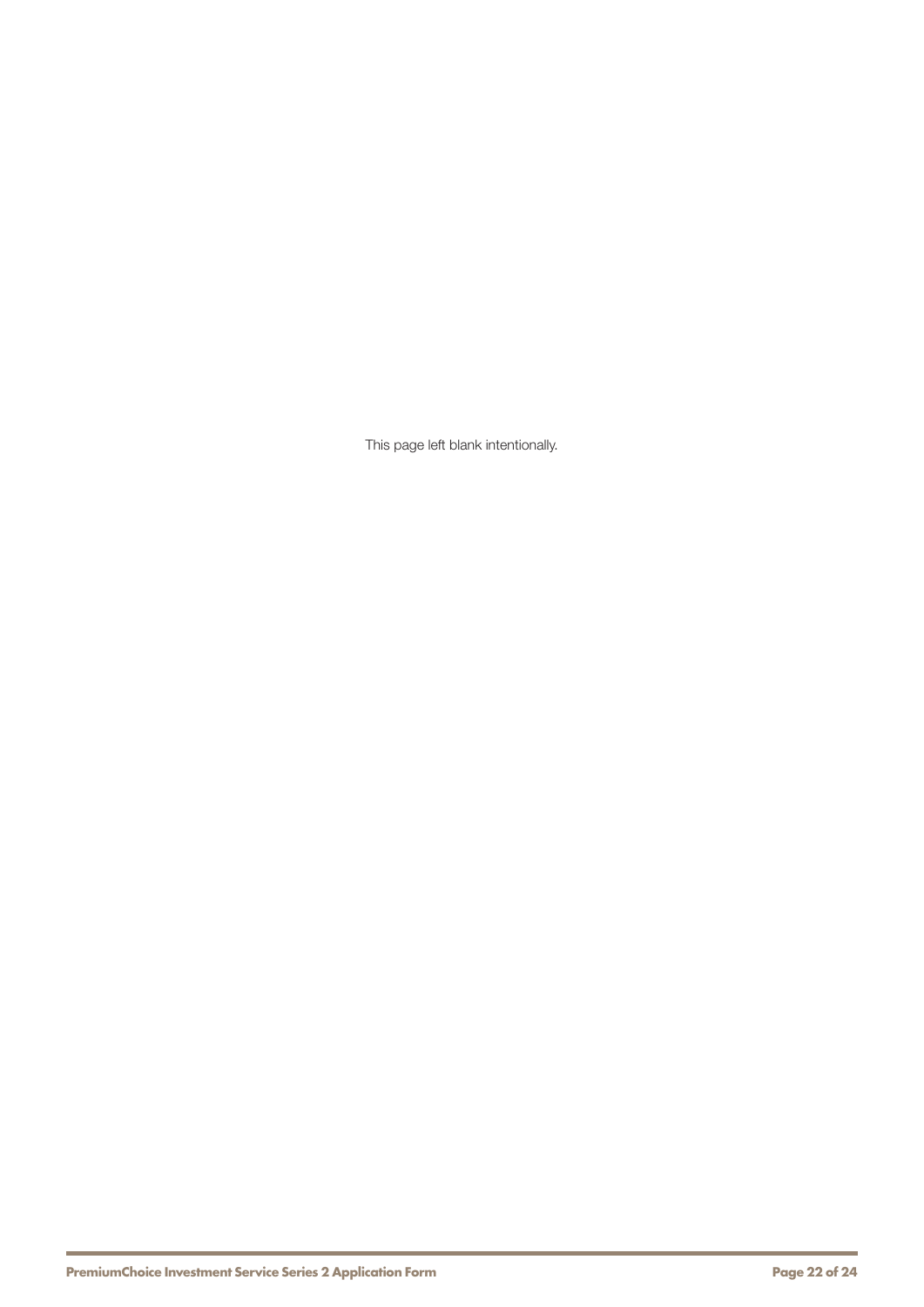## **Direct Debit Request Service Agreement**

This Direct Debit Request Service Agreement (Service Agreement) contains the terms and conditions on which you authorise Navigator Australia Limited to debit money from your account and the obligations under this agreement.

You should read through the Service Agreement carefully to ensure you understand these terms and conditions.

All enquiries about your direct debit should be directed to us on 1300 880 054 between 8 am and 6 pm AEST/AEDT, Monday to Friday.

#### Our commitment to you

If you complete a Direct Debit Request Schedule in Question 16, you authorise us to debit a specified amount from your nominated Australian bank, building society or credit union account, and transfer the amount into your account with the Service. Debits will be for one off payments and/or for regular monthly payments, as requested by you on your application. Debits will be made on or around the preferred date nominated by you on your application. If no date is specified, debits may be made on or around the day of the month that we process your application. Where the due date for the debit falls on a non-business day, the debit will be made on the next business day. We will provide you with not less than 14 days' written notice of any changes we propose to make to your direct debit facility. We and/or your financial institution may charge you a dishonour fee for debits that are returned unpaid and we may terminate your direct debit facility if debits are returned unpaid on three consecutive occasions.

We'll keep all information provided by you, including details of your nominated account at the financial institution, private and confidential, and will use such information subject to our Privacy Policy.

We'll promptly investigate and respond to any queries or complaints regarding debits. We'll endeavour to forward a response to you within five business days. We may terminate this arrangement, but only by giving you not less than 14 days' notice in writing.

#### Your commitment to us

It is your responsibility to check with your financial institution that direct debiting is available on your account prior to completing the Direct Debit Request Schedule in Question 16. You must ensure at all times that sufficient funds are available in your nominated account to meet a debit on the due date. It is your responsibility to advise us if your nominated account is to be altered, transferred or closed. You are liable for any charges that may result from the use of the direct debit facility, including fees charged to us as a result of debits returned unpaid. These charges will be debited to your Cash Account. If any debit requested by you is not made, you remain obliged to pay any amount owing to us.

#### Your rights

You may direct all enquiries regarding the direct debit facility to Client Services. You may request to defer or alter your direct debit facility, including any stops or cancellations, by giving written notice to us at least five business days prior to the next scheduled debit. You may cancel your direct debit facility at any time by giving written notice to us. Five business days' notice is required for us to act on such a request. We'll confirm to you that the debit has been stopped.